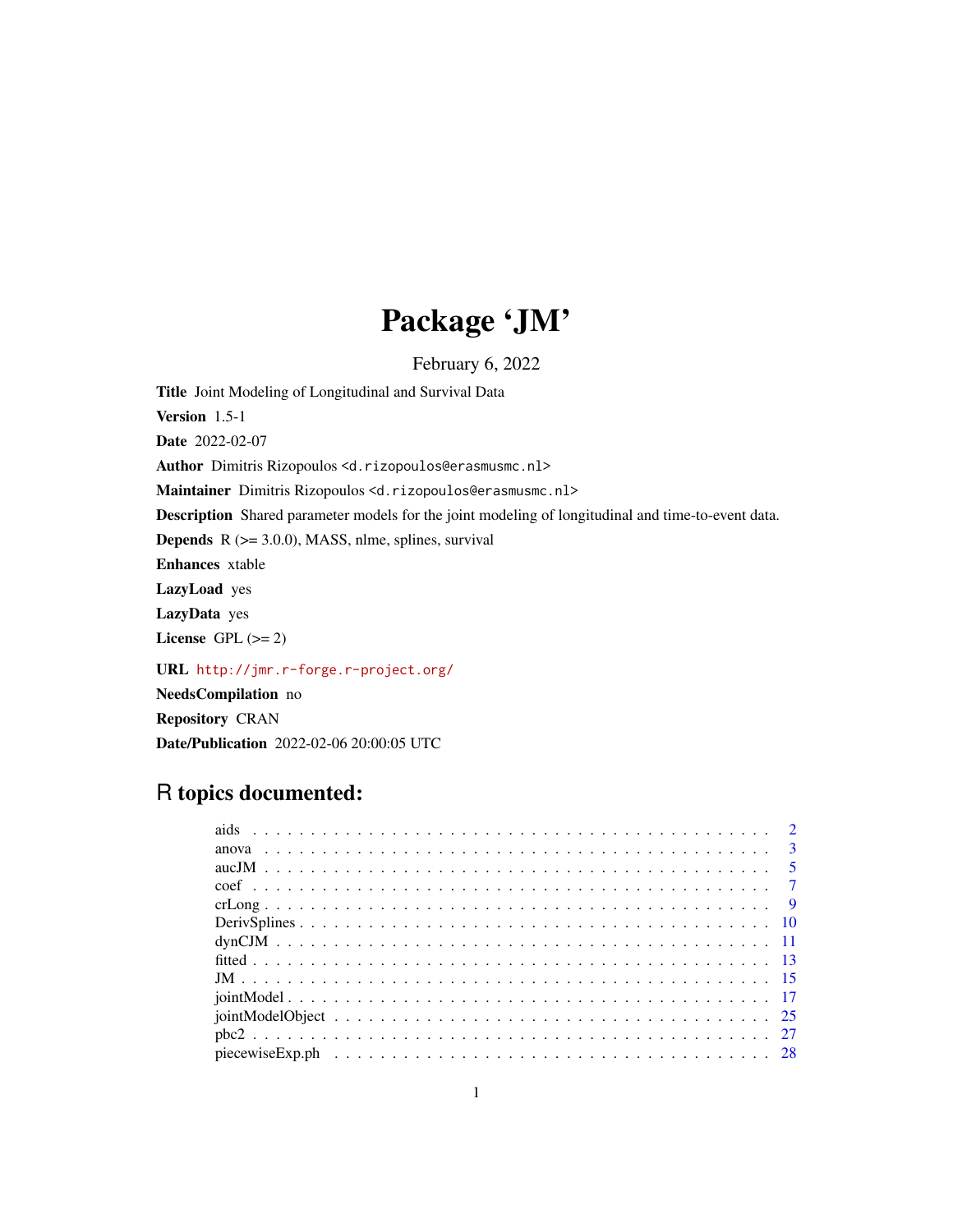#### <span id="page-1-0"></span> $2 \cos \theta$  and  $\sin \theta$  and  $\sin \theta$  and  $\sin \theta$  and  $\sin \theta$  and  $\sin \theta$  and  $\sin \theta$  and  $\sin \theta$  and  $\sin \theta$  and  $\sin \theta$  and  $\sin \theta$  and  $\sin \theta$  and  $\sin \theta$  and  $\sin \theta$  and  $\sin \theta$  and  $\sin \theta$  and  $\sin \theta$  and  $\sin \theta$  and  $\sin \theta$  and  $\sin \theta$  and

| Index |  |  |  |  |  |  |  |  |  |  |  |  |  | 58 |
|-------|--|--|--|--|--|--|--|--|--|--|--|--|--|----|

aids *Didanosine versus Zalcitabine in HIV Patients*

#### Description

A randomized clinical trial in which both longitudinal and survival data were collected to compare the efficacy and safety of two antiretroviral drugs in treating patients who had failed or were intolerant of zidovudine (AZT) therapy.

#### Format

A data frame with 1408 observations on the following 9 variables.

patient patients identifier; in total there are 467 patients.

Time the time to death or censoring.

death a numeric vector with 0 denoting censoring and 1 death.

CD4 the CD4 cells count.

obstime the time points at which the CD4 cells count was recorded.

drug a factor with levels ddC denoting zalcitabine and ddI denoting didanosine.

gender a factor with levels female and male.

- prevOI a factor with levels AIDS denoting previous opportunistic infection (AIDS diagnosis) at study entry, and noAIDS denoting no previous infection.
- AZT a factor with levels intolerance and failure denoting AZT intolerance and AZT failure, respectively.

#### Note

The data frame aids.id contains the first CD4 cell count measurement for each patient. This data frame is used to fit the survival model.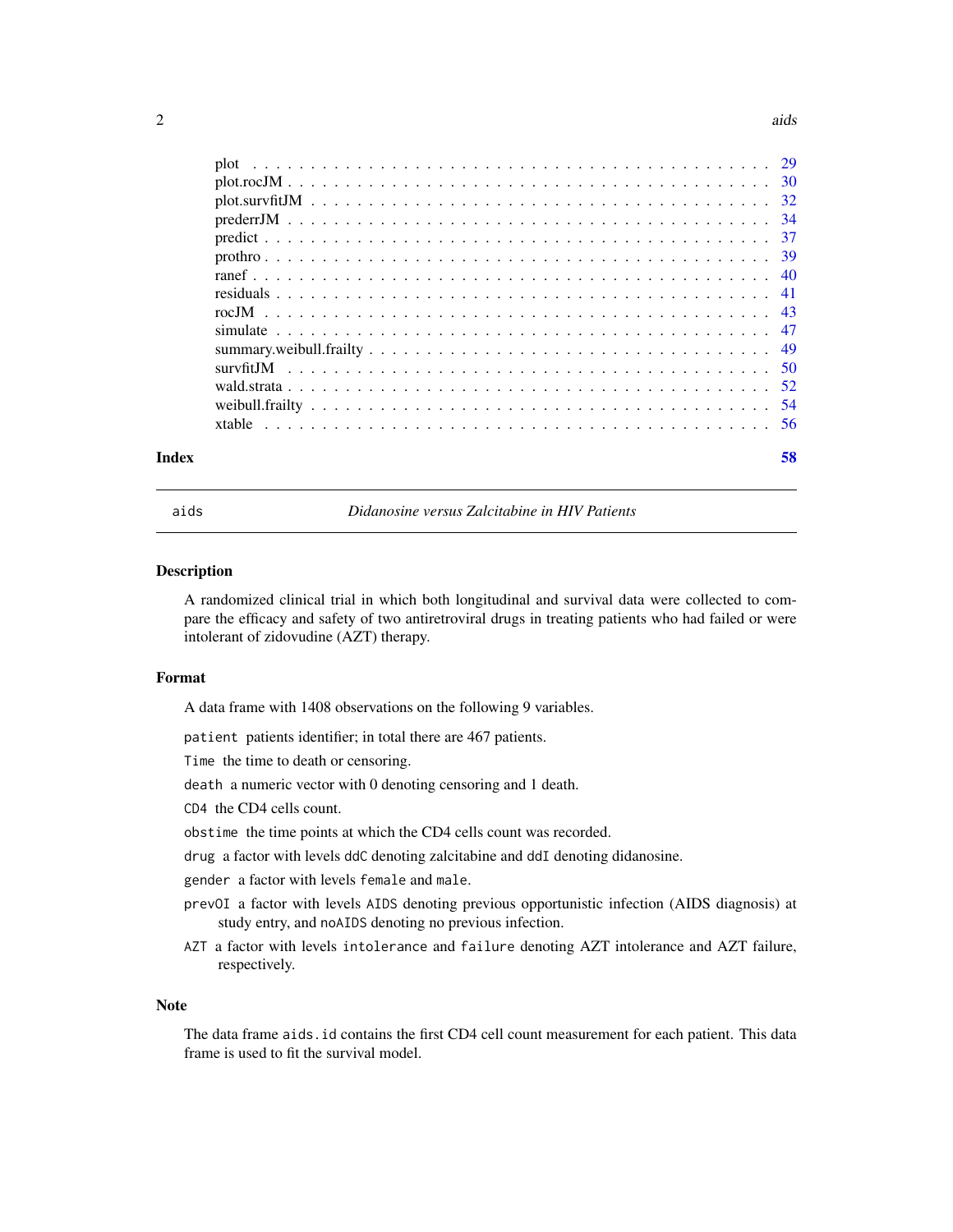#### <span id="page-2-0"></span>anova  $\sim$  3

### References

Goldman, A., Carlin, B., Crane, L., Launer, C., Korvick, J., Deyton, L. and Abrams, D. (1996) Response of CD4+ and clinical consequences to treatment using ddI or ddC in patients with advanced HIV infection. *Journal of Acquired Immune Deficiency Syndromes and Human Retrovirology* 11, 161–169.

Guo, X. and Carlin, B. (2004) Separate and joint modeling of longitudinal and event time data using standard computer packages. *The American Statistician* 58, 16–24.

# Examples

summary(aids.id)

anova *Anova Method for Fitted Joint Models*

# <span id="page-2-1"></span>Description

Produces marginal Wald tests or Performs a likelihood ratio test between two nested joint models.

#### Usage

```
## S3 method for class 'jointModel'
anova(object, object2, test = TRUE,
  process = c("both", "Longitudinal", "Event"), L = NULL, ...)
```
# Arguments

| object  | an object inheriting from class jointModel, nested in object2.                 |
|---------|--------------------------------------------------------------------------------|
| object2 | an object inheriting from class joint Model.                                   |
| test    | logical; if TRUE the likelihood ratio test is performed.                       |
| process | for which of the two submodels to produce the marginal Wald tests table.       |
| L       | a numeric matrix of appropriate dimensions defining the contrasts of interest. |
| $\cdot$ | additional arguments; currently none is used.                                  |

#### Value

An object of class aov.jointModel with components,

| nam0 | the name of object.                                            |
|------|----------------------------------------------------------------|
| L0   | the log-likelihood under the null hypothesis (object).         |
| aic0 | the AIC value for the model given by object.                   |
| bic0 | the BIC value for the model given by object.                   |
| nam1 | the name of object2.                                           |
| L1   | the log-likelihood under the alternative hypothesis (object2). |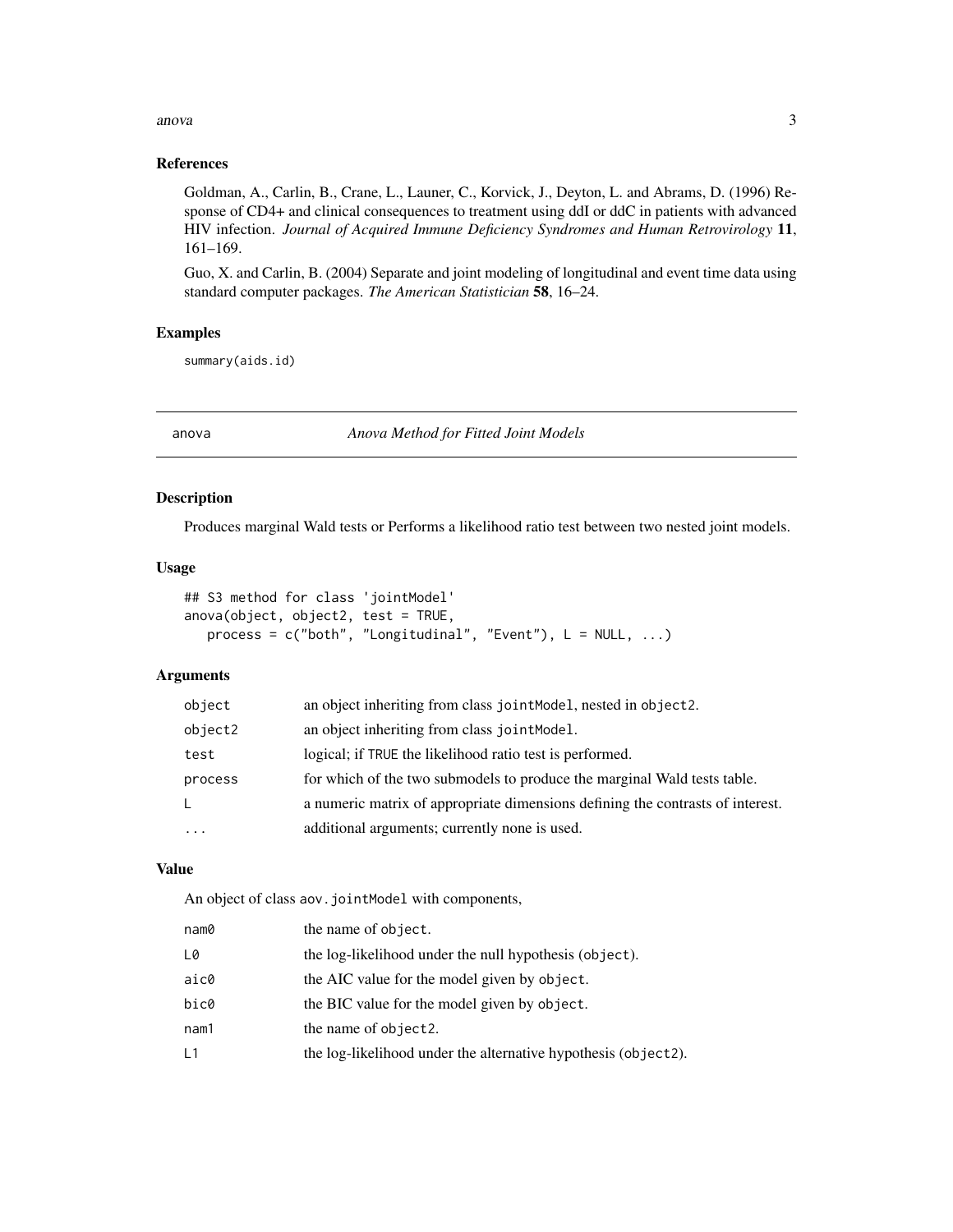<span id="page-3-0"></span>

| aic1       | the AIC value for the model given by object2.                                                                                                |
|------------|----------------------------------------------------------------------------------------------------------------------------------------------|
| bic1       | the BIC value for the model given by object2.                                                                                                |
| df         | the degrees of freedom for the test (i.e., the difference in the number of parame-<br>ters).                                                 |
| <b>LRT</b> | the value of the Likelihood Ratio Test statistic (returned if test = TRUE).                                                                  |
| p.value    | the <i>p</i> -value of the test (returned if test = TRUE).                                                                                   |
| aovTab.Y   | a data frame with the marginal Wald tests for the longitudinal process; produced<br>only when object2 is missing.                            |
| aovTab.T   | a data frame with the marginal Wald tests for the event process; produced only<br>when object2 is missing.                                   |
| aovTab.L   | a data frame with the marginal Wald tests for the user-defined contrasts matrix;<br>produced only when object2 is missing and L is not NULL. |

#### Warning

The code minimally checks whether the models are nested! The user is responsible to supply nested models in order the LRT to be valid.

#### Author(s)

Dimitris Rizopoulos <d.rizopoulos@erasmusmc.nl>

### References

Rizopoulos, D. (2012) *Joint Models for Longitudinal and Time-to-Event Data: with Applications in R*. Boca Raton: Chapman and Hall/CRC.

Rizopoulos, D. (2010) JM: An R Package for the Joint Modelling of Longitudinal and Time-to-Event Data. *Journal of Statistical Software* 35 (9), 1–33. doi: [10.18637/jss.v035.i09](https://doi.org/10.18637/jss.v035.i09)

### See Also

[jointModel](#page-16-1)

```
## Not run:
# linear mixed model fit without treatment effect
fitLME.null \leq lme(sqrt(CD4) \sim obstime,
   random = \sim 1 | patient, data = aids)
# cox model fit without treatment effect
fitCOX.null <- coxph(Surv(Time, death) ~ 1,
    data = aids.id, x = TRUE)# joint model fit without treatment effect
fitJOINT.null <- jointModel(fitLME.null, fitCOX.null,
    timeVar = "obstime", method = "weibull-PH-aGH")
# linear mixed model fit with treatment effect
fitLME.alt <- lmc(sqrt(CD4) \sim obstime * drug - drug,
```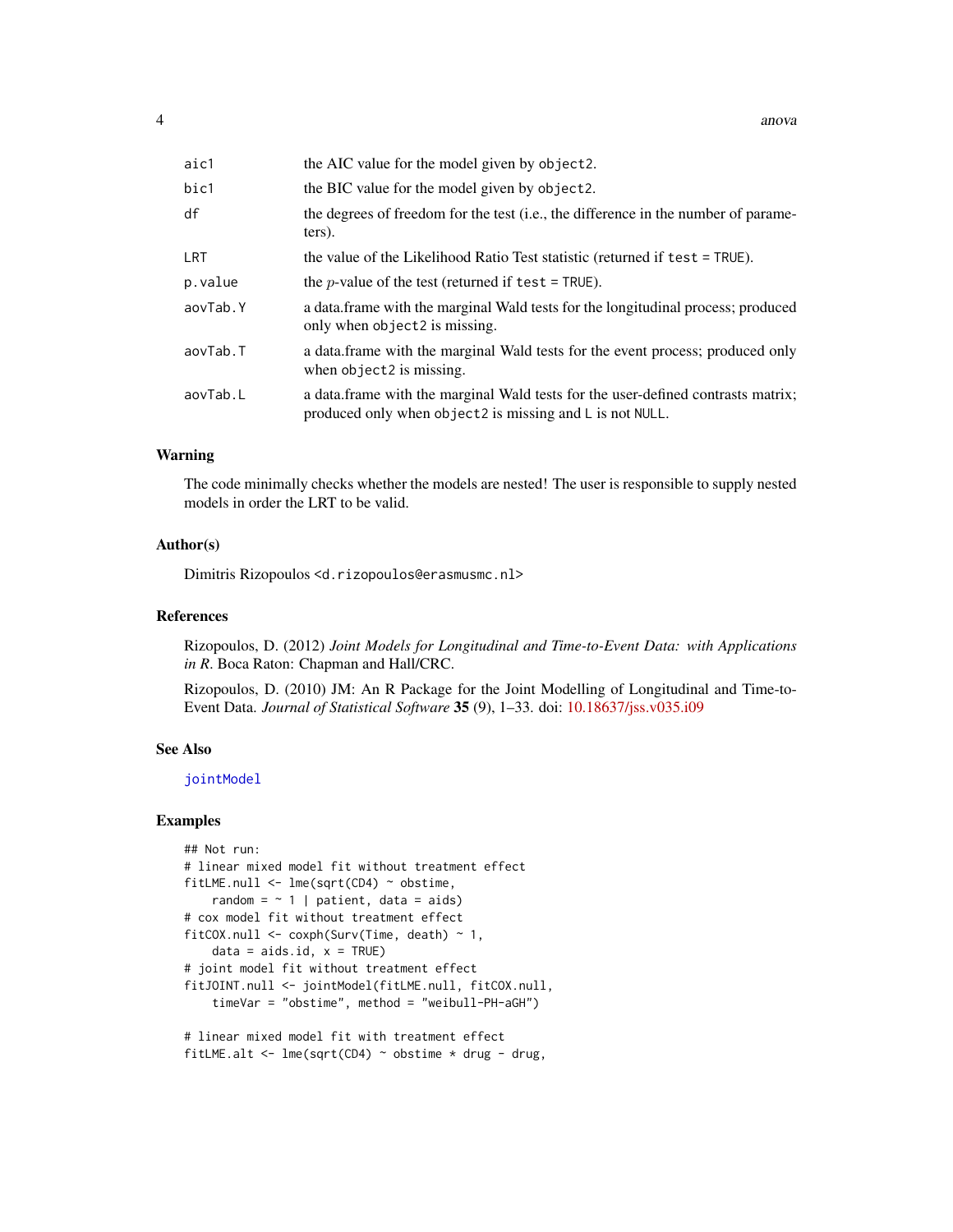#### <span id="page-4-0"></span> $aucJM$  5

```
random = \sim 1 | patient, data = aids)
# cox model fit with treatment effect
fitCOX.alt <- coxph(Surv(Time, death) ~ drug,
    data = aids.id, x = TRUE)# joint model fit with treatment effect
fitJOINT.alt <- jointModel(fitLME.alt, fitCOX.alt, timeVar = "obstime",
   method = "weibull-PH-aGH")
# likelihood ratio test for treatment effect
anova(fitJOINT.null, fitJOINT.alt)
## End(Not run)
```

```
aucJM Time-Dependent AUCs for Joint Models
```
#### Description

Using the available longitudinal information up to a starting time point, this function computes an estimate of the prediction error of survival at a horizon time point based on joint models.

# Usage

```
aucJM(object, newdata, Tstart, ...)
## S3 method for class 'jointModel'
aucJM(object, newdata, Tstart, Thoriz = NULL,
   Dt = NULL, idVar = "id", simulate = FALSE, M = 100, ...)
```
# Arguments

| object  | an object inheriting from class jointModel.                                                                                                                                                                                                                                                                                                                                                                                                                                                                                                                  |
|---------|--------------------------------------------------------------------------------------------------------------------------------------------------------------------------------------------------------------------------------------------------------------------------------------------------------------------------------------------------------------------------------------------------------------------------------------------------------------------------------------------------------------------------------------------------------------|
| newdata | a data frame that contains the longitudinal and covariate information for the<br>subjects for which prediction of survival probabilities is required. The names of<br>the variables in this data frame must be the same as in the data frames that were<br>used to fit the linear mixed effects model (using lme()) and the survival model<br>$(using \cosh() )$ that were supplied as the two first argument of joint Model.<br>In addition, this data frame should contain a variable that identifies the different<br>subjects (see also argument idVar). |
| Tstart  | numeric scalar denoting the time point up to which longitudinal information is<br>to be used to derive predictions.                                                                                                                                                                                                                                                                                                                                                                                                                                          |
| Thoriz  | numeric scalar denoting the time point for which a prediction of the survival<br>status is of interest; Thoriz mast be later than Tstart and either Dt or Thoriz<br>must be specified. If Thoriz is NULL is set equal to Tstart + Dt.                                                                                                                                                                                                                                                                                                                        |
| Dt      | numeric scalar denoting the length of the time interval of prediction; either Dt<br>or Thoriz must be specified.                                                                                                                                                                                                                                                                                                                                                                                                                                             |
| idVar   | the name of the variable in newdata that identifies the different subjects.                                                                                                                                                                                                                                                                                                                                                                                                                                                                                  |
|         |                                                                                                                                                                                                                                                                                                                                                                                                                                                                                                                                                              |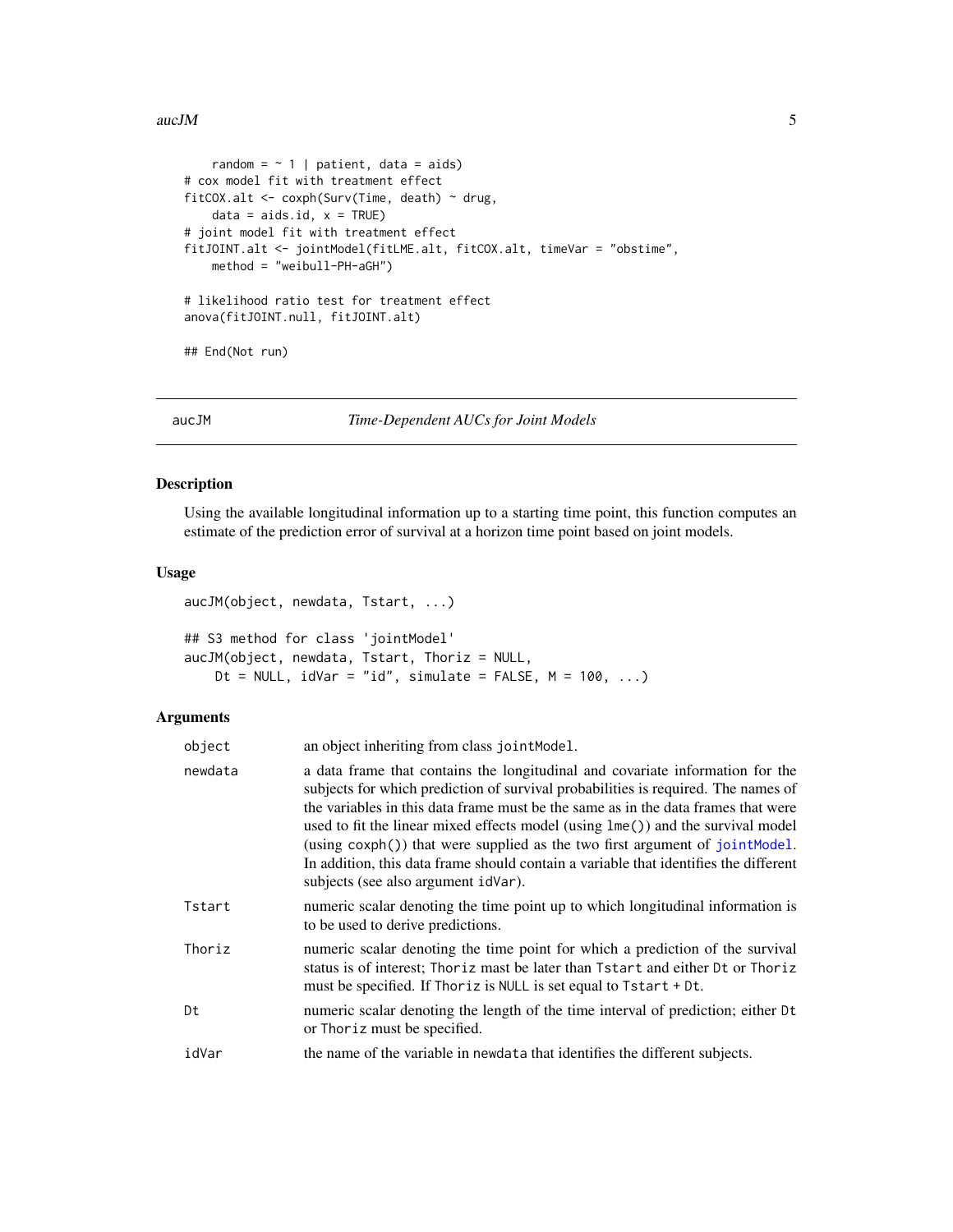<span id="page-5-0"></span>

| simulate                | logical; if TRUE, a Monte Carlo approach is used to estimate survival probabil-<br>ities. If FALSE, a first order estimator is used instead. See survfitJM for mote<br>details. |
|-------------------------|---------------------------------------------------------------------------------------------------------------------------------------------------------------------------------|
| M                       | a numeric scalar denoting the number of Monte Carlo samples; see survfitJM<br>for mote details.                                                                                 |
| $\cdot$ $\cdot$ $\cdot$ | additional arguments; currently none is used.                                                                                                                                   |

#### Details

Based on a fitted joint model (represented by object) and using the data supplied in argument newdata, this function computes the following estimate of the AUC:

 $\text{AUC}(t, \Delta t) = \Pr[\pi_i(t + \Delta t \mid t) < \pi_j(t + \Delta t \mid t) \mid \{T_i^* \in (t, t + \Delta t]\} \cap \{T_j^* > t + \Delta t\}],$ 

with i and j denote a randomly selected pair of subjects, and  $\pi_i(t + \Delta t \mid t)$  and  $\pi_i(t + \Delta t \mid t)$ denote the conditional survival probabilities calculated by [survfitJM](#page-49-1) for these two subjects, for different time windows  $\Delta t$  specified by argument Dt using the longitudinal information recorded up to time  $t = Tstart$ .

The estimate of AUC(t,  $\Delta t$ ) provided by aucJM() is in the spirit of Harrell's c-index, that is for the comparable subjects (i.e., the ones whose observed event times can be ordered), we compare their dynamic survival probabilities calculated by [survfitJM](#page-49-1). As with Harrell's c-index, AUC(t,  $\Delta t$ ) does not fully take into account censoring, and therefore is expected to mask the true discriminative capability of the joint model under heavy censoring.

#### Value

A list of class aucJM with components:

| auc         | a numeric scalar denoting the estimated prediction error.                |
|-------------|--------------------------------------------------------------------------|
| Tstart      | a copy of the Tstart argument.                                           |
| Thoriz      | a copy of the Thoriz argument.                                           |
| nr          | a numeric scalar denoting the number of subjects at risk at time Tstart. |
| classObject | the class of object.                                                     |
| nameObject  | the name of object.                                                      |

#### Author(s)

Dimitris Rizopoulos <d.rizopoulos@erasmusmc.nl>

#### References

Antolini, L., Boracchi, P., and Biganzoli, E. (2005). A time-dependent discrimination index for survival data. *Statistics in Medicine* 24, 3927–3944.

Harrell, F., Kerry, L. and Mark, D. (1996). Multivariable prognostic models: issues in developing models, evaluating assumptions and adequacy, and measuring and reducing errors. *Statistics in Medicine* 15, 361–387.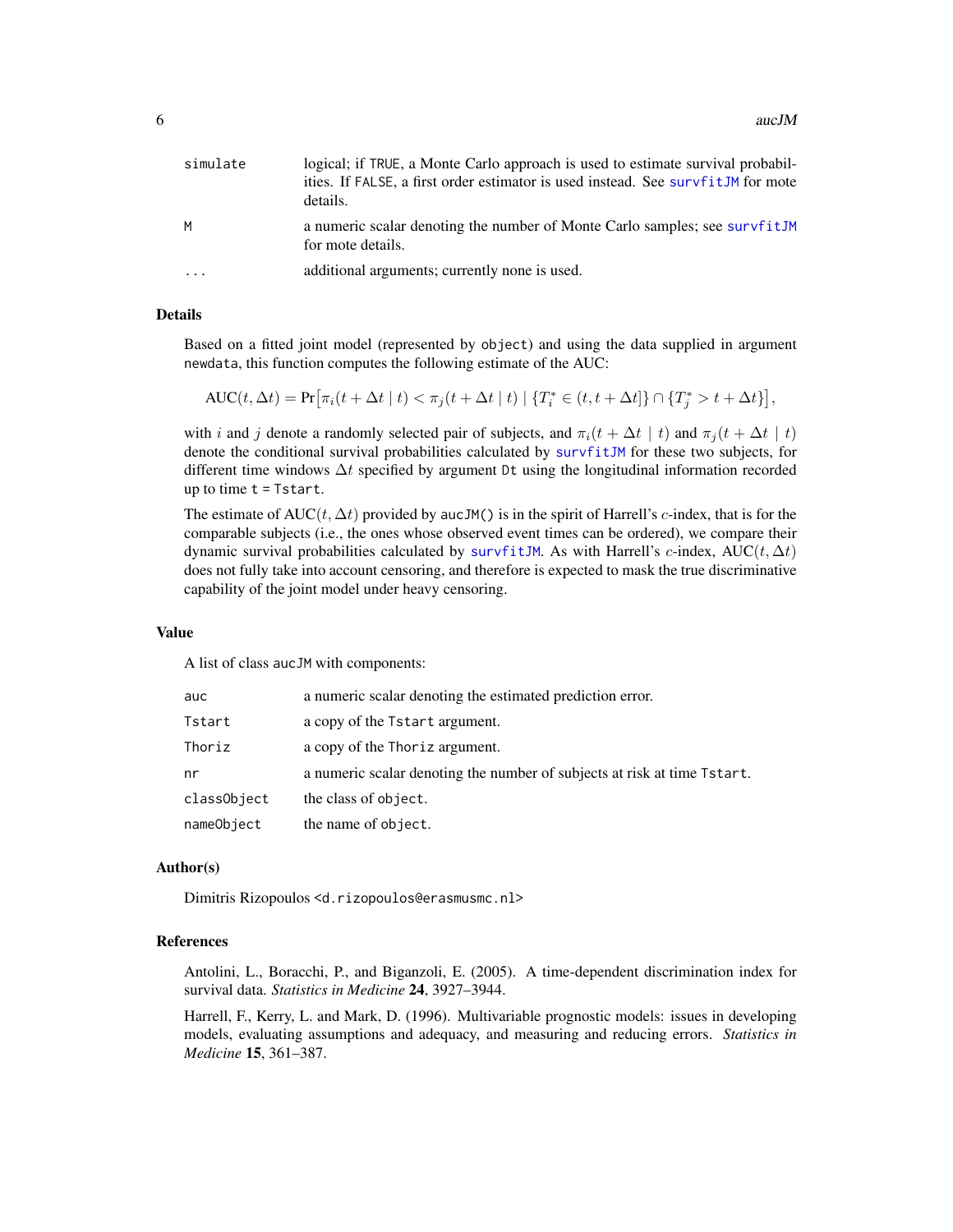<span id="page-6-0"></span> $\text{coeff}$  7

Heagerty, P. and Zheng, Y. (2005). Survival model predictive accuracy and ROC curves. *Biometrics* 61, 92–105.

Rizopoulos, D. (2012) *Joint Models for Longitudinal and Time-to-Event Data: with Applications in R*. Boca Raton: Chapman and Hall/CRC.

Rizopoulos, D. (2011). Dynamic predictions and prospective accuracy in joint models for longitudinal and time-to-event data. *Biometrics* 67, 819–829.

Rizopoulos, D., Murawska, M., Andrinopoulou, E.-R., Lesaffre, E. and Takkenberg, J. (2013). Dynamic predictions with time-dependent covariates in survival analysis: A comparison between joint modeling and landmarking. *under preparation*.

#### See Also

[survfitJM](#page-49-1), [dynCJM](#page-10-1), [jointModel](#page-16-1)

#### Examples

```
## Not run:
# we construct the composite event indicator (transplantation or death)
pbc2$status2 <- as.numeric(pbc2$status != "alive")
pbc2.id$status2 <- as.numeric(pbc2.id$status != "alive")
# we fit the joint model using splines for the subject-specific
# longitudinal trajectories and a spline-approximated baseline
# risk function
lmeFit <- lme(log(serBilir) ~ ns(year, 3),
    random = list(id = pdDiag(form = \sim ns(year, 3))), data = pbc2)
survFit <- coxph(Surv(years, status2) \sim drug, data = pbc2.id, x = TRUE)
jointFit <- jointModel(lmeFit, survFit, timeVar = "year",
   method = "piecewise-PH-aGH")
# AUC using data up to year 5 with horizon at year 8
aucJM(jointFit, pbc2, Tstart = 5, Thoriz = 8)
## End(Not run)
```
coef *Estimated Coefficients for Joint Models*

#### <span id="page-6-1"></span>**Description**

Extracts estimated coefficients from fitted joint models.

#### Usage

```
## S3 method for class 'jointModel'
coef(object, process = c("Longitudinal", "Event"),
    include.splineCoefs = FALSE, ...)
## S3 method for class 'jointModel'
fixef(object, process = c("Longitudinal", "Event"),
    include.splineCoefs = FALSE, ...)
```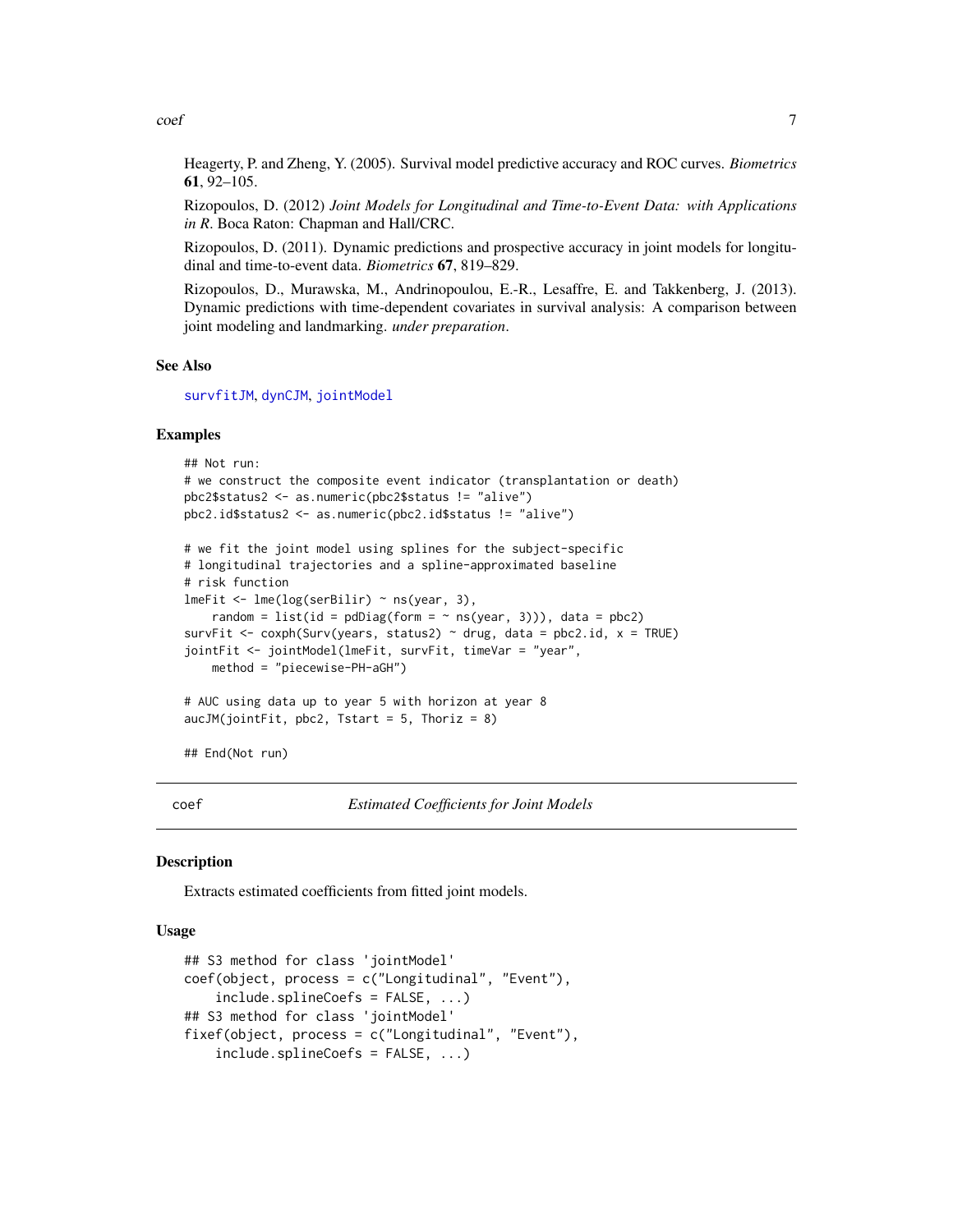#### <span id="page-7-0"></span>Arguments

| object              | an object inheriting from class joint Model.                                                                                           |
|---------------------|----------------------------------------------------------------------------------------------------------------------------------------|
| process             | for which model (i.e., linear mixed model or survival model) to extract the esti-<br>mated coefficients.                               |
| include.splineCoefs |                                                                                                                                        |
|                     | logical; if TRUE and the method argument in jointModel() is "ch-Laplace",<br>the estimated B-spline coefficients are included as well. |
| .                   | additional arguments; currently none is used.                                                                                          |
|                     |                                                                                                                                        |

#### Details

When process = "Event" both methods return the same output. However, for process = "Longitudinal", the coef() method returns the subject-specific coefficients, whereas fixef() only the fixed effects.

# Value

A numeric vector or a matrix of the estimated parameters for the fitted model.

#### Author(s)

Dimitris Rizopoulos <d.rizopoulos@erasmusmc.nl>

# See Also

[ranef.jointModel](#page-39-1)

```
## Not run:
# linear mixed model fit
fitLME <- lme(sqrt(CD4) \sim obstime \times drug - drug,random = \sim 1 | patient, data = aids)
# cox model fit
fitCOX <- coxph(Surv(Time, death) \sim drug, data = aids.id, x = TRUE)
# joint model fit
fitJOINT <- jointModel(fitLME, fitCOX,
    timeVar = "obstime")
# fixed effects for the longitudinal process
fixef(fitJOINT)
# fixed effects + random effects estimates for the longitudinal
# process
coef(fitJOINT)
# fixed effects for the event process
fixef(fitJOINT, process = "Event")
coef(fitJOINT, process = "Event")
## End(Not run)
```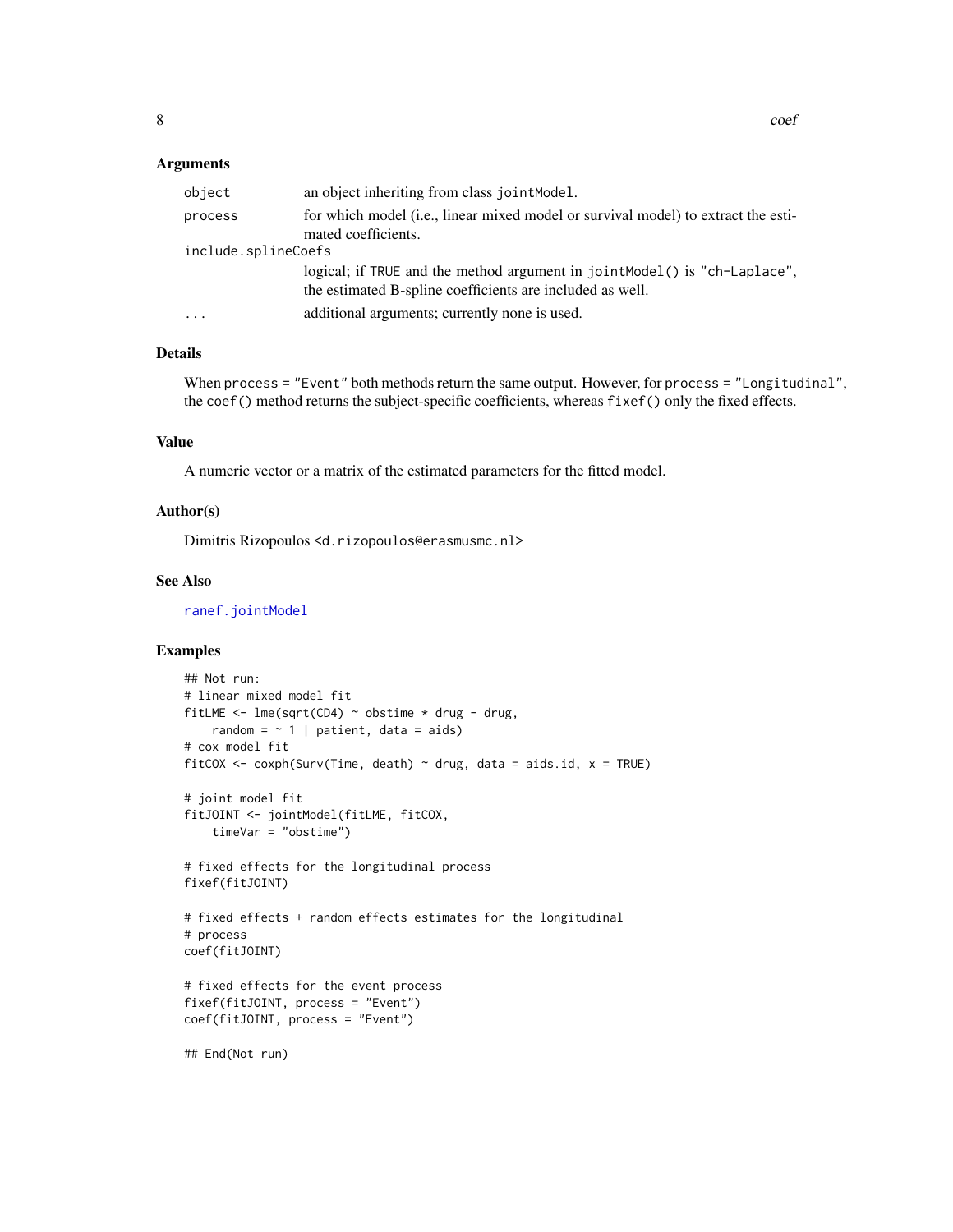<span id="page-8-0"></span>

In a competing risks setting this function expands the data frame with a single row per subject to the a data frame in long format in which each subject has as many rows as the number of competing events.

### Usage

```
crLong(data, statusVar, censLevel,
   nameStrata = "strata", nameStatus = "status2")
```
#### Arguments

| data       | the data frame containing the competing risk data with a single row per subject.                                                                                                      |
|------------|---------------------------------------------------------------------------------------------------------------------------------------------------------------------------------------|
| statusVar  | a character string denoting the name of the variable in data that identifies the<br>status variable which equals 1 if the subject had any of the competing events and<br>0 otherwise. |
| censLevel  | a character string or a scalar denoting the censoring level in the status Var<br>variable of data.                                                                                    |
| nameStrata | a character string denoting the variable that will be added in the long version of<br>data denoting the various causes of event.                                                      |
| nameStatus | a character string denoting the variable that will be added in the long version of<br>data denoting if the subject experience any of the competing events.                            |

# Value

A data frame in the long format with multiple rows per subject.

# Author(s)

Dimitris Rizopoulos <d.rizopoulos@erasmusmc.nl>

# References

Rizopoulos, D. (2012) *Joint Models for Longitudinal and Time-to-Event Data: with Applications in R*. Boca Raton: Chapman and Hall/CRC.

Putter, H., Fiocco, M., and Geskus, R. (2007). Tutorial in biostatistics: Competing risks and multistate models. *Statistics in Medicine* 26, 2389–2430.

```
head(crLong(pbc2.id, "status", "alive"))
```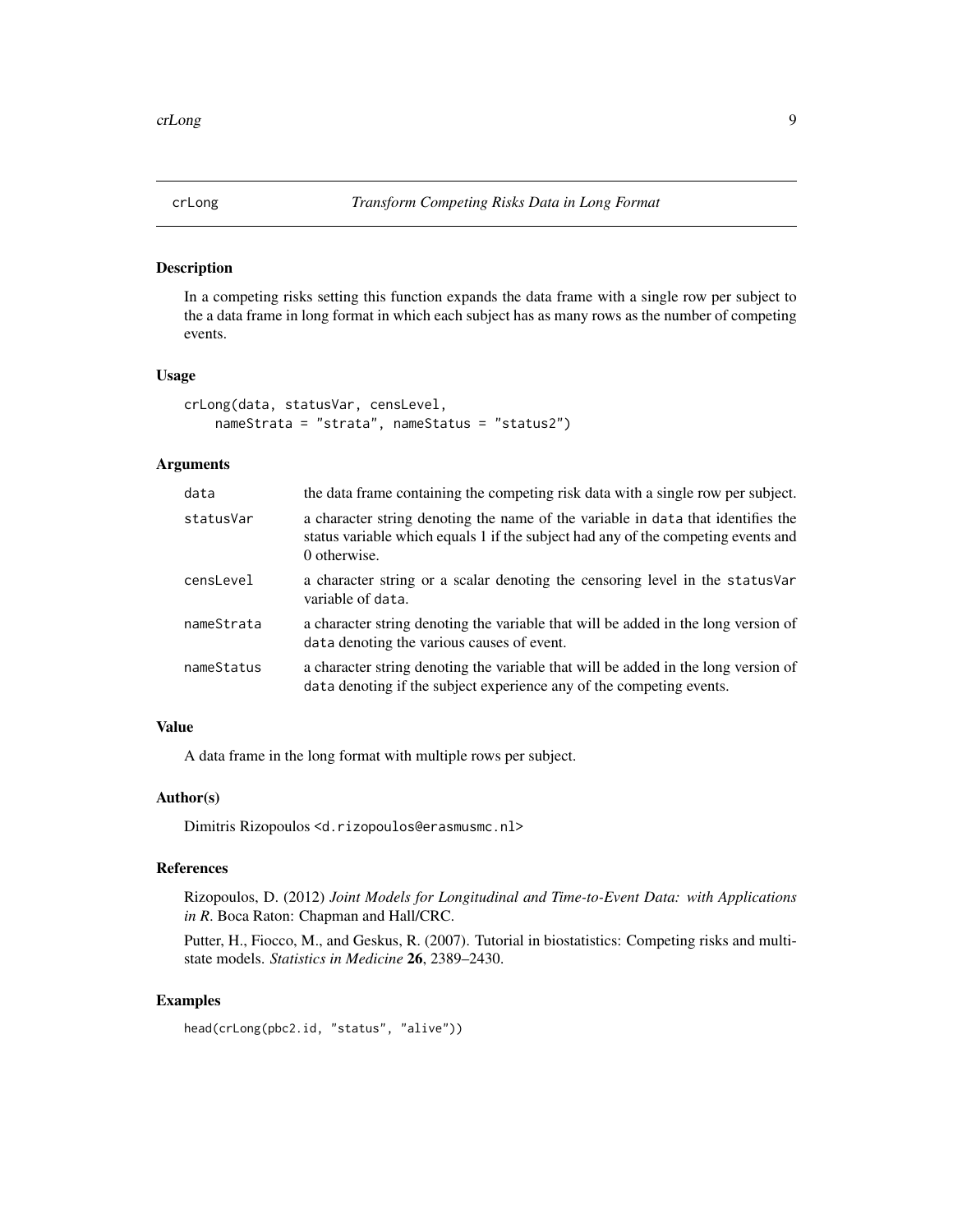<span id="page-9-0"></span>

Numerical derivatives and integrals of functions bs() and ns() at their first argument.

#### Usage

```
dns(x, df = NULL, knots = NULL, intercept = FALSE,Boundary.knots = range(x), eps = 1e-03)
dbs(x, df = NULL, knots = NULL, intercept = FALSE,Boundary.knots = range(x), eps = 1e-03)
ins(x, df = NULL, knots = NULL, intercept = FALSE,Boundary.knots = range(x), from = 0, weight.fun = NULL, ...)
ibs(x, df = NULL, knots = NULL, intercept = FALSE,Boundary.knots = range(x), from = 0, weight.fun = NULL, ...)
```
#### Arguments

| x, df, knots, intercept, Boundary.knots |                                                                                                                           |  |  |  |  |  |
|-----------------------------------------|---------------------------------------------------------------------------------------------------------------------------|--|--|--|--|--|
|                                         | see the help pages of functions ns() and bs().                                                                            |  |  |  |  |  |
| eps                                     | a numeric scalar denoting the step length for the central difference approxima-<br>tion, which calculates the derivative. |  |  |  |  |  |
| from                                    | a numeric scalar denoting the lower limit of the integral.                                                                |  |  |  |  |  |
| weight.fun                              | a function to applied as weights.                                                                                         |  |  |  |  |  |
|                                         | extra arguments passed to weight. fun.                                                                                    |  |  |  |  |  |
|                                         |                                                                                                                           |  |  |  |  |  |

# Value

an object of class dns, dbs, ins or ibs.

#### Author(s)

Dimitris Rizopoulos <d.rizopoulos@erasmusmc.nl>

```
x \le - rnorm(10)
\text{dns}(x, df = 4)ins(x, df = 4)
```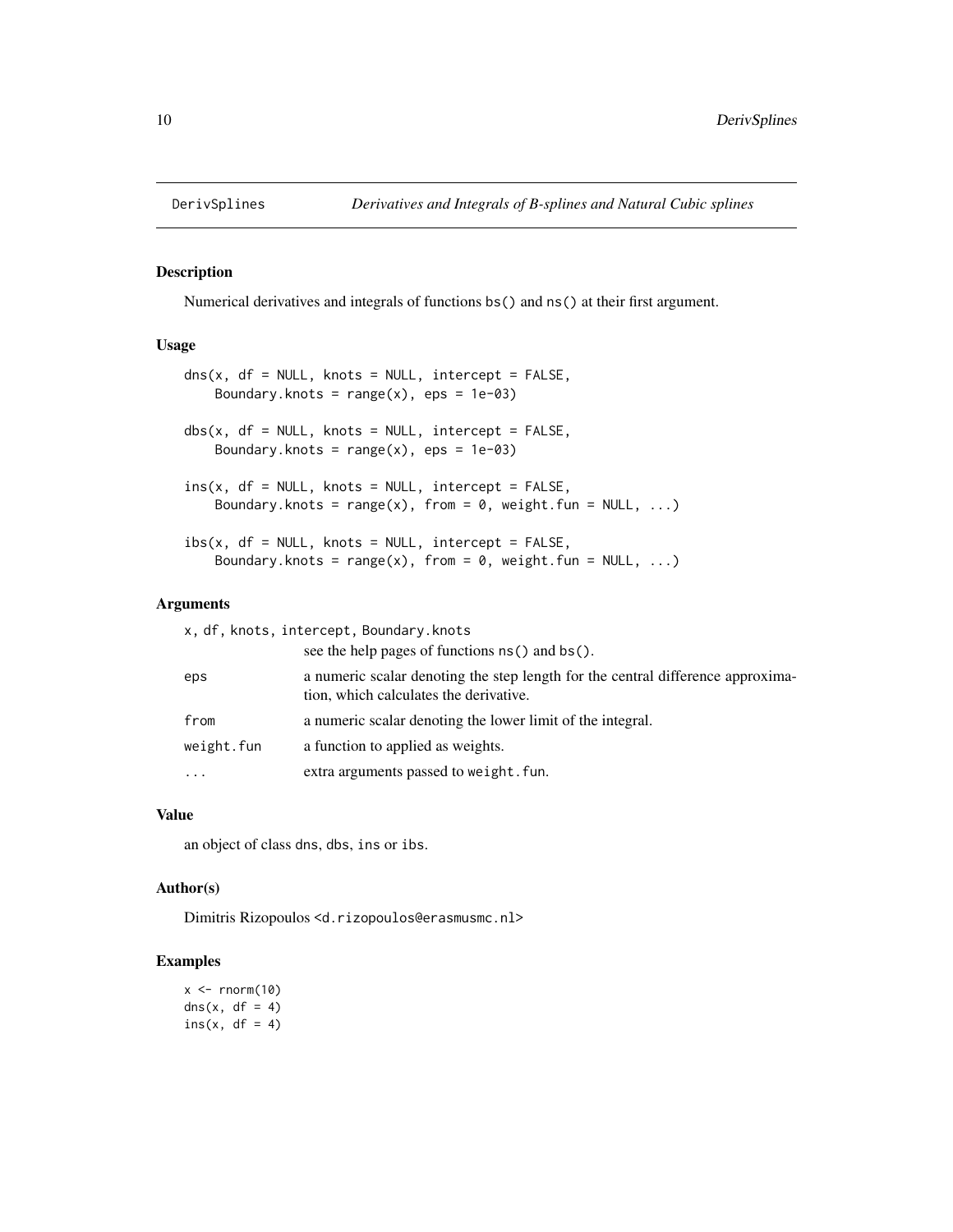<span id="page-10-1"></span><span id="page-10-0"></span>

This function computes a dynamic discrimination index for joint models based on a weighted average of time-dependent AUCs.

# Usage

dynCJM(object, newdata, Dt, ...)

```
## S3 method for class 'jointModel'
dynCJM(object, newdata, Dt, idVar = "id", t.max = NULL,
    simulate = FALSE, M = 100, weightFun = NULL, ...
```
# Arguments

| object    | an object inheriting from class jointModel.                                                                                                                                                                                                                                                                                                                                                                                                                                                                                                              |
|-----------|----------------------------------------------------------------------------------------------------------------------------------------------------------------------------------------------------------------------------------------------------------------------------------------------------------------------------------------------------------------------------------------------------------------------------------------------------------------------------------------------------------------------------------------------------------|
| newdata   | a data frame that contains the longitudinal and covariate information for the<br>subjects for which prediction of survival probabilities is required. The names of<br>the variables in this data frame must be the same as in the data frames that were<br>used to fit the linear mixed effects model (using lme()) and the survival model<br>(using coxph()) that were supplied as the two first argument of jointModel.<br>In addition, this data frame should contain a variable that identifies the different<br>subjects (see also argument idVar). |
| Dt        | a numeric scalar denoting the time frame within which the occurrence of events<br>is of interest.                                                                                                                                                                                                                                                                                                                                                                                                                                                        |
| idVar     | the name of the variable in newdata that identifies the different subjects.                                                                                                                                                                                                                                                                                                                                                                                                                                                                              |
| $t$ . max | a numeric scalar denoting the time maximum follow-up time up to which the<br>dynamic discrimination index is to be calculated. If NULL, it is set equal to<br>max (Time) + 1e-05 where Time denotes the observed event times.                                                                                                                                                                                                                                                                                                                            |
| simulate  | logical; if TRUE, a Monte Carlo approach is used to estimate survival probabil-<br>ities. If FALSE, a first order estimator is used instead. See survfitJM for mote<br>details.                                                                                                                                                                                                                                                                                                                                                                          |
| M         | a numeric scalar denoting the number of Monte Carlo samples; see survfitJM<br>for mote details.                                                                                                                                                                                                                                                                                                                                                                                                                                                          |
| weightFun | a function of two arguments the first denoting time and the second the length of<br>the time frame of interest, i.e., Dt.                                                                                                                                                                                                                                                                                                                                                                                                                                |
| $\cdots$  | additional arguments; currently none is used.                                                                                                                                                                                                                                                                                                                                                                                                                                                                                                            |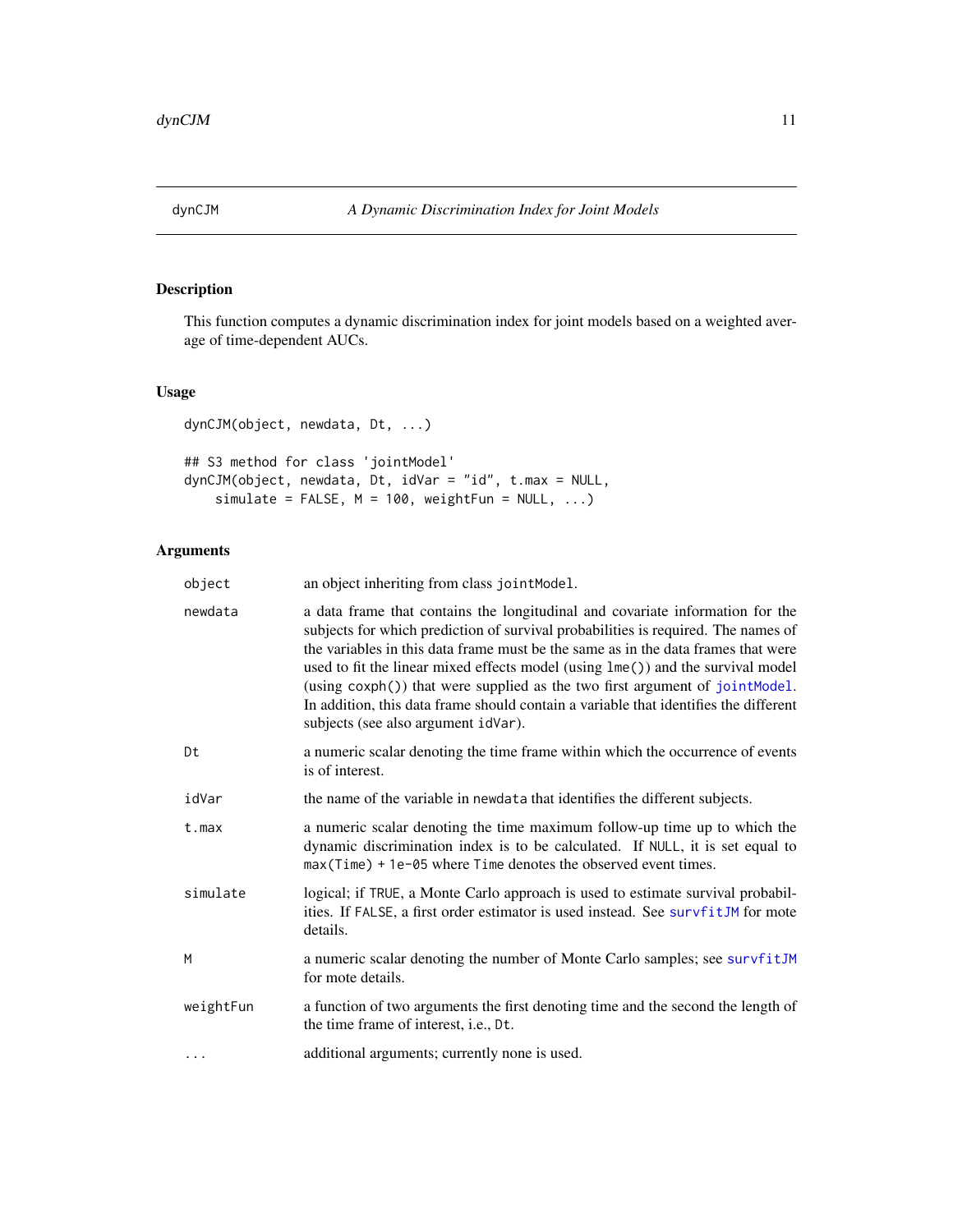# Details

(Note: The following contain some math formulas, which are better viewed in the pdf version of the manual accessible at <https://cran.r-project.org/package=JM>.)

Function dynC computes the following discrimination index

$$
\mathbf{C}_{dyn}^{\Delta t} = \int_0^{t_{max}} \text{AUC}(t, \Delta t) \Pr\{\mathcal{E}(t, \Delta t)\} dt / \int_0^{t_{max}} \Pr\{\mathcal{E}(t, \Delta t)\} dt,
$$

where

$$
AUC(t, \Delta t) = \Pr[\pi_i(t + \Delta t \mid t) < \pi_j(t + \Delta t \mid t) \mid \{T_i^* \in (t, t + \Delta t]\} \cap \{T_j^* > t + \Delta t\}],
$$

and

$$
\mathcal{E}(t,\Delta t) = \left[ \{T_i^* \in (t, t + \Delta t] \} \cap \{T_j^* > t + \Delta t \} \right],
$$

with i and j denote a randomly selected pair subjects, and  $\pi_i(t+\Delta t \mid t)$  and  $\pi_j(t+\Delta t \mid t)$  denote the conditional survival probabilities calculated by [survfitJM](#page-49-1) for these two subjects, for different time windows  $\Delta t$  specified by argument Dt. The upper limit of integral in specified by argument t.max. The integrals in the numerator and denominator are approximated using a 15-point Gauss-Kronrod quadrature rule.

Index  $C_{dyn}^{\Delta t}$  is in the spirit of Harrell's c-index, that is for the comparable subjects (i.e., the ones whose observed event times can be ordered), we compare their dynamic survival probabilities calculated by [survfitJM](#page-49-1). As with Harrell's c-index,  $C_{dyn}^{\Delta t}$  does not take into account censoring, and therefore is expected to mask the true discriminative capability of the joint model under heavy censoring.

# Value

A list of class dynCJM with components:

| dynC        | a numeric scalar denoting the dynamic discrimination index.                  |
|-------------|------------------------------------------------------------------------------|
| times       | a numeric vector of time points at which the AUC was calculated.             |
| <b>AUCs</b> | a numeric vector of the estimated AUCs at the aforementioned time points.    |
| weights     | a numeric vector of the estimated weights at the aforementioned time points. |
| t.max       | a copy of the t.max argument.                                                |
| Dt          | a copy of the Dt argument.                                                   |
| classObject | the class of object.                                                         |
| nameObject  | the name of object.                                                          |

### Author(s)

Dimitris Rizopoulos <d.rizopoulos@erasmusmc.nl>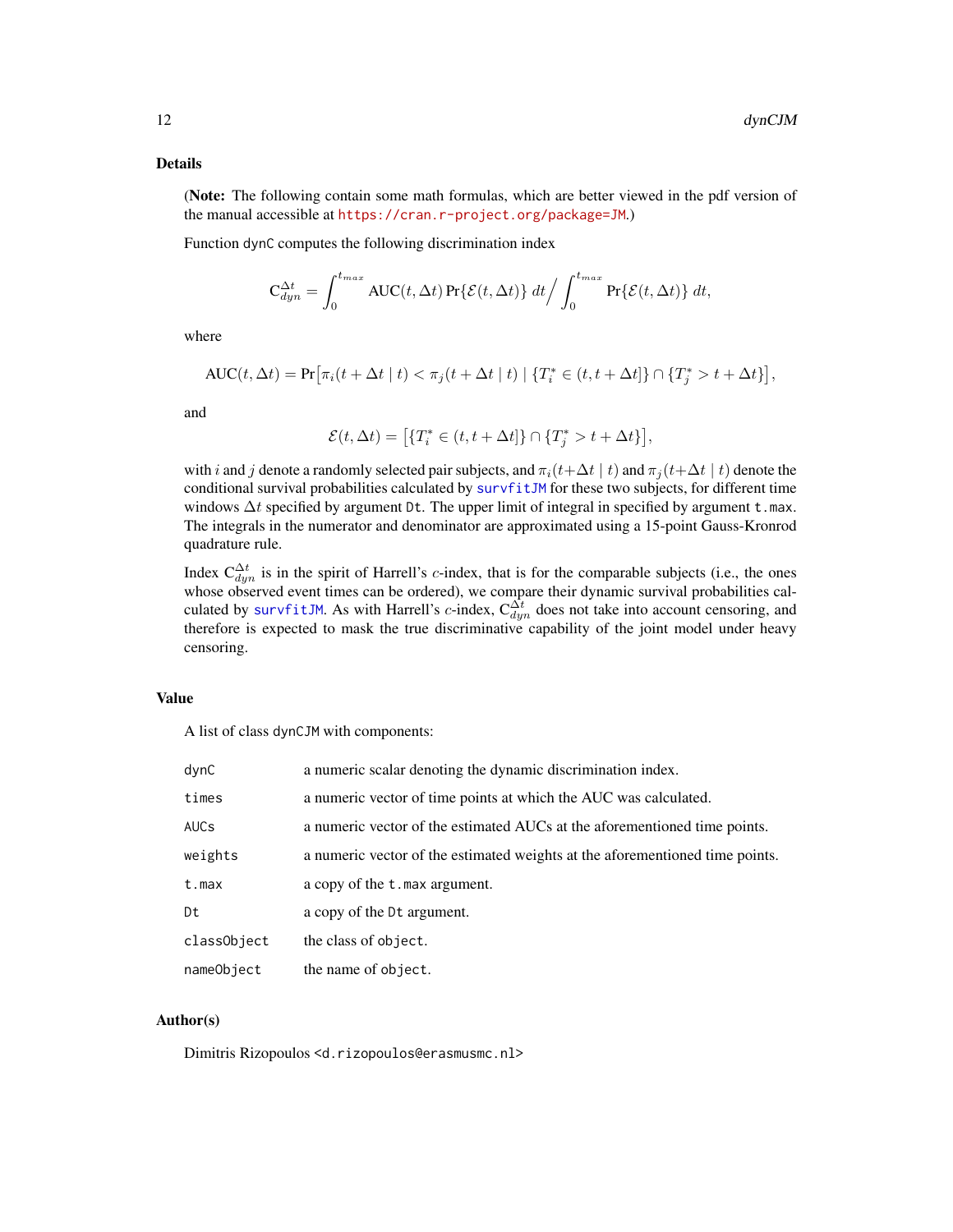#### <span id="page-12-0"></span>fitted the contract of the contract of the contract of the contract of the contract of the contract of the contract of the contract of the contract of the contract of the contract of the contract of the contract of the con

#### References

Antolini, L., Boracchi, P., and Biganzoli, E. (2005). A time-dependent discrimination index for survival data. *Statistics in Medicine* 24, 3927–3944.

Harrell, F., Kerry, L. and Mark, D. (1996). Multivariable prognostic models: issues in developing models, evaluating assumptions and adequacy, and measuring and reducing errors. *Statistics in Medicine* 15, 361–387.

Heagerty, P. and Zheng, Y. (2005). Survival model predictive accuracy and ROC curves. *Biometrics* 61, 92–105.

Rizopoulos, D. (2012) *Joint Models for Longitudinal and Time-to-Event Data: with Applications in R*. Boca Raton: Chapman and Hall/CRC.

Rizopoulos, D. (2011). Dynamic predictions and prospective accuracy in joint models for longitudinal and time-to-event data. *Biometrics* 67, 819–829.

Rizopoulos, D., Murawska, M., Andrinopoulou, E.-R., Lesaffre, E. and Takkenberg, J. (2013). Dynamic predictions with time-dependent covariates in survival analysis: A comparison between joint modeling and landmarking. *under preparation*.

#### See Also

[survfitJM](#page-49-1), [aucJM](#page-4-1), [jointModel](#page-16-1)

#### Examples

```
## Not run:
# we construct the composite event indicator (transplantation or death)
pbc2$status2 <- as.numeric(pbc2$status != "alive")
pbc2.id$status2 <- as.numeric(pbc2.id$status != "alive")
# we fit the joint model using splines for the subject-specific
# longitudinal trajectories and a spline-approximated baseline
# risk function
lmeFit <- lme(log(serBilir) ~ ns(year, 3),
    random = list(id = pdDiag(form = \sim ns(year, 3))), data = pbc2)
survFit <- coxph(Surv(years, status2) \sim drug, data = pbc2.id, x = TRUE)
jointFit <- jointModel(lmeFit, survFit, timeVar = "year",
    method = "piecewise-PH-aGH")
# dynamic discrimination index up to year 10 using a two-year interval
dynCJM(jointFit, pbc2, Dt = 2, t.max = 10)## End(Not run)
```
fitted *Fitted Values for Joint Models*

#### <span id="page-12-1"></span>**Description**

Calculates fitted values for joint models.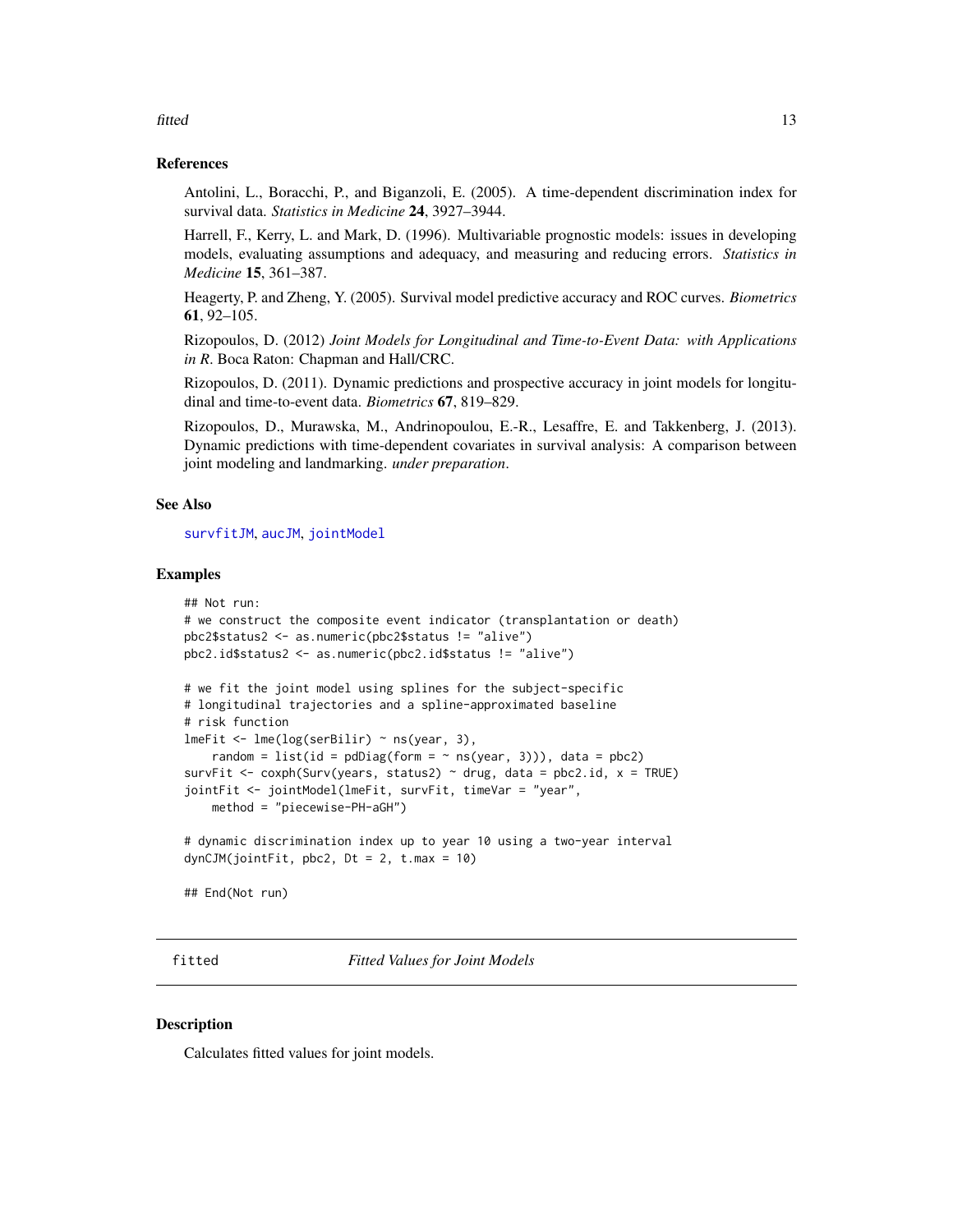### <span id="page-13-0"></span>Usage

```
## S3 method for class 'jointModel'
fitted(object, process = c("Longitudinal", "Event"),
type = c("Marginal", "Subject", "EventTime", "Slope"), scale = c("survival",
"cumulative-Hazard", "log-cumulative-Hazard"), M = 200, ...)
```
#### Arguments

| object  | an object inheriting from class joint Model.                                                    |
|---------|-------------------------------------------------------------------------------------------------|
| process | for which model (i.e., linear mixed model or survival model) to calculate the<br>fitted values. |
| type    | what type of fitted values to calculate for the survival outcome. See <b>Details</b> .          |
| scale   | in which scale to calculate; relevant only when process = "Event".                              |
| м       | how many times to simulate random effects; see <b>Details</b> for more info.                    |
| .       | additional arguments; currently none is used.                                                   |
|         |                                                                                                 |

#### Details

For process = "Longitudinal", let X denote the design matrix for the fixed effects  $\beta$ , and Z the design matrix for the random effects b. Then for type = "Marginal" the fitted values are  $X\beta$ , whereas for type = "Subject" they are  $X\hat{\beta} + Z\hat{b}$ . For type = "EventTime" is the same as type = "Subject" but evaluated at the observed event times. Finally, type == "Slope" returns  $Xs\beta + Zs\bar{b}$ where  $X_s$  and  $Z_s$  denote the fixed- and random-effects design matrices corresponding to the slope term which is specified in the derivForm argument of [jointModel](#page-16-1).

For process = "Event" and type = "Subject" the linear predictor conditional on the random effects estimates is calculated for each sample unit. Depending on the value of the scale argument the fitted survival function, cumulative hazard function or log cumulative hazard function is returned. For type = "Marginal", random effects values for each sample unit are simulated M times from a normal distribution with zero mean and covariance matrix the estimated covariance matrix for the random effects. The marginal survival function for the ith sample unit is approximated by

$$
S_i(t) = \int S_i(t|b_i)p(b_i)db_i \approx (1/M)\sum_{m=1}^{M} S_i(t|b_{im}),
$$

where  $p(b_i)$  denotes the normal probability density function, and  $b_{im}$  the mth simulated value for the random effect of the *i*th sample unit. The cumulative hazard and log cumulative hazard functions are calculated as  $H_i(t) = -\log S_i(t)$  and  $\log H_i(t) = \log\{-\log S_i(t)\}\$ , respectively.

# Value

a numeric vector of fitted values.

#### Author(s)

Dimitris Rizopoulos <d.rizopoulos@erasmusmc.nl>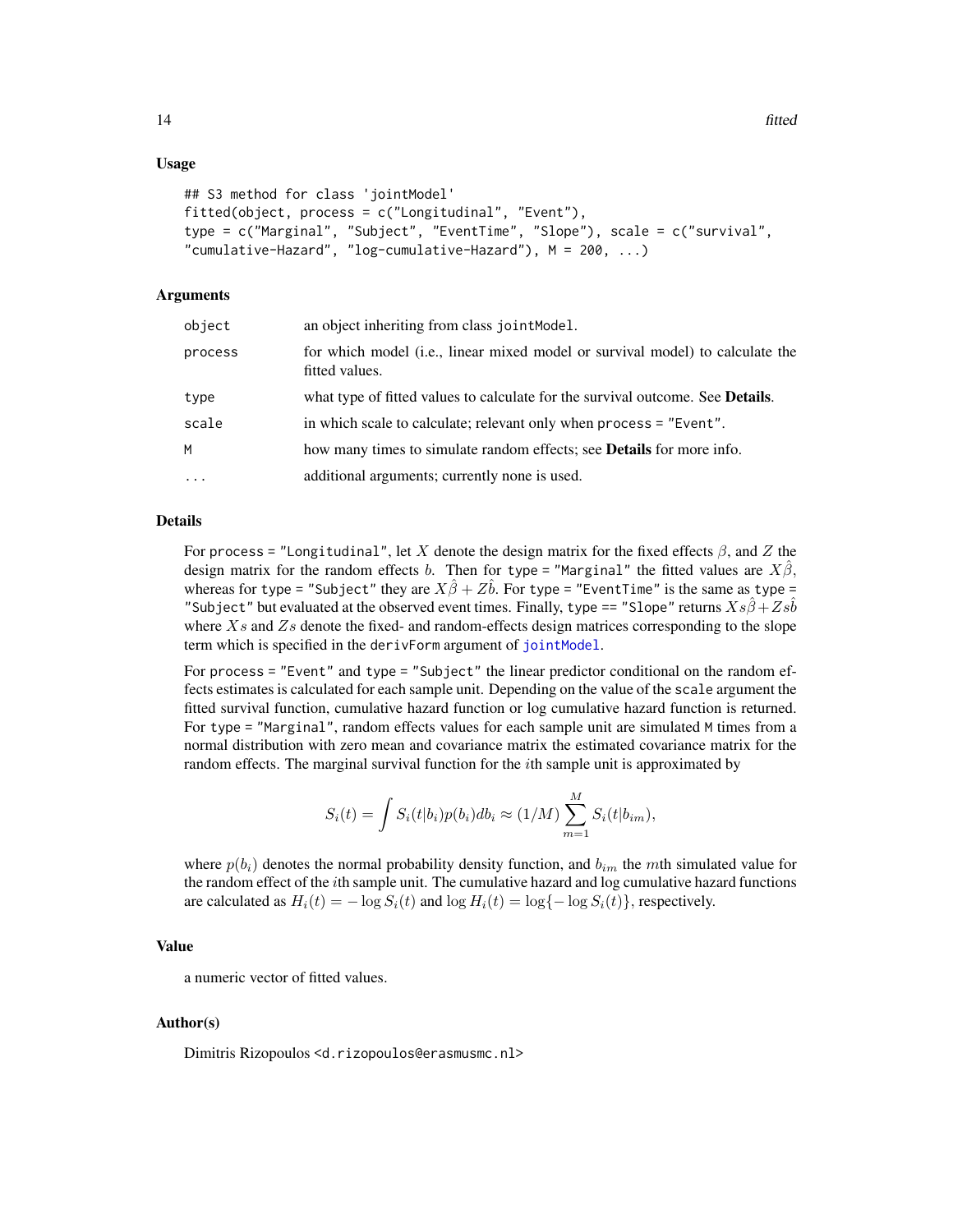# <span id="page-14-0"></span>References

Rizopoulos, D. (2012) *Joint Models for Longitudinal and Time-to-Event Data: with Applications in R*. Boca Raton: Chapman and Hall/CRC.

Rizopoulos, D. (2010) JM: An R Package for the Joint Modelling of Longitudinal and Time-to-Event Data. *Journal of Statistical Software* 35 (9), 1–33. doi: [10.18637/jss.v035.i09](https://doi.org/10.18637/jss.v035.i09)

# See Also

[residuals.jointModel](#page-40-1)

#### Examples

```
## Not run:
# linear mixed model fit
fitLME <- lme(log(serBilir) ~ drug * year,
    random = \sim 1 | id, data = pbc2)
# survival regression fit
fitSURV <- survreg(Surv(years, status2) ~ drug,
    data = pbc2.id, x = TRUE)# joint model fit, under the (default) Weibull model
fitJOINT <- jointModel(fitLME, fitSURV, timeVar = "year")
# fitted for the longitudinal process
head(cbind(
    "Marg" = fitted(fitJOINT),
    "Subj" = fitted(fitJOINT, type = "Subject")
))
# fitted for the event process - survival function
head(cbind(
    "Marg" = fitted(fitJOINT, process = "Ev"),
    "Subj" = fitted(fitJOINT, process = "Ev", type = "Subject")
))
# fitted for the event process - cumulative hazard function
head(cbind(
    "Marg" = fitted(fitJOINT, process = "Ev",
        scale = "cumulative-Hazard"),
    "Subj" = fitted(fitJOINT, process = "Ev", type = "Subject",
        scale = "cumulative-Hazard")
))
## End(Not run)
```
JM *Joint Modeling of Longitudinal and Time-to-Event Data in R*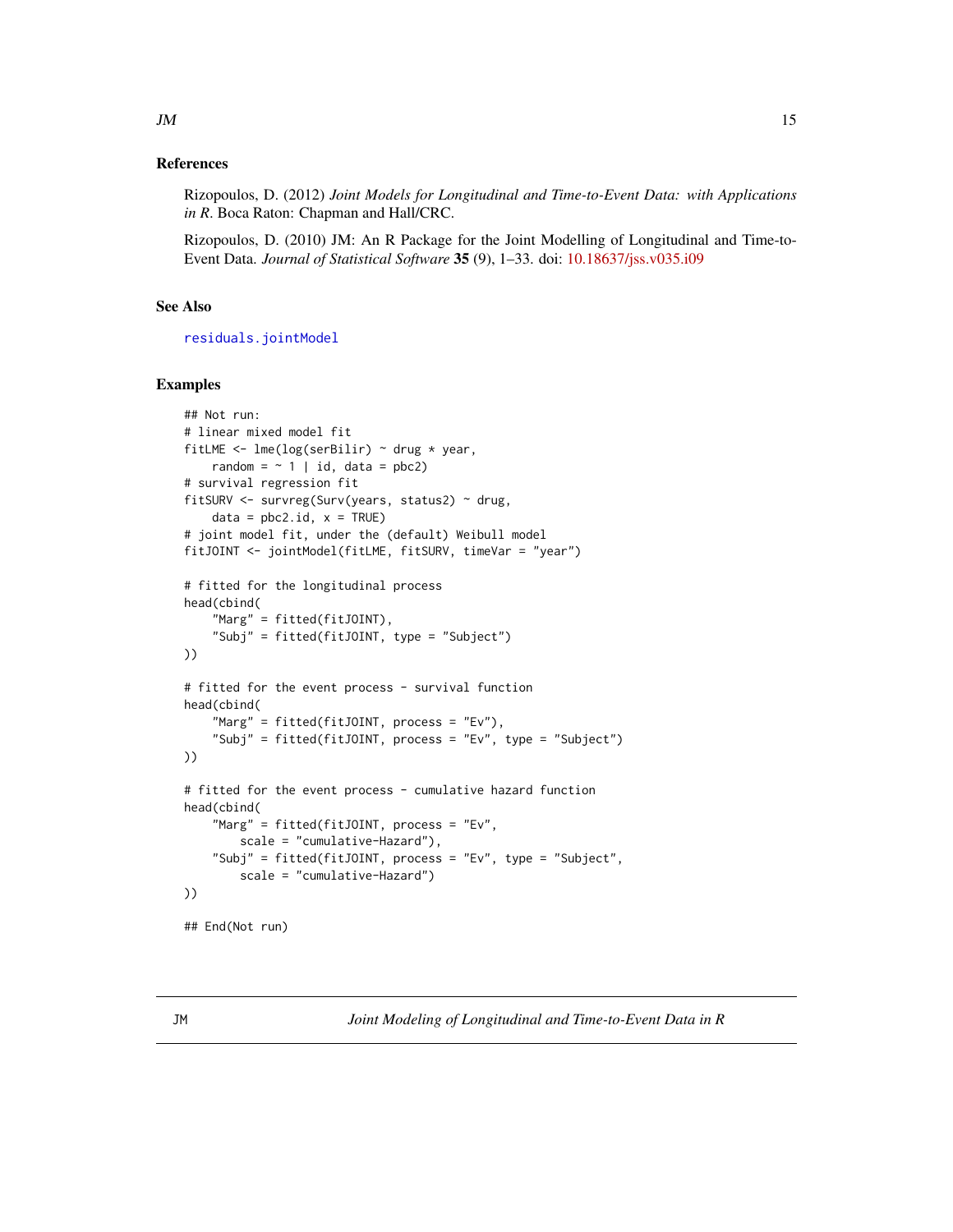<span id="page-15-0"></span>This package fits shared parameter models for the joint modeling of normal longitudinal responses and event times under a maximum likelihood approach. Various options for the survival model and optimization/integration algorithms are provided.

#### Details

| Package: | JM         |
|----------|------------|
| Type:    | Package    |
| Version: | $1.5 - 1$  |
| Date:    | 2022-02-07 |
| License: | GPL        |

The package has a single model-fitting function called [jointModel](#page-16-1), which accepts as main arguments a linear mixed effects object fit returned by function lme() of package **nlme**, and a survival object fit returned by either function coxph() or function survreg() of package survival. In addition, the method argument of jointModel() specifies the type of the survival submodel to be fitted and the type of the numerical integration technique; available options are:

- "Cox-PH-GH" the time-dependent version of a proportional hazards model with unspecified baseline hazard function. The Gauss-Hermite integration rule is used to approximate the required integrals. (This option corresponds to the joint model proposed by Wulfsohn and Tsiatis, 1997)
- "weibull-PH-GH" the Weibull model under the proportional hazards formulation. The Gauss-Hermite integration rule is used to approximate the required integrals.
- "weibull-AFT-GH" the Weibull model under the accelerated failure time formulation. The Gauss-Hermite integration rule is used to approximate the required integrals.
- "piecewise-PH-GH" a proportional hazards model with a piecewise constant baseline risk function. The Gauss-Hermite integration rule is used to approximate the required integrals.
- "spline-PH-GH" a proportional hazards model, in which the log baseline hazard is approximated using B-splines. The Gauss-Hermite integration rule is used to approximate the required integrals.
- "ch-Laplace" an additive log cumulative hazard model, in which the log cumulative baseline hazard is approximated using B-splines. A fully exponential Laplace approximation method is used to approximate the required integrals (Rizopoulos et al., 2009).

For all the above mentioned options (except the last one), a pseudo-adaptive Gauss-Hermite integration rule is also available (Rizopoulos, 2012b). This is much faster than the classical Gauss-Hermite rule, and in several simulations it has been shown to perform equally well (though its performance is still under investigation).

The package also offers several utility functions that can extract useful information from fitted joint models. The most important of those are included in the See also section below.

#### Author(s)

Dimitris Rizopoulos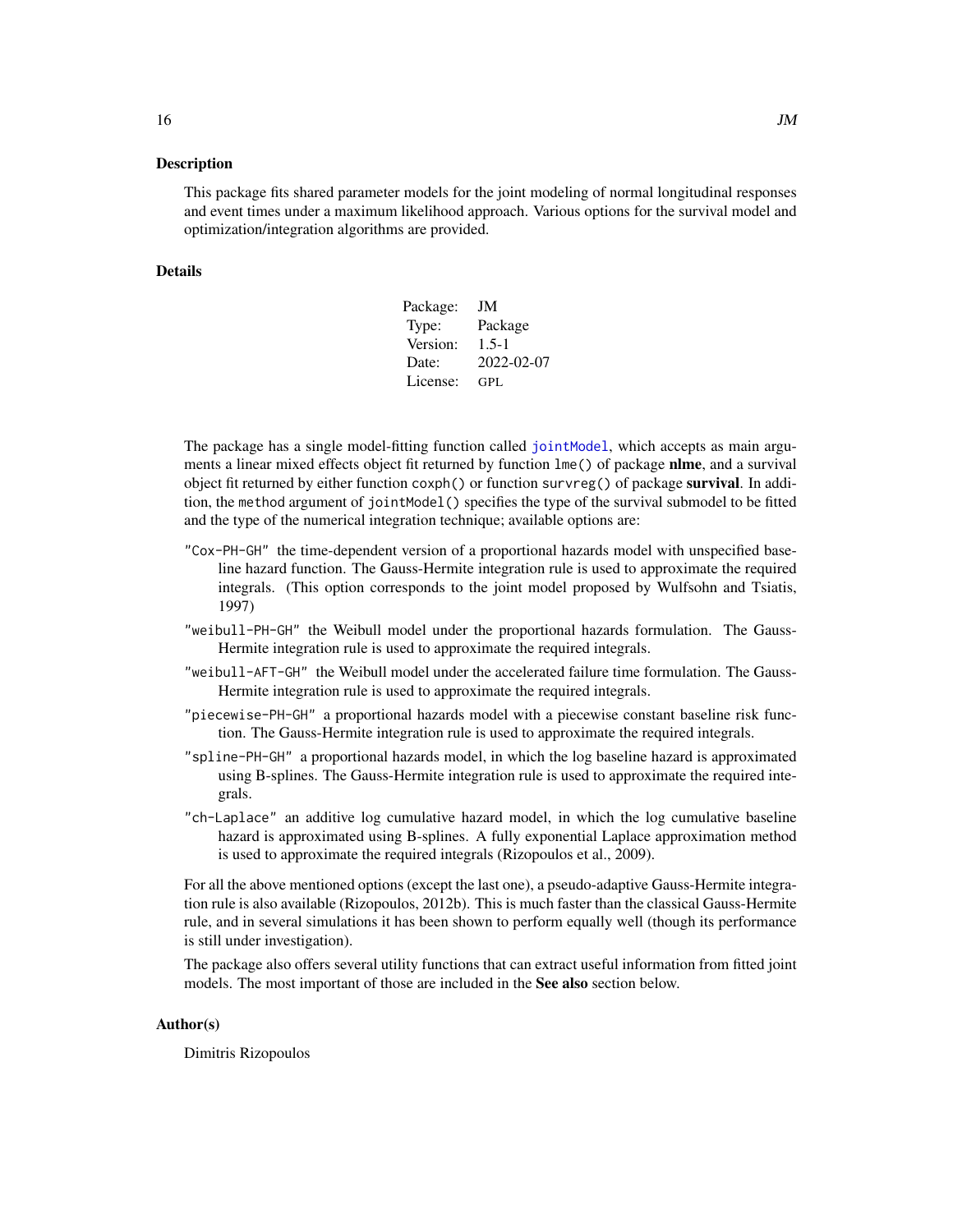#### <span id="page-16-0"></span>jointModel 17

Maintainer: Dimitris Rizopoulos <d.rizopoulos@erasmusmc.nl>

#### References

Henderson, R., Diggle, P. and Dobson, A. (2000) Joint modelling of longitudinal measurements and event time data. *Biostatistics* 1, 465–480.

Rizopoulos, D. (2012a) *Joint Models for Longitudinal and Time-to-Event Data: with Applications in R*. Boca Raton: Chapman and Hall/CRC.

Rizopoulos, D. (2012b) Fast fitting of joint models for longitudinal and event time data using a pseudo-adaptive Gaussian quadrature rule. *Computational Statistics and Data Analysis* 56, 491– 501.

Rizopoulos, D. (2011) Dynamic predictions and prospective accuracy in joint models for longitudinal and time-to-event data. *Biometrics* 67, 819–829.

Rizopoulos, D. (2010) JM: An R package for the joint modelling of longitudinal and time-to-event data. *Journal of Statistical Software* 35 (9), 1–33. doi: [10.18637/jss.v035.i09](https://doi.org/10.18637/jss.v035.i09)

Rizopoulos, D., Verbeke, G. and Lesaffre, E. (2009) Fully exponential Laplace approximation for the joint modelling of survival and longitudinal data. *Journal of the Royal Statistical Society, Series B* 71, 637–654.

Rizopoulos, D., Verbeke, G. and Molenberghs, G. (2010) Multiple-imputation-based residuals and diagnostic plots for joint models of longitudinal and survival outcomes. *Biometrics* 66, 20–29.

Tsiatis, A. and Davidian, M. (2004) Joint modeling of longitudinal and time-to-event data: an overview. *Statistica Sinica* 14, 809–834.

Wulfsohn, M. and Tsiatis, A. (1997) A joint model for survival and longitudinal data measured with error. *Biometrics* 53, 330–339.

#### See Also

[jointModel](#page-16-1), [survfitJM](#page-49-1), [rocJM](#page-42-1), [aucJM](#page-4-1), [dynCJM](#page-10-1), [prederrJM](#page-33-1), [predict](#page-36-1)

<span id="page-16-1"></span>jointModel *Joint Models for Longitudinal and Survival Data*

#### **Description**

This function fits shared parameter models for the joint modelling of normal longitudinal responses and time-to-event data under a maximum likelihood approach. Various options for the survival model are available.

#### Usage

```
jointModel(lmeObject, survObject, timeVar,
 parameterization = c("value", "slope", "both"),
 method = c("weibull-PH-aGH", "weibull-PH-GH", "weibull-AFT-aGH",
    "weibull-AFT-GH", "piecewise-PH-aGH", "piecewise-PH-GH",
    "Cox-PH-aGH", "Cox-PH-GH", "spline-PH-aGH", "spline-PH-GH",
```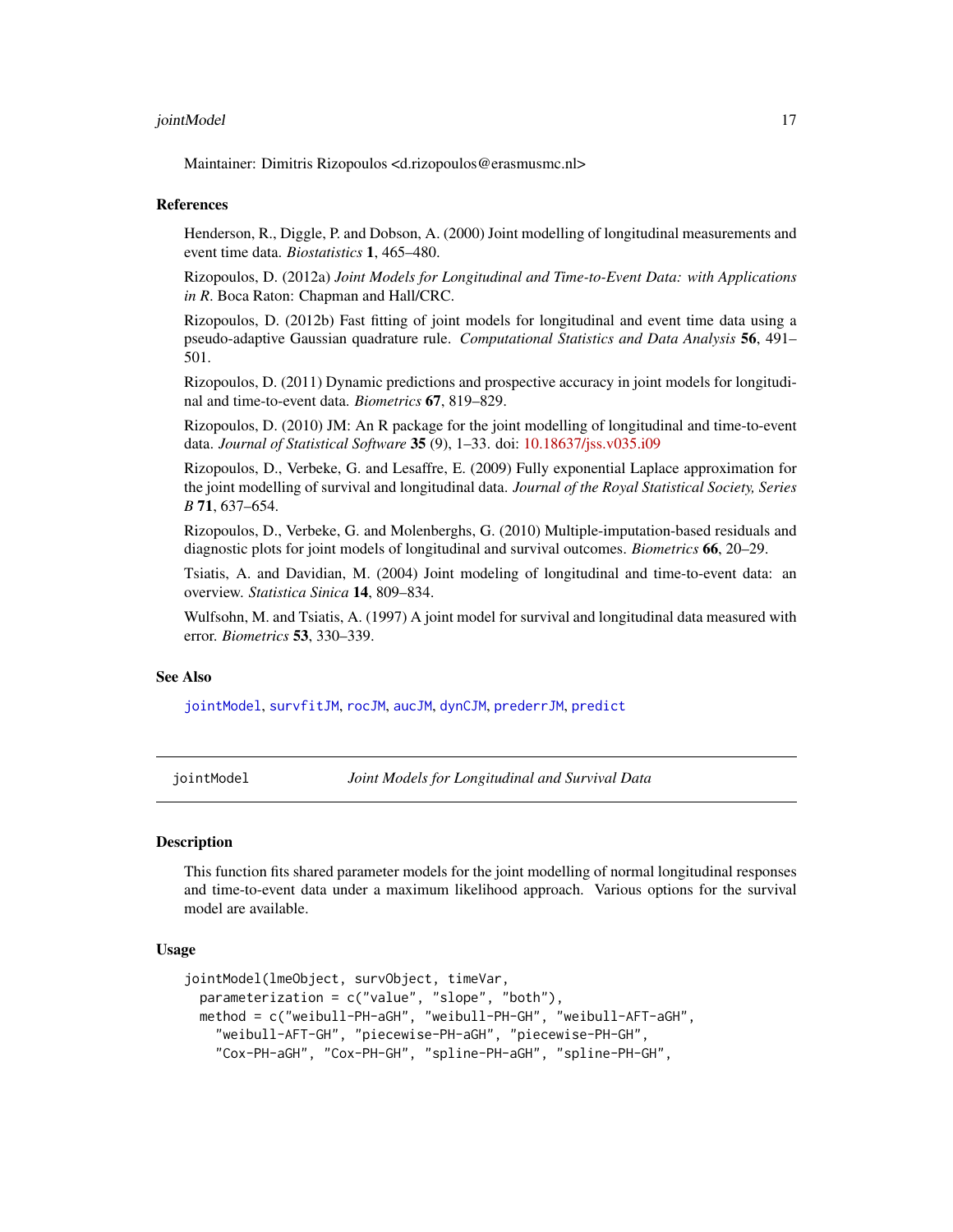```
"ch-Laplace"),
interFact = NULL, derivForm = NULL, lag = 0, scaleWB = NULL,Comprisk = FALSE, init = NULL, control = list(), ...)
```
# Arguments

| lmeObject        | an object inheriting from class 1me (see also Note).                                                                                                                                                                                                                                                                                                                                                                                                                                                                                                                                                                                                                                                              |
|------------------|-------------------------------------------------------------------------------------------------------------------------------------------------------------------------------------------------------------------------------------------------------------------------------------------------------------------------------------------------------------------------------------------------------------------------------------------------------------------------------------------------------------------------------------------------------------------------------------------------------------------------------------------------------------------------------------------------------------------|
| survObject       | an object inheriting from class coxph or class survreg. In the call to coxph()<br>or survreg(), you need to specify the argument $x = TRUE$ such that the design<br>matrix is contained in the object fit. See Examples.                                                                                                                                                                                                                                                                                                                                                                                                                                                                                          |
| timeVar          | a character string indicating the time variable in the linear mixed effects model.                                                                                                                                                                                                                                                                                                                                                                                                                                                                                                                                                                                                                                |
| parameterization |                                                                                                                                                                                                                                                                                                                                                                                                                                                                                                                                                                                                                                                                                                                   |
|                  | a character string indicating the type of parameterization. See Details                                                                                                                                                                                                                                                                                                                                                                                                                                                                                                                                                                                                                                           |
| method           | a character string specifying the type of joint model to fit. See Details.                                                                                                                                                                                                                                                                                                                                                                                                                                                                                                                                                                                                                                        |
| interFact        | a list with components value a formula for the interaction terms corresponding<br>to the value parameterization, slope a formula for the interaction terms cor-<br>responding to the slope parameterization, data a data frame containing these<br>variables (this should have the same number of rows and ordering of subjects,<br>as the one in surv0bject).                                                                                                                                                                                                                                                                                                                                                    |
| derivForm        | a list with components fixed a formula representing the derivative of the fixed-<br>effects part of the liner mixed model with respect to time, indFixed a numeric<br>vector indicating which fixed effects of lmeObject correspond to the deriva-<br>tive, random a formula representing the derivative of the random-effects part<br>of the liner mixed model with respect to time, and indRamdom a numeric vec-<br>tor indicating which random effects of 1me0bject correspond to the derivative.<br>When a random intercepts linear mixed model is assumed, then random $=$ $\sim$ 1<br>and indRandom = FALSE. Required only when parameterization == "slope"<br>or parameterization == "both". See Examples. |
| lag              | a numeric scalar denoting a lag effect in the time-dependent covariate repre-<br>sented by the mixed model; default is 0.                                                                                                                                                                                                                                                                                                                                                                                                                                                                                                                                                                                         |
| scaleWB          | a numeric scalar denoting a fixed value for the scale parameter of the Weibull<br>hazard; used only when method = "weibull-AFT-GH" or method = "weibull-PH-GH".<br>The default NULL means that the scale parameter is estimated.                                                                                                                                                                                                                                                                                                                                                                                                                                                                                  |
| CompRisk         | logical; should a competing risks joint model be fitted.                                                                                                                                                                                                                                                                                                                                                                                                                                                                                                                                                                                                                                                          |
| init             | a named list of user-specified initial values:                                                                                                                                                                                                                                                                                                                                                                                                                                                                                                                                                                                                                                                                    |
|                  | <b>betas</b> the vector of fixed effects for the linear mixed effects model.                                                                                                                                                                                                                                                                                                                                                                                                                                                                                                                                                                                                                                      |
|                  | sigma the measurement error standard deviation for the linear mixed effects<br>model.                                                                                                                                                                                                                                                                                                                                                                                                                                                                                                                                                                                                                             |
|                  | <b>D</b> the variance-covariance matrix of the random effects.                                                                                                                                                                                                                                                                                                                                                                                                                                                                                                                                                                                                                                                    |
|                  | gammas the vector of baseline covariates for the survival model. For method<br>= "ch-Laplace" this vector should first contain initial values for the sorted<br>B-spline coefficients used to model the log cumulative baseline hazard.                                                                                                                                                                                                                                                                                                                                                                                                                                                                           |
|                  | alpha the association parameters.                                                                                                                                                                                                                                                                                                                                                                                                                                                                                                                                                                                                                                                                                 |
|                  | Dalpha the association parameters for the true slopes parameterization                                                                                                                                                                                                                                                                                                                                                                                                                                                                                                                                                                                                                                            |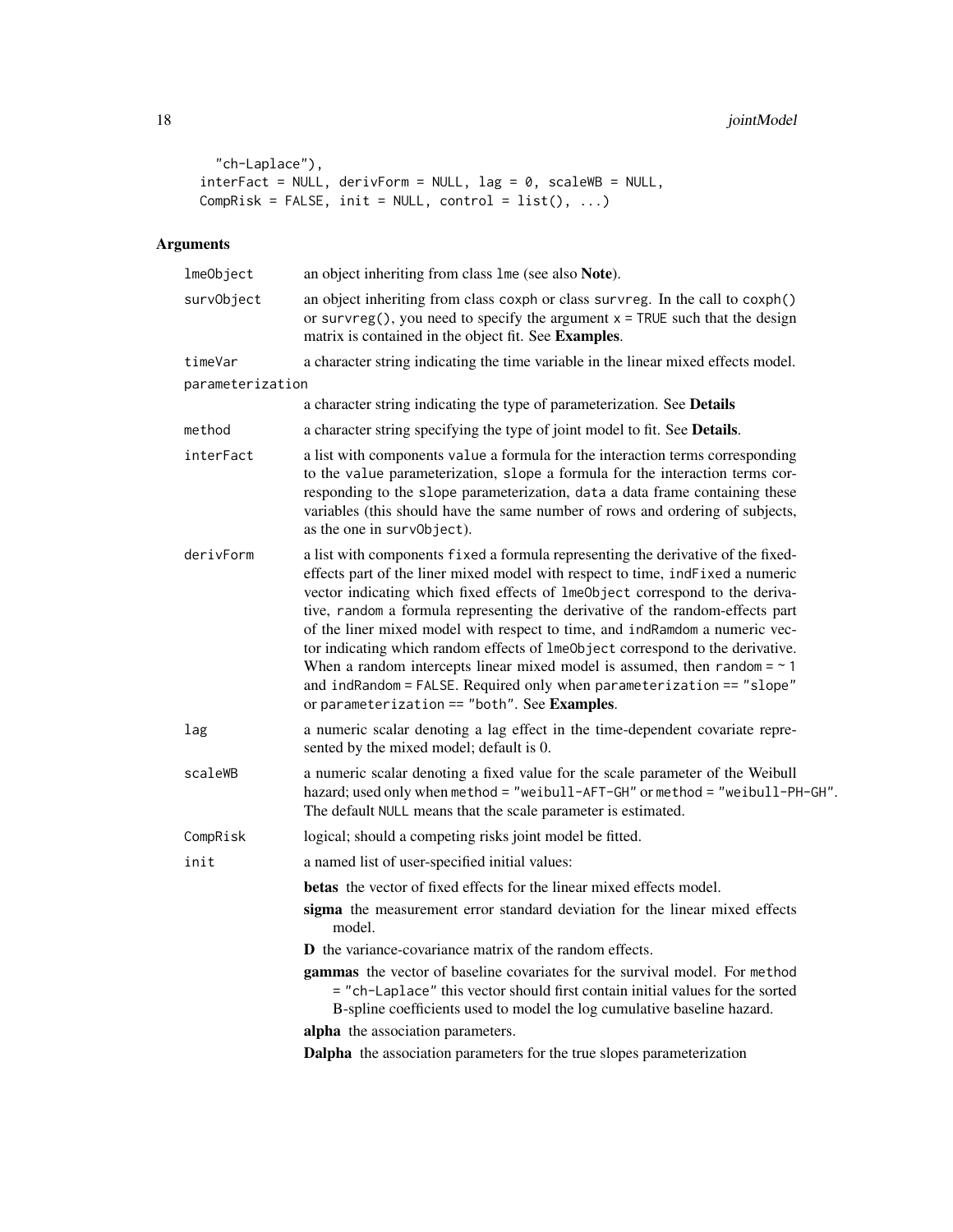- xi the vector of baseline risk function values within the intervals specified by the knots; specified only when method = "piecewise-PH-GH".
- gammas.bs the vector of spline coefficients; specified only when method = "spline-PH-GH".
- sigma.t the scale parameter for the Weibull baseline risk function; specified only when method = "weibull-AFT-GH" or method = "weibull-PH-GH".
- lambda0 a vector of the baseline hazard values at the sorted unique event times; specified only when method = "Cox-PH-GH".

When this list of initial values does not contain some of these components or contains components not of the appropriate length, then the default initial values are used instead.

- control a list of control values with components:
	- only.EM logical; if TRUE only the EM algorithm is used in the optimization, otherwise if convergence has not been achieved a quasi-Newton algorithm is initiated. Default is FALSE except for method = "Cox-PH-GH" for which only the EM algorithm is available.
	- iter.EM the number of EM iterations. Default is 50 except for method = "Cox-PH-GH" for which the default is 200.
	- **iter.qN** the number of quasi-Newton iterations. Default is 150.
	- optimizer a character string indicating which optimizer to use; options are "optim" (default) and "nlminb".
	- tol1 tolerance value for convergence in the parameters; see Details. Default is 1e-03.
	- tol2 tolerance value for convergence in the parameters; see Details. Default is 1e-04.
	- tol3 tolerance value for convergence in the log-likelihood; see Details. Default is sqrt(.Machine\$double.eps).
	- numeriDeriv a character string indicating which type of numerical derivative to use to compute the Hessian matrix; options are "fd" (default) denoting the forward difference approximation, and "cd" denoting the central difference approximation.
	- eps.Hes tolerance value used in the numerical derivative method. Default is 1e-06; if you choose numeriDeriv = "cd" a larger value (e.g., 1e-04) is suggested.
	- parscale the parscale control argument for optim(), or the scale argument for nlminb(). It should be a numeric vector of length equal to the number of parameters. Default is 0.01 for all parameters.
	- step.max tolerance value for the maximum step size in the Newton-Raphson algorithm used to update the parameters of the survival submodel for method = "ch-Laplace". Default is 0.1.
	- backtrackSteps the number of backtrack steps to use when updating the parameters of the survival submodel under method = "ch-Laplace".
	- knots a numeric vector of the knots positions for the piecewise constant baseline risk function of for the log times used in the B-splines approximation of the log cumulative baseline hazard; therefore, this argument is relevant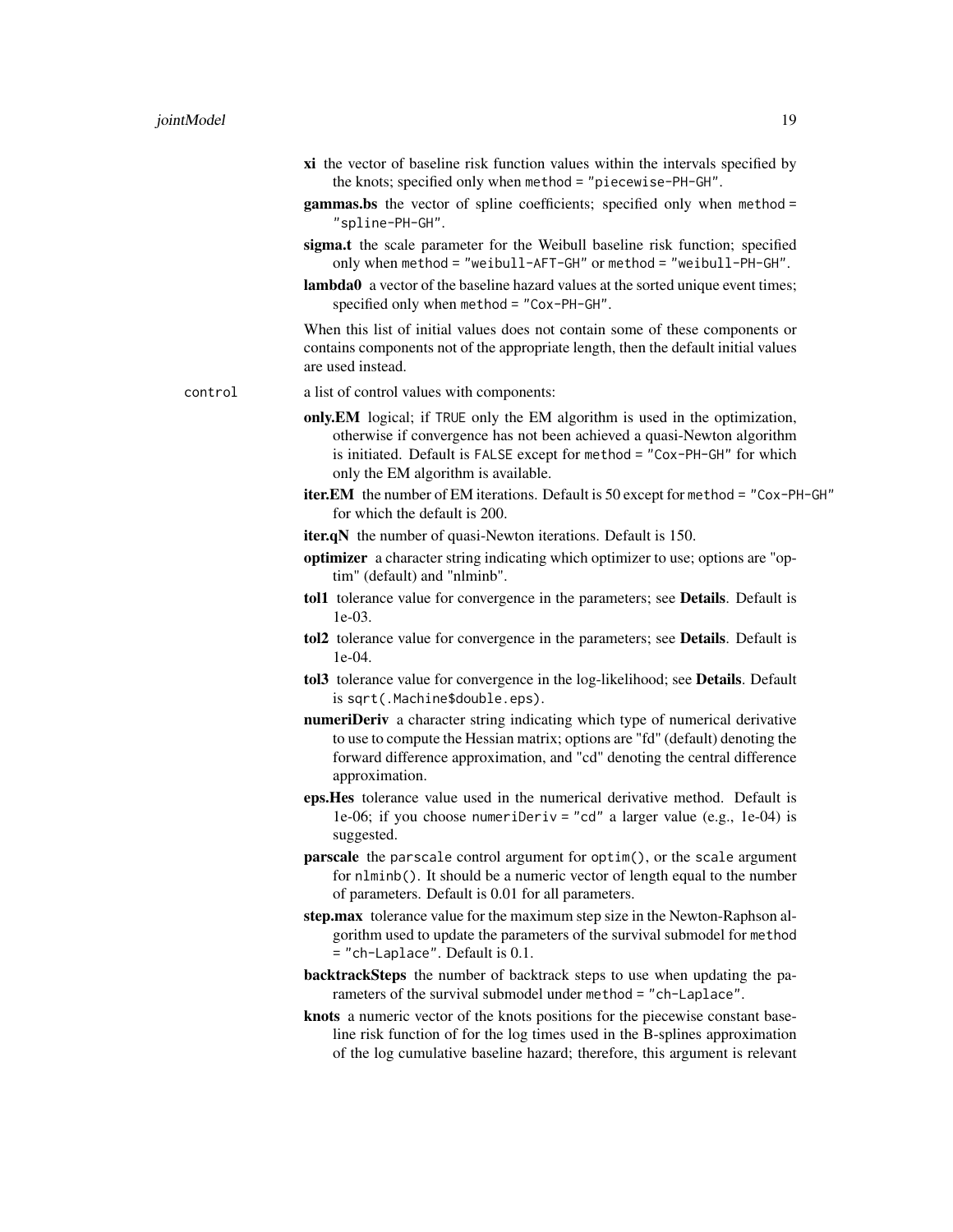only when method = "piecewise-PH-GH", method = "spline-PH-GH" or method = "ch-Laplace". The default is to place equally-spaced lng.in.kn knots in the quantiles of the observed event times. For stratified models fitted with method = "spline-PH-GH" this should be a list with elements numeric vectors of knots positions for each strata.

- ObsTimes.knots logical; if TRUE (default) the positions of the knots are specified based in the observed event times, otherwise the positions of the knots are specified using only the true event times.
- lng.in.kn the number of internal knots; relevant only when when method = "piecewise-PH-GH" where it denotes the number of internal knots for the piecewise constant baseline risk function or when method = "spline-PH-GH" or method = "ch-Laplace" where it denotes the number of internal knots for B-splines approximation of the log baseline hazard. Default is 6 when method = "piecewise-PH-GH" and 5 otherwise.
- equal.strata.knots logical; if TRUE (the default), then the same knots are used in the approximation of the baseline risk function in different strata when method = "spline-PH-GH".
- ord a positive integer denoting the order of the B-splines used to approximate the log cumulative hazard (default is 4); relevant only when method = "spline-PH-GH" or method = "ch-Laplace".
- typeGH a character string indicating the type of Gauss-Hermite rule to be used. Options are "simple" and "adaptive". The default is "simple" but it is turned to adaptive when the user specifies in the method argument an option that contains aGH.
- GHk the number of Gauss-Hermite quadrature points used to approximate the integrals over the random effects. The default is 15 for one- or two-dimensional integration and for  $N < 2000$ , and 9 otherwise for the simple Gauss-Hermite rule, and 5 for one-, two-dimensional or three-dimensional integration and for  $N < 2000$ , and 3 otherwise for the pseudo adaptive Gauss-Hermite rule, where  $N$  denotes the total number of longitudinal measurements.
- GKk the number of Gauss-Kronrod points used to approximate the integral involved in the calculation of the survival function. Two options are available, namely 7 or 15. For method = "weibull-PH-GH", method = "weibull-AFT-GH" and method = "spline-PH-GH" 15 are used, whereas for method = "piecewise-PH-GH" 7.
- verbose logical; if TRUE, the parameter estimates and the log-likelihood value are printed during the optimization procedure. Default is FALSE.

... options passed to the control argument.

# Details

Function jointModel fits joint models for longitudinal and survival data (more detailed information about the formulation of these models can be found in Rizopoulos (2010)). For the longitudinal responses the linear mixed effects model represented by the lmeObject is assumed. For the survival times let  $w_i$  denote the vector of baseline covariates in surv0bject, with associated parameter vector  $\gamma$ ,  $m_i(t)$  the value of the longitudinal outcome at time point t as approximated by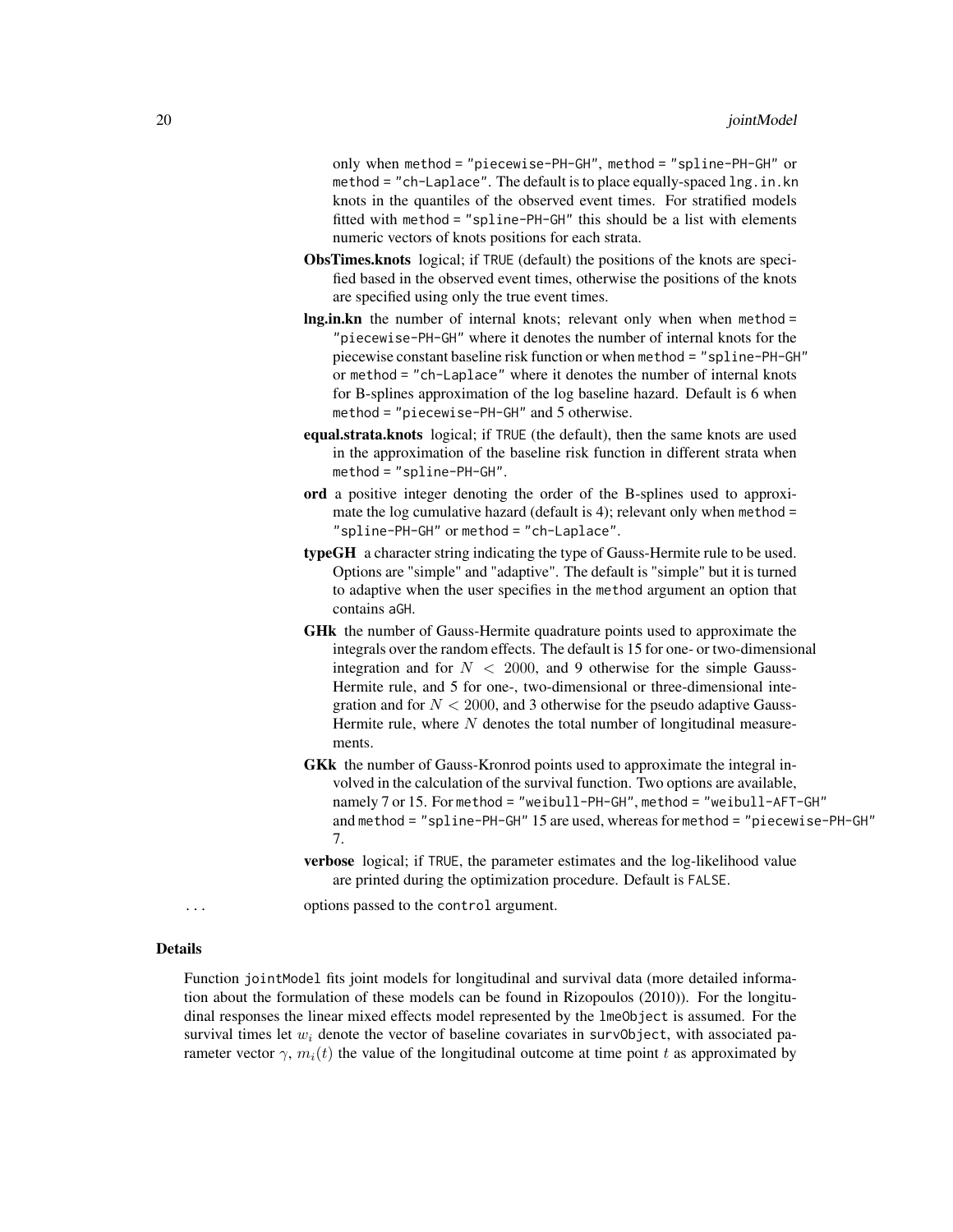#### jointModel 21

the linear mixed model (i.e.,  $m_i(t)$  equals the fixed-effects part + random-effects part of the linear mixed effects model for sample unit i),  $\alpha$  the association parameter for  $m_i(t)$ ,  $m'_i(t)$  the derivative of  $m_i(t)$  with respect to t, and  $\alpha_d$  the association parameter for  $m_i'(t)$ . Then, for method = "weibull-AFT-GH" a time-dependent Weibull model under the accelerated failure time formulation is assumed. For method = "weibull-PH-GH" a time-dependent relative risk model is postulated with a Weibull baseline risk function. For method = "piecewise-PH-GH" a time-dependent relative risk model is postulated with a piecewise constant baseline risk function. For method = "spline-PH-GH" a time-dependent relative risk model is assumed in which the log baseline risk function is approximated using B-splines. For method = "ch-Laplace" an additive model on the log cumulative hazard scale is assumed (see Rizopoulos et al., 2009 for more info). Finally, for method = "Cox-PH-GH" a time-dependent relative risk model is assumed where the baseline risk function is left unspecified (Wulfsohn and Tsiatis, 1997). For all these options the linear predictor for the survival submodel is written as

$$
\eta = \gamma^{\top} w_i + \alpha m_i \{ max(t - k, 0) \},
$$

when parameterization = "value",

$$
\eta = \gamma^{\top} w_i + \alpha_s m'_i \{ max(t - k, 0) \},
$$

when parameterization = "slope", and

$$
\eta = \gamma^{\top} w_i + \alpha m_i \{ max(t - k, 0) \} + \alpha_s m'_i \{ max(t - k, 0) \},
$$

when parameterization = "both", where in all the above the value of  $k$  is specified by the lag argument and  $m_i'(t) = dm_i(t)/dt$ . If interFact is specified, then  $m_i\{max(t - k, 0)\}$  and/or  $m'_i \{max(t - k, 0)\}\$  are multiplied with the design matrices derived from the formulas supplied as the first two arguments of interFact, respectively. In this case  $\alpha$  and/or  $\alpha_s$  become vectors of association parameters.

For method = "spline-PH-GH" it is also allowed to include stratification factors. These should be included in the specification of the survObject using function strata(). Note that in this case survObject must only be a 'coxph' object.

For all survival models except for the time-dependent proportional hazards model, the optimization algorithm starts with EM iterations, and if convergence is not achieved, it switches to quasi-Newton iterations (i.e., BFGS in optim() or nlminb(), depending on the value of the optimizer control argument). For method = "Cox-PH-GH" only the EM algorithm is used. During the EM iterations, convergence is declared if either of the following two conditions is satisfied: (i)  $L(\theta^{it}) - L(\theta^{it-1})$  <  $tol_3\{|L(\theta^{it-1})| + tol_3\}$ , or (ii)  $\max\{|\theta^{it} - \theta^{it-1}|/(|\theta^{it-1}| + tol_1)\} < tol_2$ , where  $\theta^{it}$  and  $\theta^{it-1}$ is the vector of parameter values at the current and previous iterations, respectively, and  $L(.)$  is the log-likelihood function. The values for  $tol_1$ ,  $tol_2$  and  $tol_3$  are specified via the control argument. During the quasi-Newton iterations, the default convergence criteria of either optim() or nlminb() are used.

The required integrals are approximated using the standard Gauss-Hermite quadrature rule when the chosen option for the method argument contains the string "GH", and the (pseudo) adaptive Gauss-Hermite rule when the chosen option for the method argument contains the string "aGH". For method = "ch-Laplace" the fully exponential Laplace approximation described in Rizopoulos et al. (2009) is used. The (pseudo) adaptive Gauss-Hermite and the Laplace approximation are particularly useful when high-dimensional random effects vectors are considered (e.g., when modelling nonlinear subject-specific trajectories with splines or high-order polynomials).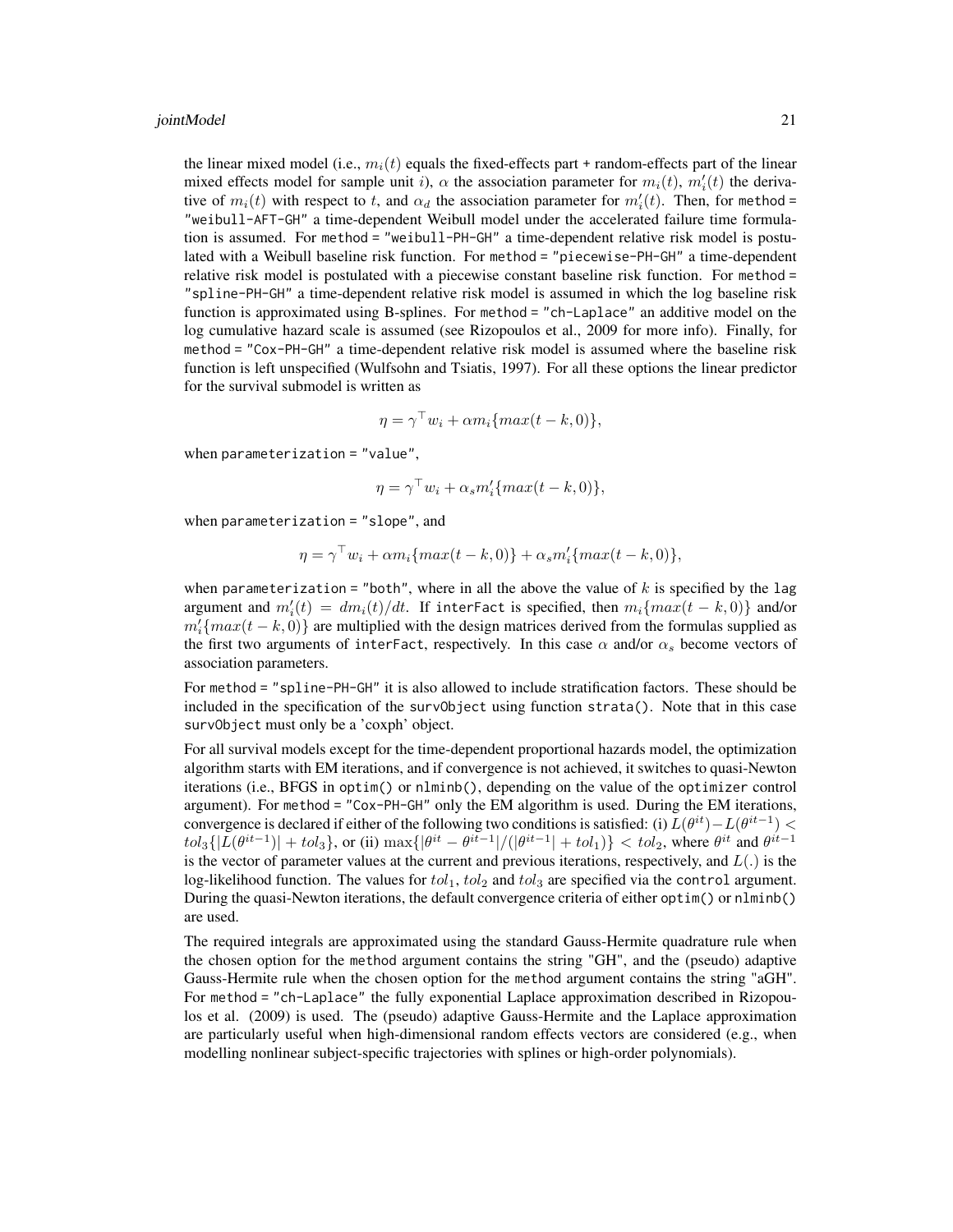<span id="page-21-0"></span>See [jointModelObject](#page-24-1) for the components of the fit.

# Note

1. The lmeObject argument should represent a linear mixed model object with a simple randomeffects structure, i.e., only the pdDiag() class is currently allowed.

2. The lmeObject object should not contain any within-group correlation structure (i.e., correlation argument of  $\text{Im}(s)$  or within-group heteroscedasticity structure (i.e., weights argument of  $\text{Im}(s)$ ).

3. It is assumed that the linear mixed effects model lmeObject and the survival model survObject have been fitted to the same subjects. Moreover, it is assumed that the ordering of the subjects is the same for both lmeObject and survObject, i.e., that the first line in the data frame containing the event times corresponds to the first set of lines identified by the grouping variable in the data frame containing the repeated measurements, and so on.

4. In the print and summary generic functions for class jointModel, the estimated coefficients (and standard errors for the summary generic) for the event process are augmented with the element "Assoct" that corresponds to the association parameter  $\alpha$  and the element "Assoct.s" that corresponds to the parameter  $\alpha_s$  when parameterization is "slope" or "both" (see **Details**).

5. The standard errors returned by the summary generic function for class jointModel when method = "Cox-PH-GH" are based on the profile score vector (i.e., given the NPMLE for the unspecified baseline hazard). Hsieh et al. (2006) have noted that these standard errors are underestimated.

6. As it is the case for all types of mixed models that require numerical integration, it is advisable (especially in difficult datasets) to check the stability of the maximum likelihood estimates with an increasing number of Gauss-Hermite quadrature points.

7. It is assumed that the scale of the time variable (e.g., days, months years) is the same in both lmeObject and survObject.

### Author(s)

Dimitris Rizopoulos <d.rizopoulos@erasmusmc.nl>

#### References

Henderson, R., Diggle, P. and Dobson, A. (2000) Joint modelling of longitudinal measurements and event time data. *Biostatistics* 1, 465–480.

Hsieh, F., Tseng, Y.-K. and Wang, J.-L. (2006) Joint modeling of survival and longitudinal data: Likelihood approach revisited. *Biometrics* 62, 1037–1043.

Rizopoulos, D. (2012a) *Joint Models for Longitudinal and Time-to-Event Data: with Applications in R*. Boca Raton: Chapman and Hall/CRC.

Rizopoulos, D. (2012b) Fast fitting of joint models for longitudinal and event time data using a pseudo-adaptive Gaussian quadrature rule. *Computational Statistics and Data Analysis* 56, 491– 501.

Rizopoulos, D. (2011) Dynamic predictions and prospective accuracy in joint models for longitudinal and time-to-event data. *Biometrics* 67, 819–829.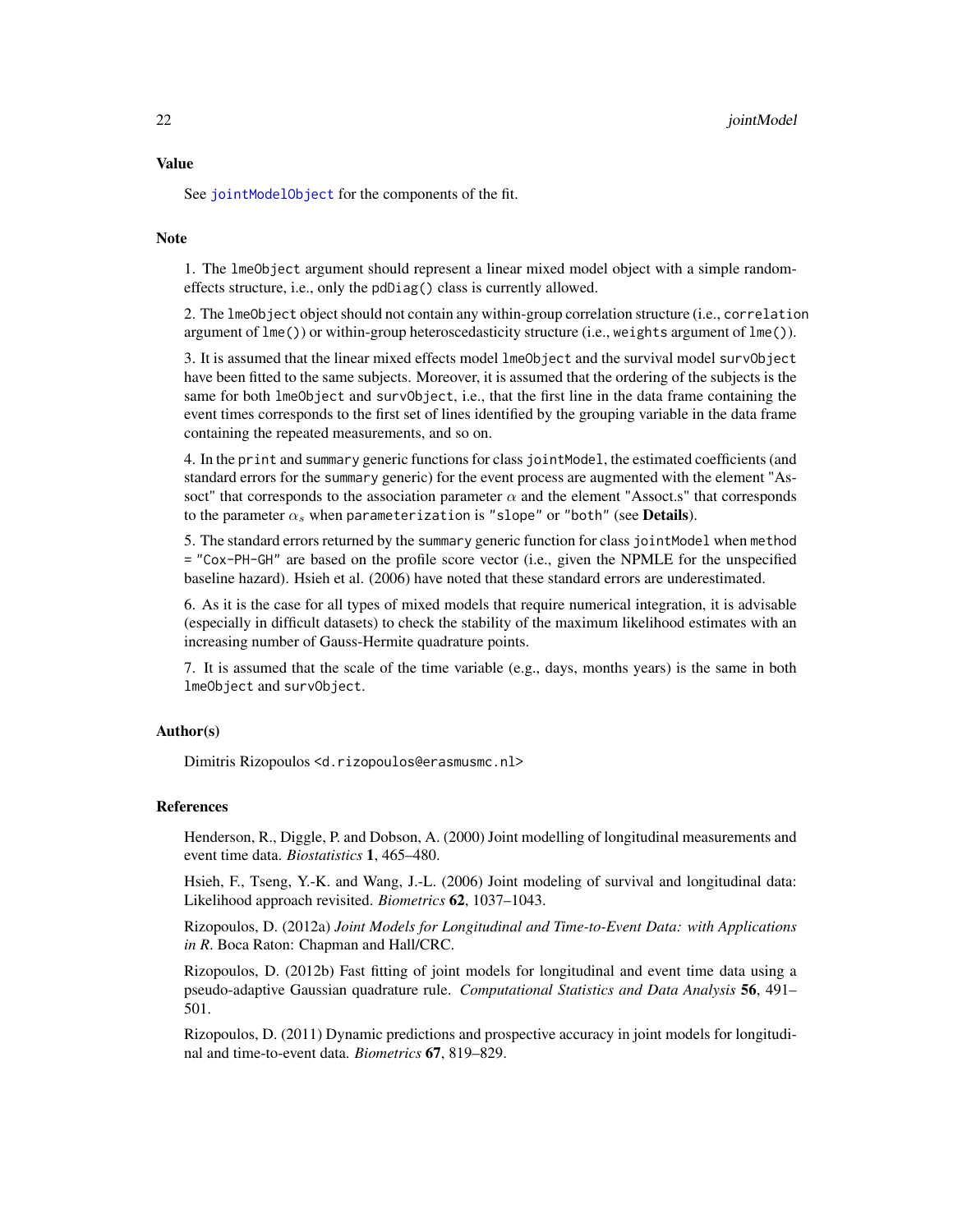#### <span id="page-22-0"></span>jointModel 23

Rizopoulos, D. (2010) JM: An R package for the joint modelling of longitudinal and time-to-event data. *Journal of Statistical Software* 35 (9), 1–33. doi: [10.18637/jss.v035.i09](https://doi.org/10.18637/jss.v035.i09)

Rizopoulos, D., Verbeke, G. and Lesaffre, E. (2009) Fully exponential Laplace approximations for the joint modelling of survival and longitudinal data. *Journal of the Royal Statistical Society, Series B* 71, 637–654.

Rizopoulos, D., Verbeke, G. and Molenberghs, G. (2010) Multiple-imputation-based residuals and diagnostic plots for joint models of longitudinal and survival outcomes. *Biometrics* 66, 20–29.

Tsiatis, A. and Davidian, M. (2004) Joint modeling of longitudinal and time-to-event data: an overview. *Statistica Sinica* 14, 809–834.

Wulfsohn, M. and Tsiatis, A. (1997) A joint model for survival and longitudinal data measured with error. *Biometrics* 53, 330–339.

#### See Also

[jointModelObject](#page-24-1), [anova.jointModel](#page-2-1), [coef.jointModel](#page-6-1), [fixef.jointModel](#page-6-1), [ranef.jointModel](#page-39-1), [fitted.jointModel](#page-12-1), [residuals.jointModel](#page-40-1), [plot.jointModel](#page-28-1), [survfitJM](#page-49-1), [rocJM](#page-42-1), [dynCJM](#page-10-1), [aucJM](#page-4-1), [prederrJM](#page-33-1)

```
## Not run:
# linear mixed model fit (random intercepts)
fitLME \le - lme(log(serBilir) \sim drug \star year, random = \sim 1 | id, data = pbc2)
# survival regression fit
fitSURV <- survreg(Surv(years, status2) \sim drug, data = pbc2.id, x = TRUE)
# joint model fit, under the (default) Weibull model
fitJOINT <- jointModel(fitLME, fitSURV, timeVar = "year")
fitJOINT
summary(fitJOINT)
# linear mixed model fit (random intercepts + random slopes)
fitLME \leq lme(log(serBilir) \sim drug \star year, random = \sim year | id, data = pbc2)
# survival regression fit
fitSURV \le survreg(Surv(years, status2) \sim drug, data = pbc2.id, x = TRUE)
# joint model fit, under the (default) Weibull model
fitJOINT <- jointModel(fitLME, fitSURV, timeVar = "year")
fitJOINT
summary(fitJOINT)
# we also include an interaction term of log(serBilir) with drug
fitJOINT <- jointModel(fitLME, fitSURV, timeVar = "year",
    interFact = list(value = ~ drug, data = pbc2.id)fitJOINT
summary(fitJOINT)
```

```
# a joint model in which the risk for and event depends both on the true value of
# marker and the true value of the slope of the longitudinal trajectory
lmeFit \le lme(sqrt(CD4) \sim obstime * drug, random = \sim obstime | patient, data = aids)
coxFit <- coxph(Surv(Time, death) \sim drug, data = aids.id, x = TRUE)
```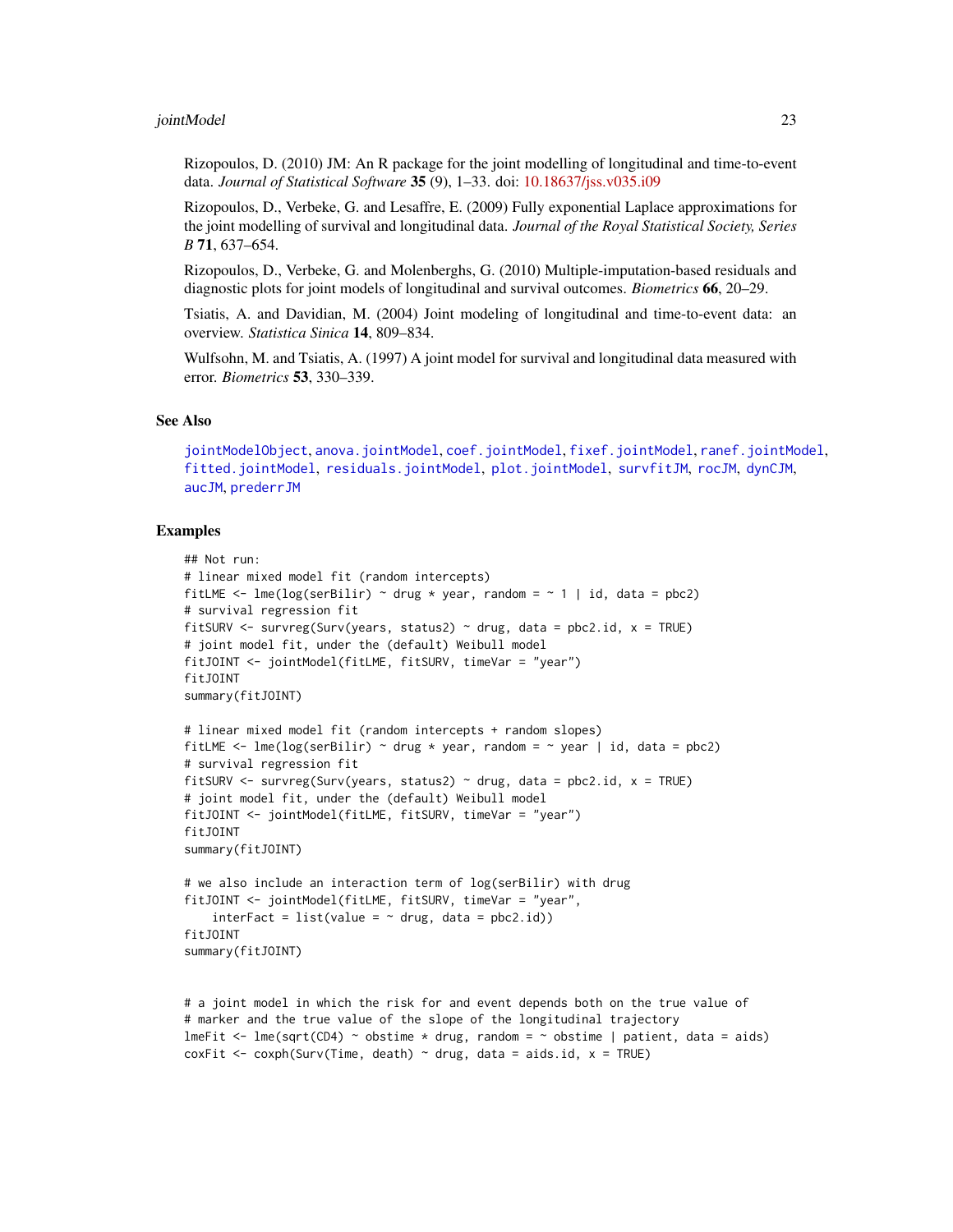```
# to fit this model we need to specify the 'derivForm' argument, which is a list
# with first component the derivative of the fixed-effects formula of 'lmeFit' with
# respect to 'obstime', second component the indicator of which fixed-effects
# coefficients correspond to the previous defined formula, third component the
# derivative of the random-effects formula of 'lmeFit' with respect to 'obstime',
# and fourth component the indicator of which random-effects correspond to the
# previous defined formula
dForm \le list(fixed = \sim 1 + drug, indFixed = c(2, 4), random = \sim 1, indRandom = 2)
jointModel(lmeFit, coxFit, timeVar = "obstime", method = "spline-PH-aGH",
 parameterization = "both", derivForm = dForm)
# Competing Risks joint model
# we first expand the PBC dataset in the competing risks long format
# with two competing risks being death and transplantation
pbc2.idCR <- crLong(pbc2.id, "status", "alive")
# we fit the linear mixed model as before
lmeFit.pbc <- lme(log(serBilir) \sim drug * ns(year, 3),
    random = list(id = pdDiag(form = \sim ns(year, 3))), data = pbc2)
# however, for the survival model we need to use the data in the long
# format, and include the competing risks indicator as a stratification
# factor. We also take interactions of the baseline covariates with the
# stratification factor in order to allow the effect of these covariates
# to be different for each competing risk
coxCRFit.pbc <- coxph(Surv(years, status2) ~ (drug + sex)*strata + strata(strata),
   data = pbc2.idCR, x = TRUE)# the corresponding joint model is fitted simply by including the above
# two submodels as main arguments, setting argument CompRisk to TRUE,
# and choosing as method = "spline-PH-aGH". Similarly as above, we also
# include strata as an interaction factor to allow serum bilirubin to
# have a different effect for each of the two competing risks
jmCRFit.pbc <- jointModel(lmeFit.pbc, coxCRFit.pbc, timeVar = "year",
    method = "spline-PH-aGH",
    interFact = list(value = \sim strata, data = pbc2.idCR),
    CompRisk = TRUE)
summary(jmCRFit.pbc)
# linear mixed model fit
fitLME <- lme(sqrt(CD4) \sim obstime * drug - drug,random = \sim 1 | patient, data = aids)
# cox model fit
fitCOX <- coxph(Surv(Time, death) \sim drug, data = aids.id, x = TRUE)
# joint model fit with a spline-approximated baseline hazard function
fitJOINT <- jointModel(fitLME, fitCOX,
    timeVar = "obstime", method = "spline-PH-aGH")
fitJOINT
summary(fitJOINT)
## End(Not run)
```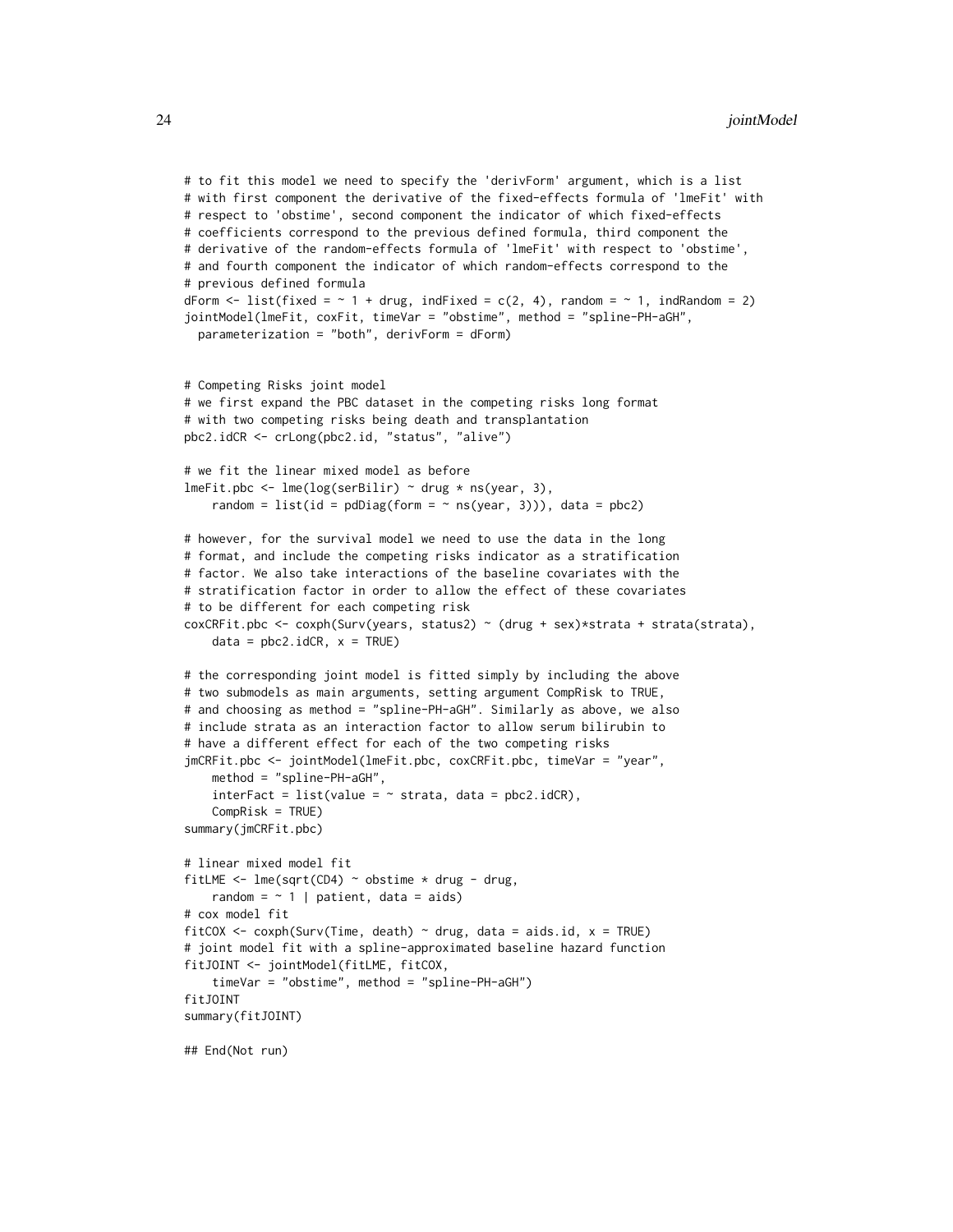<span id="page-24-1"></span><span id="page-24-0"></span>jointModelObject *Fitted jointModel Object*

#### Description

An object returned by the jointModel function, inheriting from class jointModel and representing a fitted joint model for longitudinal and time-to-event data. Objects of this class have methods for the generic functions anova, coef, fitted, fixed.effects, logLik, plot, print, random.effects, residuals, summary, and vcov.

#### Value

The following components must be included in a legitimate jointModel object.

| coefficients | a list with the estimated coefficients. The components of this list are:                                                                                                                                                                                                                     |
|--------------|----------------------------------------------------------------------------------------------------------------------------------------------------------------------------------------------------------------------------------------------------------------------------------------------|
|              | <b>betas</b> the vector of fixed effects for the linear mixed effects model.                                                                                                                                                                                                                 |
|              | sigma the measurement error standard deviation for the linear mixed effects<br>model.                                                                                                                                                                                                        |
|              | gammas the vector of baseline covariates for the survival model.                                                                                                                                                                                                                             |
|              | <b>alpha</b> the association parameter(s).                                                                                                                                                                                                                                                   |
|              | <b>Dalpha</b> the association parameter(s) corresponding to the slope of the true tra-<br>jectory.                                                                                                                                                                                           |
|              | sigma.t the scale parameter for the Weibull survival model; returned only when<br>method = "weibull-PH-GH" or method = "weibull-AFT-GH".                                                                                                                                                     |
|              | xi the parameter of the piecewise constant baseline hazard; returned only when<br>method = "piecewise-PH-GH".                                                                                                                                                                                |
|              | gamma.bs the coefficients of the B-splines use to approximate the baseline haz-<br>ard; returned only when method = "spline-PH-GH".                                                                                                                                                          |
|              | lambda0 a two-column numeric matrix with the first column containing the<br>estimated baseline hazard values, and the second the unique sorted event<br>times; returned only when method = "Cox-PH-GH".                                                                                      |
|              | <b>D</b> the variance-covariance matrix of the random effects.                                                                                                                                                                                                                               |
| Hessian      | the Hessian matrix evaluated at the estimated parameter values.                                                                                                                                                                                                                              |
| logLik       | the log-likelihood value.                                                                                                                                                                                                                                                                    |
| EB           | a list with components:                                                                                                                                                                                                                                                                      |
|              | post.b the estimated random effects values.                                                                                                                                                                                                                                                  |
|              | <b>post.vb</b> the estimated variance for the random effects estimates.                                                                                                                                                                                                                      |
|              | Zb the estimated random effects part of the linear predictor for the longitudinal<br>outcome (i.e., $Z$ is the design matrix for the random effects $b$ ).                                                                                                                                   |
|              | Ztimeb the estimated random effects part of the linear predictor for the survival<br>outcome (i.e., evaluated at the observed event times).                                                                                                                                                  |
|              | <b>Ztime2b</b> the estimated random effects part of the linear predictor for the sur-<br>vival outcome (i.e., for the <i>i</i> th sample unit is evaluated at all event times<br>that are less or equal to the <i>i</i> th observed event time); returned only when<br>method = "Cox-PH-GH". |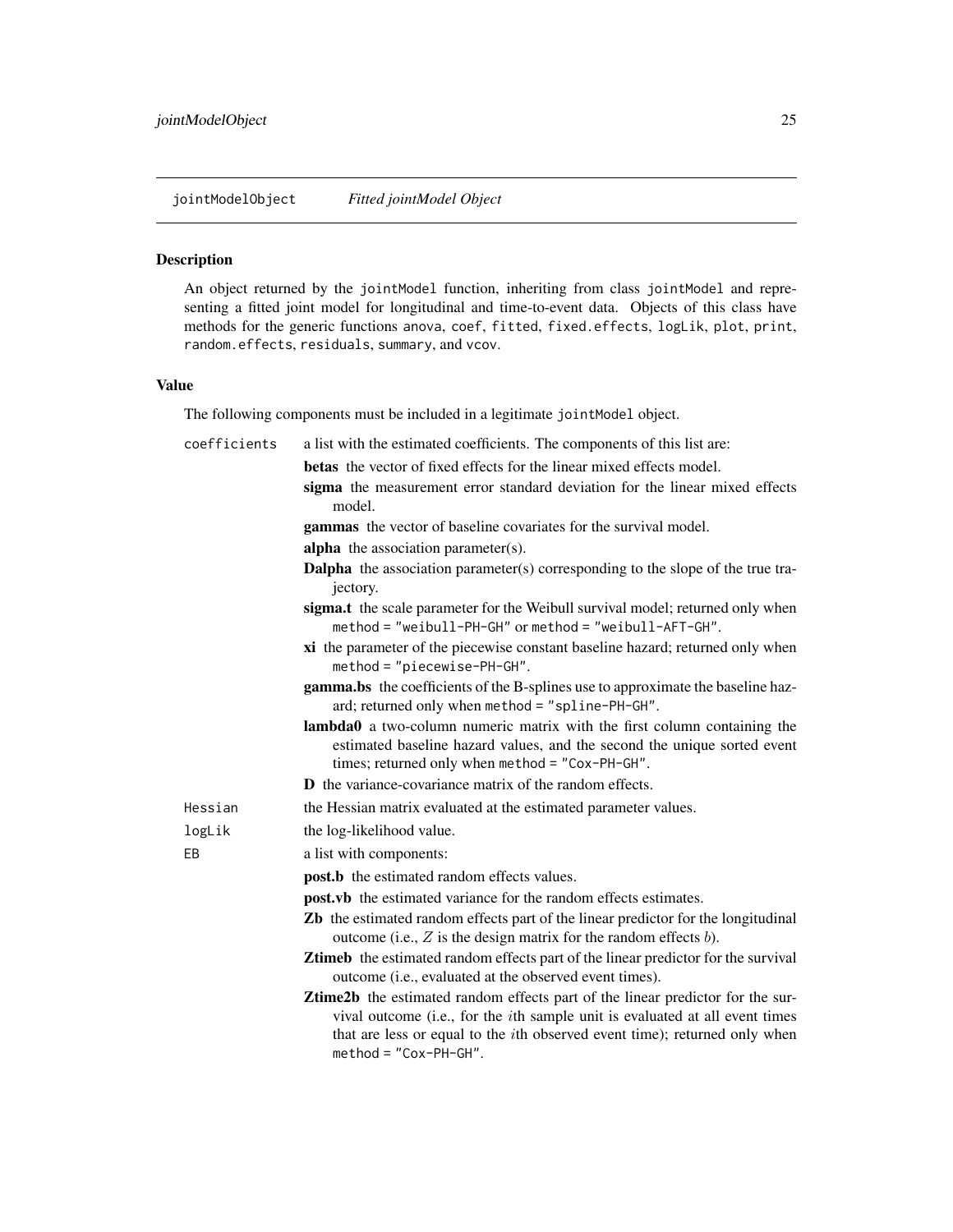<span id="page-25-0"></span>

| knots            | the numeric vector of the knots positions; returned only when method = "spline-PH-GH",<br>method = "piecewise-PH-GH" or method = "ch-Laplace".   |  |
|------------------|--------------------------------------------------------------------------------------------------------------------------------------------------|--|
| iters            | the number of iterations in the optimization algorithm.                                                                                          |  |
| convergence      | convergence identifier: 0 corresponds to successful convergence, whereas 1 to a<br>problem (i.e., when 1, usually more iterations are required). |  |
| n                | the number of sample units.                                                                                                                      |  |
| N                | the total number of repeated measurements for the longitudinal outcome.                                                                          |  |
| ni               | a vector with the number of repeated measurements for each sample unit.                                                                          |  |
| d                | a numeric vector with 0 denoting censored observation and 1 events.                                                                              |  |
| id               | the grouping vector for the longitudinal responses.                                                                                              |  |
| х                | a list with the design matrices for the longitudinal and event processes.                                                                        |  |
| У                | a list with the response vectors for the longitudinal and event processes.                                                                       |  |
| data.id          | a data. frame containing the variables for the linear mixed effects model at the<br>time of the event.                                           |  |
| method           | the value of the method argument.                                                                                                                |  |
| termsY           | the terms component of the lmeObject.                                                                                                            |  |
| termsT           | the terms component of the survObject.                                                                                                           |  |
| formYx           | the formula for the fixed effects part of the longitudinal model.                                                                                |  |
| formYz           | the formula for the random effects part of the longitudinal model.                                                                               |  |
| formT            | the formula for the survival model.                                                                                                              |  |
| timeVar          | the value of the timeVar argument                                                                                                                |  |
| control          | the value of the control argument.                                                                                                               |  |
| parameterization |                                                                                                                                                  |  |
|                  | the value of the parameterization argument.                                                                                                      |  |
| interFact        | the value of the interFact argument                                                                                                              |  |
| derivForm        | the value of the derivForm argument.                                                                                                             |  |
| lag              | the value of the lag argument.                                                                                                                   |  |
| call             | the matched call.                                                                                                                                |  |

# Author(s)

Dimitris Rizopoulos <d.rizopoulos@erasmusmc.nl>

# See Also

[jointModel](#page-16-1)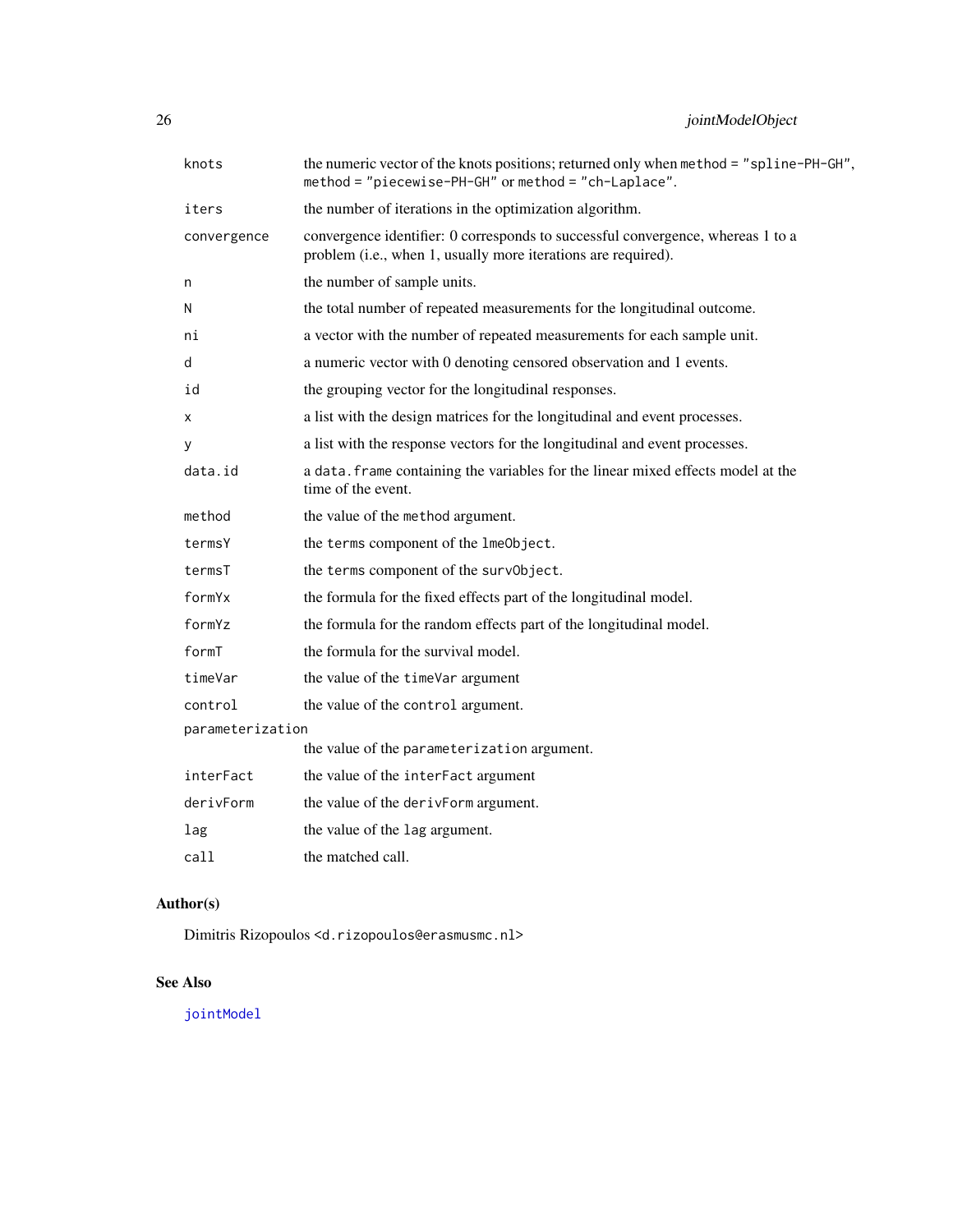Followup of 312 randomised patients with primary biliary cirrhosis, a rare autoimmune liver disease, at Mayo Clinic.

#### Format

A data frame with 1945 observations on the following 20 variables.

id patients identifier; in total there are 312 patients.

years number of years between registration and the earlier of death, transplantion, or study analysis time.

status a factor with levels alive, transplanted and dead.

drug a factor with levels placebo and D-penicil.

age at registration in years.

- sex a factor with levels male and female.
- year number of years between enrollment and this visit date, remaining values on the line of data refer to this visit.

ascites a factor with levels No and Yes.

hepatomegaly a factor with levels No and Yes.

spiders a factor with levels No and Yes.

- edema a factor with levels No edema (i.e., no edema and no diuretic therapy for edema), edema no diuretics (i.e., edema present without diuretics, or edema resolved by diuretics), and edema despite diuretics (i.e., edema despite diuretic therapy).
- serBilir serum bilirubin in mg/dl.
- serChol serum cholesterol in mg/dl.
- albumin albumin in gm/dl.
- alkaline alkaline phosphatase in U/liter.
- SGOT SGOT in U/ml.
- platelets platelets per cubic ml / 1000.
- prothrombin prothrombin time in seconds.
- histologic histologic stage of disease.
- status2 a numeric vector with the value 1 denoting if the patient was dead, and 0 if the patient was alive or transplanted.

#### Note

The data frame pbc2.id contains the first measurement for each patient. This data frame is used to fit the survival model.

<span id="page-26-0"></span>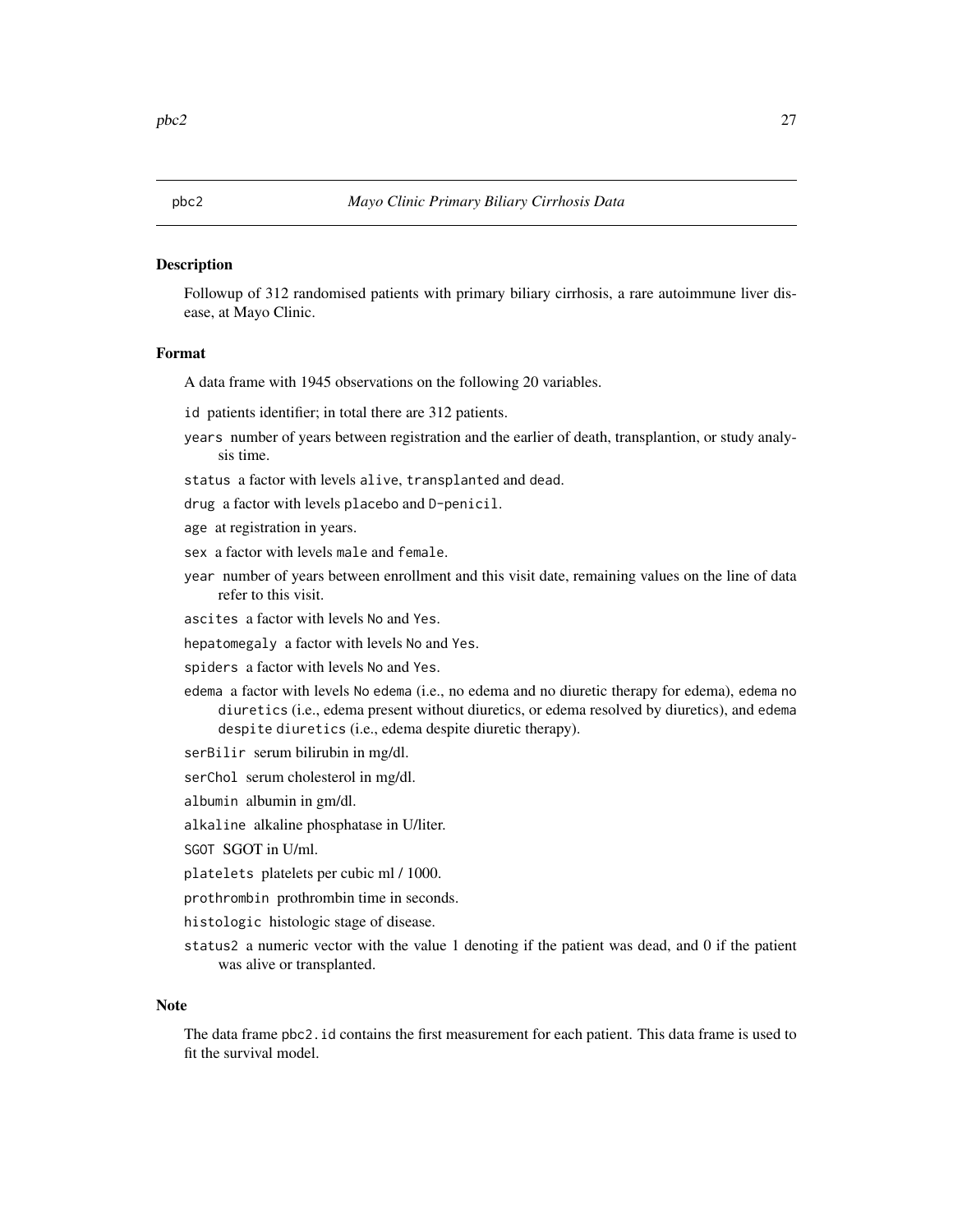#### References

Fleming, T. and Harrington, D. (1991) *Counting Processes and Survival Analysis*. Wiley, New York.

Therneau, T. and Grambsch, P. (2000) *Modeling Survival Data: Extending the Cox Model*. Springer-Verlag, New York.

#### Examples

summary(pbc2.id)

| piecewiseExp.ph | Proportional Hazards Models with Piecewise Constant Baseline Haz- |
|-----------------|-------------------------------------------------------------------|
|                 | ard Function                                                      |

#### Description

Based on a fitted Cox model this function fits the corresponding relative risk model with a piecewise constant baseline hazard using the Poisson regression equivalence

# Usage

```
piecewiseExp.ph(coxObject, knots = NULL, length.knots = 6)
```
# Arguments

| coxObject    | an object of class coxph.                                                                                                             |
|--------------|---------------------------------------------------------------------------------------------------------------------------------------|
| knots        | A numeric vector denoting the internal knots (cut points) defining the intervals<br>in which the baseline hazard is assumed constant. |
| length.knots | a numeric value denoting the number of internal knots to use in the fit. Used<br>when $knots = NULL$ .                                |

# Value

an object of class glm.

#### Author(s)

Dimitris Rizopoulos <d.rizopoulos@erasmusmc.nl>

# References

Rizopoulos, D. (2012) *Joint Models for Longitudinal and Time-to-Event Data: with Applications in R*. Boca Raton: Chapman and Hall/CRC.

```
coxFit <- coxph(Surv(Time, death) \sim drug, data = aids.id, x = TRUE)
piecewiseExp.ph(coxFit)
```
<span id="page-27-0"></span>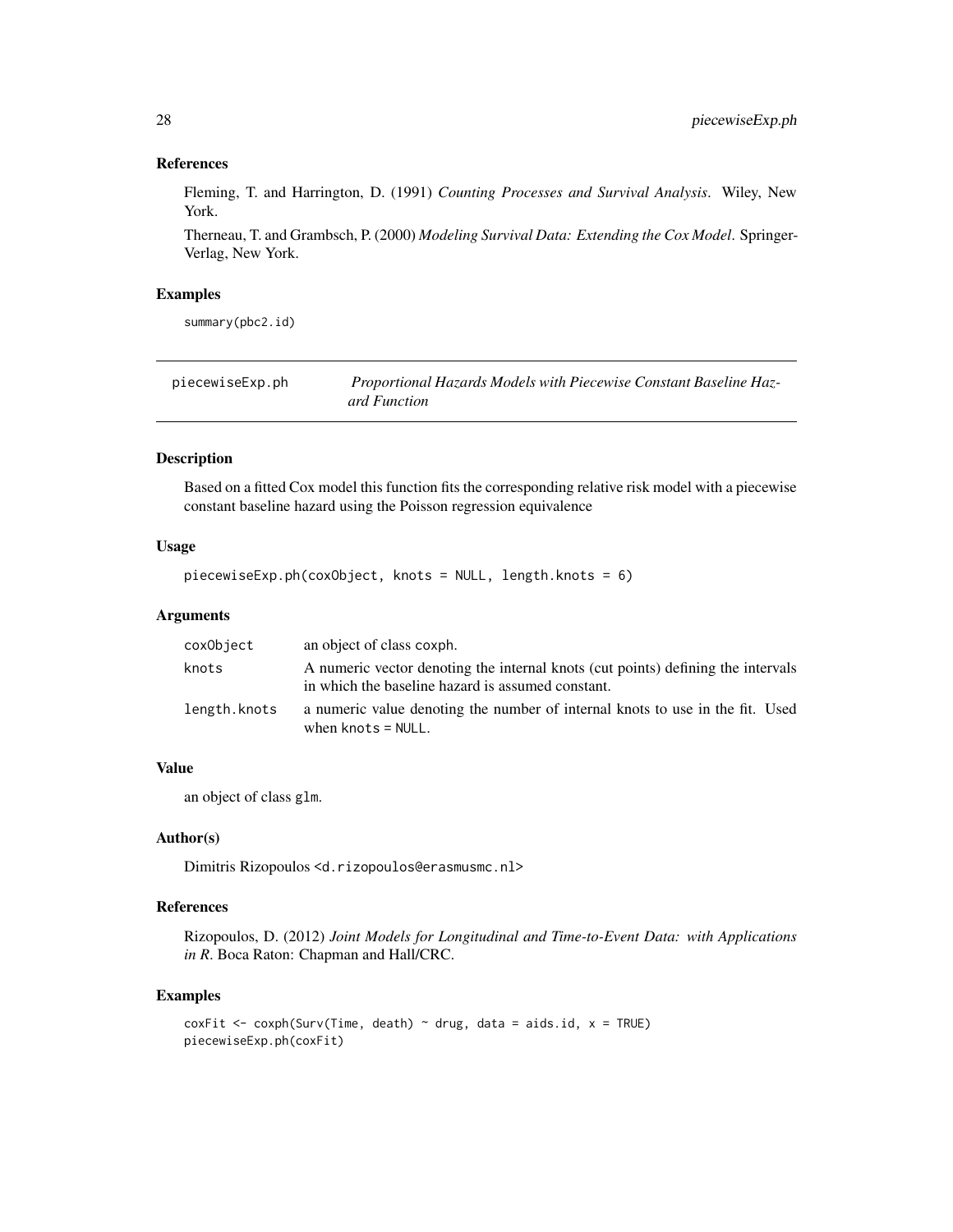<span id="page-28-1"></span>Produces a variety of plots for fitted joint models.

# Usage

```
## S3 method for class 'jointModel'
plot(x, which = 1:4, caption = c("Residuals vs Fitted","Normal Q-Q", "Marginal Survival", "Marginal Cumulative Hazard",
 "Marginal log Cumulative Hazard", "Baseline Hazard",
  "Cumulative Baseline Hazard", "Subject-specific Survival",
  "Subject-specific Cumulative Hazard",
  "Subject-specific log Cumulative Hazard"), survTimes = NULL,
 main = "",ask = prod(par("mfcol")) < length(which) && dev.interactive(),
  ..., ids = NULL, add.smooth = getOption("add.smooth"),
 add.qqline = TRUE, add.KM = FALSE, cex.caption = 1, return = FALSE)
```
# Arguments

| X           | an object inheriting from class jointModel.                                                                                                                                                                                                                   |
|-------------|---------------------------------------------------------------------------------------------------------------------------------------------------------------------------------------------------------------------------------------------------------------|
| which       | which types of plots to produce, specify a subset of the numbers 1:10.                                                                                                                                                                                        |
| caption     | captions to appear above the plots defined by argument which.                                                                                                                                                                                                 |
| survTimes   | a vector of survival times for which the survival, cumulative hazard or log cu-<br>mulative hazard will be computed. Default is $seq(minT, maxT, length = 15)$ ,<br>where minT and maxT are the minimum and maximum observed survival times,<br>respectively. |
| main        | a character string specifying the title in the plot.                                                                                                                                                                                                          |
| ask         | logical; if TRUE, the user is asked before each plot, see par (ask=.).                                                                                                                                                                                        |
| .           | other parameters to be passed through to plotting functions.                                                                                                                                                                                                  |
| ids         | a numeric vector specifying which subjects, the subject-specific plots will in-<br>clude; default is all subjects.                                                                                                                                            |
| add.smooth  | logical; if TRUE a smooth line is superimposed in the "Residuals vs Fitted" plot.                                                                                                                                                                             |
| add.qqline  | logical; if TRUE a qq-line is superimposed in the "Normal Q-Q" plot.                                                                                                                                                                                          |
| add.KM      | logical; if TRUE the Kaplan-Meier estimate of the survival function is superim-<br>posed in the "Marginal Survival" plot.                                                                                                                                     |
| cex.caption | magnification of captions.                                                                                                                                                                                                                                    |
| return      | logical; if TRUE and which takes in values in $c(3:5, 8:10)$ , then the values used<br>to create the plot are returned.                                                                                                                                       |

<span id="page-28-0"></span>plot the contract of the contract of the contract of the contract of the contract of the contract of the contract of the contract of the contract of the contract of the contract of the contract of the contract of the contr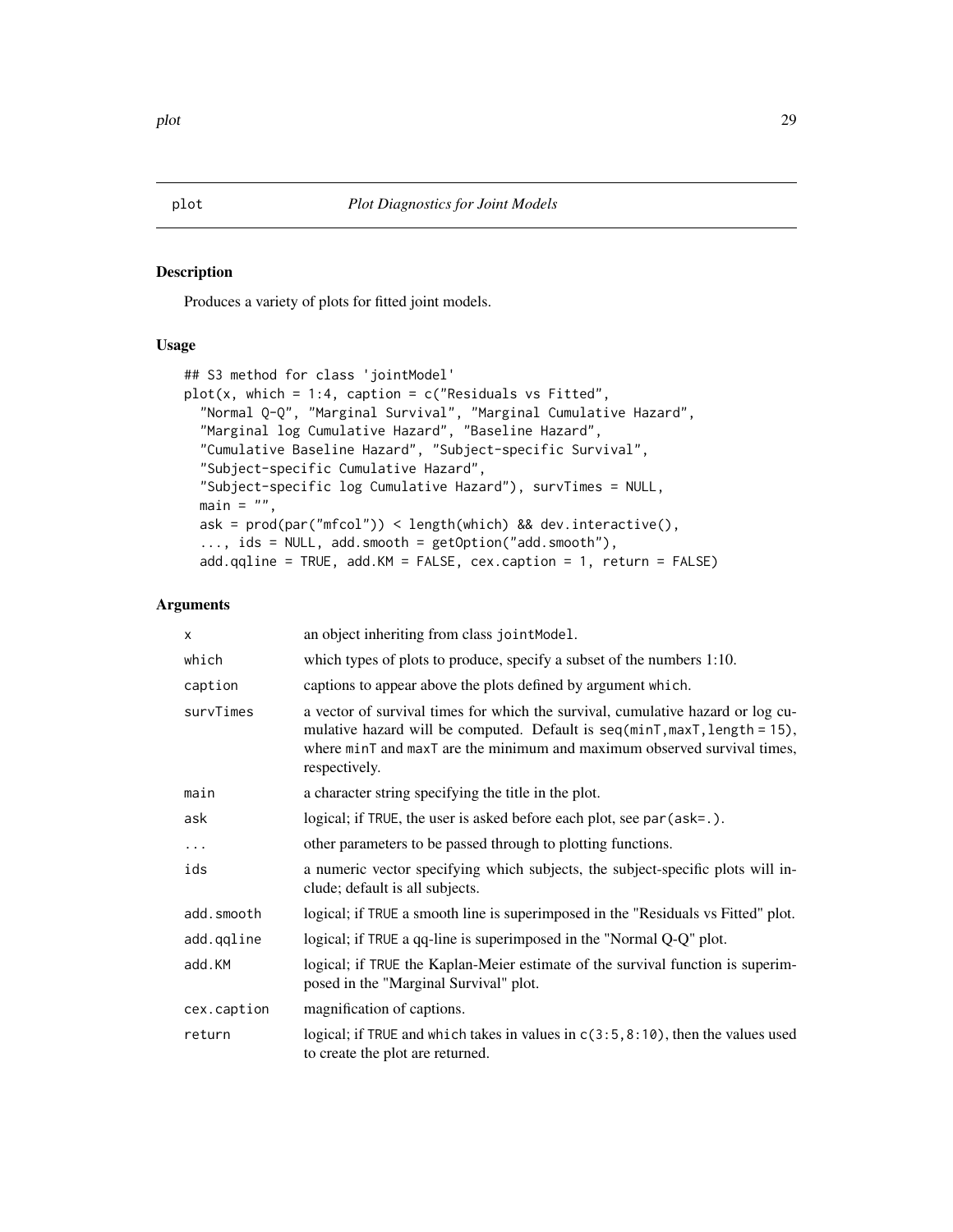<span id="page-29-0"></span>The plots of the baseline hazard and the cumulative baseline hazard are only produced when the joint model has been fitted using method = "Cox-PH-GH".

#### Author(s)

Dimitris Rizopoulos <d.rizopoulos@erasmusmc.nl>

# References

Rizopoulos, D. (2012) *Joint Models for Longitudinal and Time-to-Event Data: with Applications in R*. Boca Raton: Chapman and Hall/CRC.

Rizopoulos, D. (2010) JM: An R package for the joint modelling of longitudinal and time-to-event data. *Journal of Statistical Software* 35 (9), 1–33. doi: [10.18637/jss.v035.i09](https://doi.org/10.18637/jss.v035.i09)

# See Also

[jointModel](#page-16-1)

# Examples

```
## Not run:
# linear mixed model fit
fitLME <- lme(log(serBilir) ~ drug * year, random = ~ 1 | id, data = pbc2)
# survival regression fit
fitSURV <- survreg(Surv(years, status2) ~ drug, data = pbc2.id, x = TRUE)
# joint model fit, under the (default) Weibull model
fitJOINT <- jointModel(fitLME, fitSURV, timeVar = "year")
plot(fitJOINT, 3, add.KM = TRUE, col = "red", lw = 2)par(mfrow = c(2, 2))plot(fitJOINT)
## End(Not run)
```
<span id="page-29-1"></span>plot.rocJM *Plot Method for rocJM Objects*

### Description

Produces plots of ROC curves and the corresponding areas under the curve.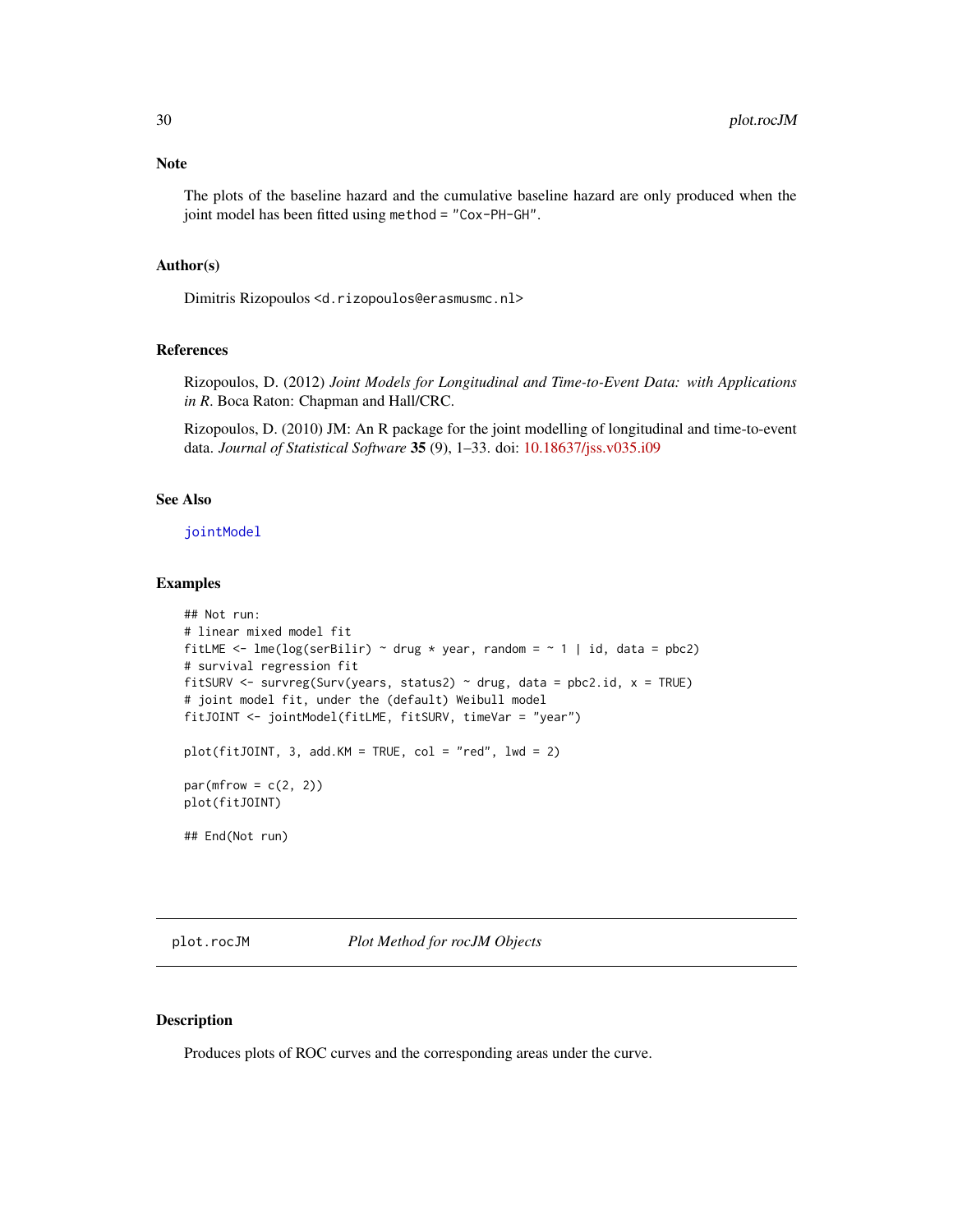# <span id="page-30-0"></span>plot.rocJM 31

# Usage

```
## S3 method for class 'rocJM'
plot(x, which = NULL, type = c("ROC", "AUC"),ndt = "all", main = NULL, caption = NULL, xlab = NULL,
 ylab = NULL, ask = NULL, legend = FALSE, lx = NULL, ly = NULL,
 lty = NULL, col = NULL, cex.caption = 0.8, cex.axis = NULL,
  cex.lab = NULL, cex.main = NULL, ...
```
# Arguments

| X                           | an object inheriting from class rocJM.                                                                                                                        |
|-----------------------------|---------------------------------------------------------------------------------------------------------------------------------------------------------------|
| which                       | a numeric vector specifying for which generic subjects to produce the plots. This<br>refers to the different cases identified by the idVar argument in rocJM. |
| type                        | a character string specifying which plot to produce the ROC curves or the areas<br>under the ROC curves.                                                      |
| ndt                         | the character string "all" or a numeric scalar specifying for which time win-<br>dows (dt argument of rocJM) to produce the plots.                            |
| main                        | a character string specifying the title in the plot.                                                                                                          |
| caption                     | a character string specifying a caption in the plot.                                                                                                          |
| xlab                        | a character string specifying the x-axis label in the plot.                                                                                                   |
| ylab                        | a character string specifying the y-axis label in the plot.                                                                                                   |
| ask                         | logical; if TRUE, the user is asked before each plot, see par().                                                                                              |
| legend                      | logical; if TRUE, a legend is included in the plot.                                                                                                           |
| lx, ly                      | the $x$ and $y$ arguments of legend $()$ .                                                                                                                    |
| lty                         | what types of lines to use.                                                                                                                                   |
| col                         | which colors to use.                                                                                                                                          |
| cex.caption                 | font size for the caption.                                                                                                                                    |
| cex.axis, cex.lab, cex.main |                                                                                                                                                               |
|                             | graphical parameters; see par for more info.                                                                                                                  |
| $\cdots$                    | extra graphical parameters passed to plot().                                                                                                                  |
|                             |                                                                                                                                                               |

# Author(s)

Dimitris Rizopoulos <d.rizopoulos@erasmusmc.nl>

#### References

Rizopoulos, D. (2012) *Joint Models for Longitudinal and Time-to-Event Data: with Applications in R*. Boca Raton: Chapman and Hall/CRC.

Rizopoulos, D. (2011). Dynamic predictions and prospective accuracy in joint models for longitudinal and time-to-event data. *Biometrics* 67, 819–829.

# See Also

[rocJM](#page-42-1)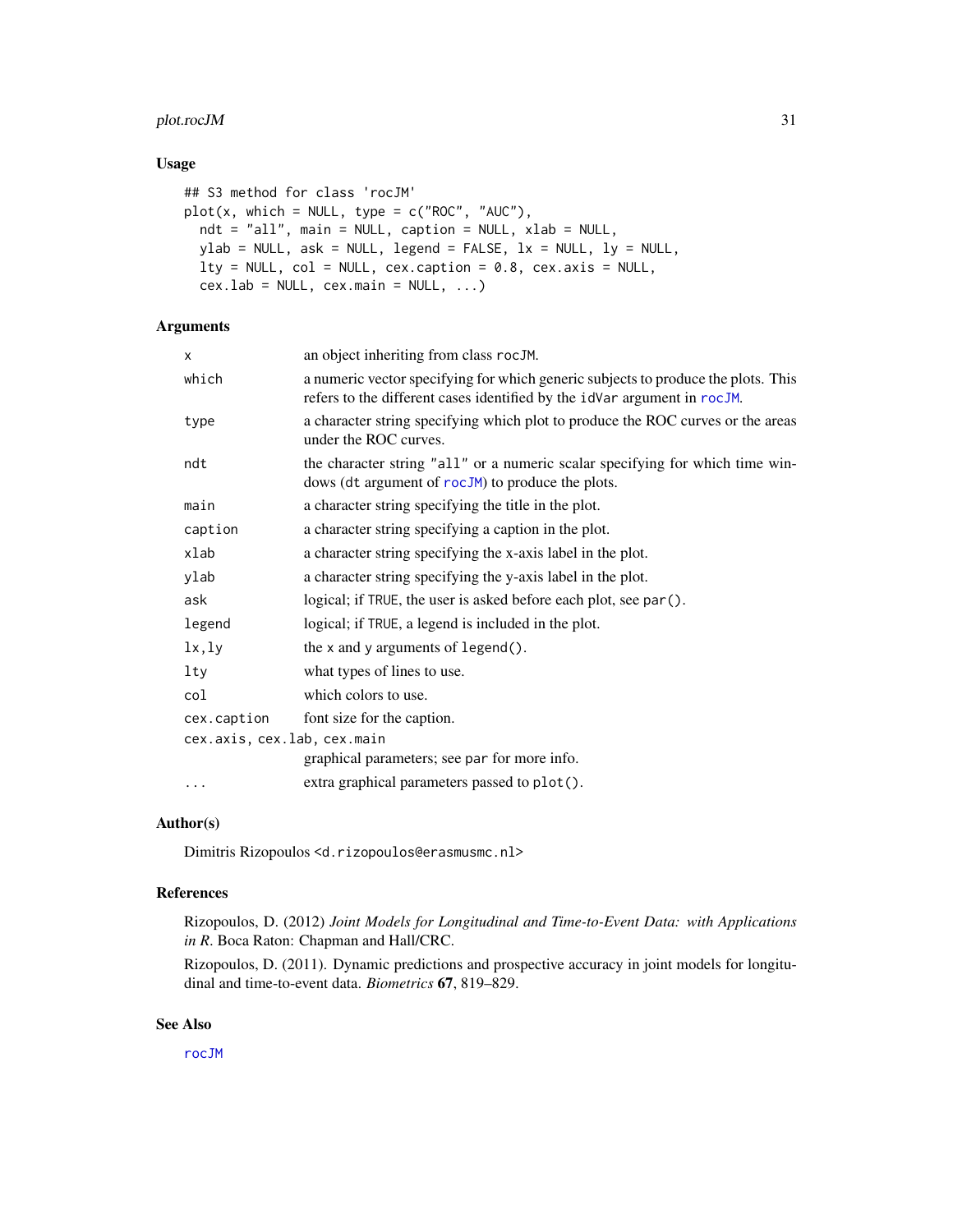#### Examples

```
## Not run:
fitLME \le - lme(sqrt(CD4) \sim obstime + obstime:(drug + AZT + prevOI + gender),
   random = \sim obstime | patient, data = aids)
fitSURV <- coxph(Surv(Time, death) ~ drug + AZT + prevOI + gender,
   data = aids.id, x = TRUE)fit.aids <- jointModel(fitLME, fitSURV, timeVar = "obstime",
   method = "piecewise-PH-aGH")
ND <- aids[aids$patient == "7", ]
roc \le rocJM(fit.aids, dt = c(2, 4, 8), ND, idVar = "patient")
plot(root, lwd = 2, legend = TRUE)plot(roc, type = "AUC")
## End(Not run)
```
<span id="page-31-1"></span>plot.survfitJM *Plot Method for survfitJM Objects*

#### Description

Produces plots of conditional probabilities of survival.

#### Usage

```
## S3 method for class 'survfitJM'
plot(x, estimator = c("both", "mean", "median"),which = NULL, fun = NULL, conf.int = FALSE,
  fill.area = FALSE, col.area = "grey", col.abline = "black", col.points = "black",
   add.last.time.axis.tick = FALSE, include.y = FALSE, main = NULL,
   xlab = NULL, ylab = NULL, ylab2 = NULL, lty = NULL, col = NULL,
   lwd = NULL, pch = NULL, ask = NULL, legend = FALSE, ...,
   cex.axis.z = 1, cex.lab.z = 1)
```
#### Arguments

| $\mathsf{x}$ | an object inheriting from class survfitJM.                                                                                                                                                                                                                                                                |
|--------------|-----------------------------------------------------------------------------------------------------------------------------------------------------------------------------------------------------------------------------------------------------------------------------------------------------------|
| estimator    | character string specifying, whether to include in the plot the mean of the con-<br>ditional probabilities of survival, the median or both. The mean and median are<br>taken as estimates of these conditional probabilities over the M replications of<br>the Monte Carlo scheme described in survfitJM. |
| which        | a numeric or character vector specifying for which subjects to produce the plot.<br>If a character vector, then is should contain a subset of the values of the idVar<br>variable of the newdata argument of survfitJM.                                                                                   |
| fun          | a vectorized function defining a transformation of the survival curve. For exam-<br>ple with fun=log the log-survival curve is drawn.                                                                                                                                                                     |
| conf.int     | logical; if TRUE, then a pointwise confidence interval is included in the plot.                                                                                                                                                                                                                           |

<span id="page-31-0"></span>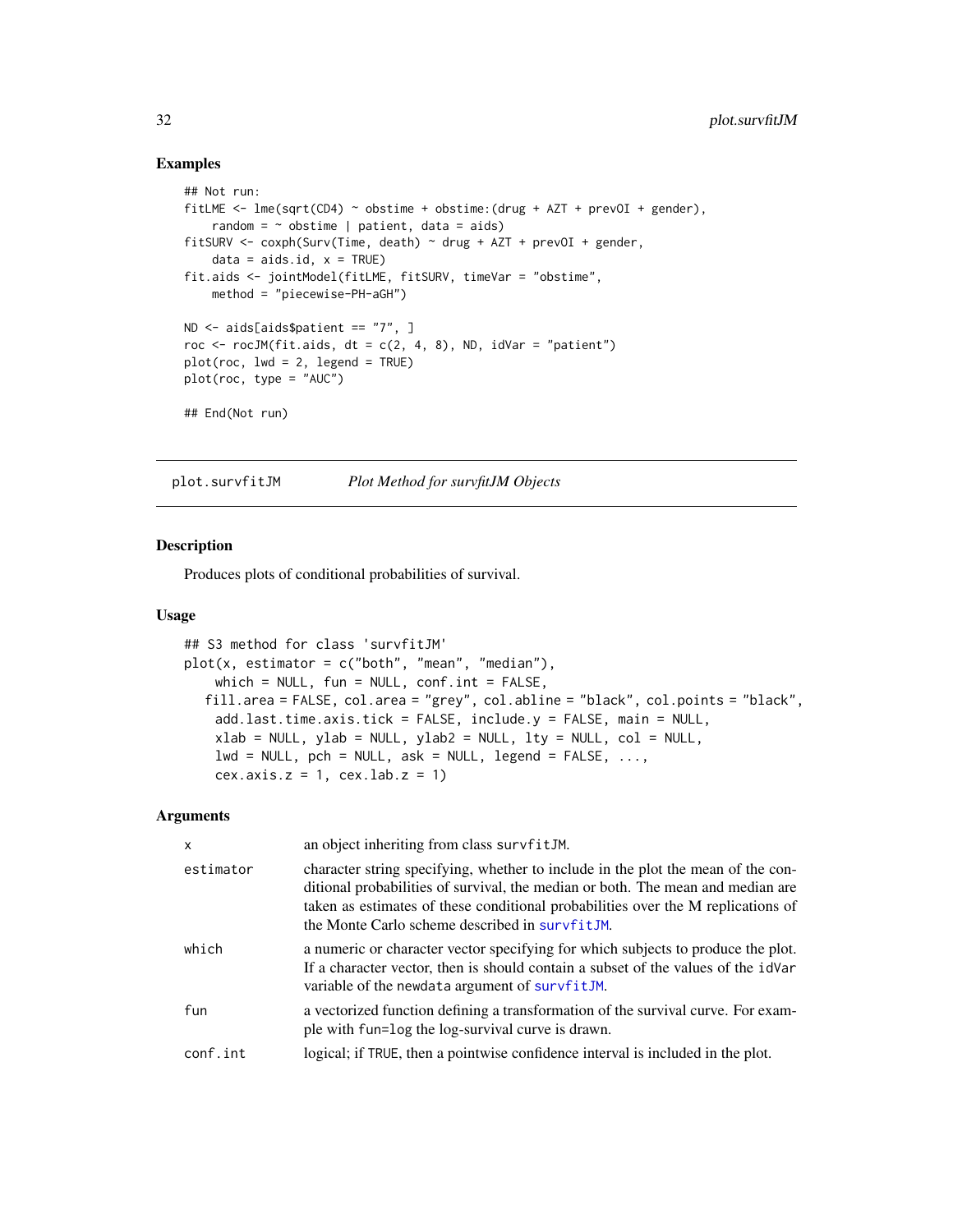# <span id="page-32-0"></span>plot.survfitJM 33

| fill.area               | logical; if TRUE the area defined by the confidence interval of the survival func-<br>tion is put in color.                                                          |
|-------------------------|----------------------------------------------------------------------------------------------------------------------------------------------------------------------|
| col.area                | the color of the area defined by the confidence interval of the survival function.                                                                                   |
| col.abline, col.points  | the color for the vertical line and the points when include . y is TRUE.                                                                                             |
| add.last.time.axis.tick |                                                                                                                                                                      |
|                         | logical; if TRUE, a tick is added in the x-axis for the last available time point for<br>which a longitudinal measurement was available.                             |
| include.y               | logical; if TRUE, two plots are produced per subject, i.e., the plot of conditional<br>probabilities of survival and a scatterplot of his longitudinal measurements. |
| main                    | a character string specifying the title in the plot.                                                                                                                 |
| xlab                    | a character string specifying the x-axis label in the plot.                                                                                                          |
| ylab                    | a character string specifying the y-axis label in the plot.                                                                                                          |
| ylab2                   | a character string specifying the y-axis label in the plotm when $include y =$<br>TRUE.                                                                              |
| $1$ ty                  | what types of lines to use.                                                                                                                                          |
| col                     | which colors to use.                                                                                                                                                 |
| lwd                     | the thickness of the lines.                                                                                                                                          |
| pch                     | the type of points to use.                                                                                                                                           |
| ask                     | logical; if TRUE, the user is asked before each plot, see par ().                                                                                                    |
| legend                  | logical; if TRUE, a legend is included in the plot.                                                                                                                  |
| cex.axis.z, cex.lab.z   |                                                                                                                                                                      |
|                         | the par cex argument for the axis at side 4, when $include y = TRUE$ .                                                                                               |
| $\cdot$                 | extra graphical parameters passed to plot().                                                                                                                         |

#### Author(s)

Dimitris Rizopoulos <d.rizopoulos@erasmusmc.nl>

# References

Rizopoulos, D. (2012) *Joint Models for Longitudinal and Time-to-Event Data: with Applications in R*. Boca Raton: Chapman and Hall/CRC.

Rizopoulos, D. (2011). Dynamic predictions and prospective accuracy in joint models for longitudinal and time-to-event data. *Biometrics* 67, 819–829.

Rizopoulos, D. (2010) JM: An R Package for the Joint Modelling of Longitudinal and Time-to-Event Data. *Journal of Statistical Software* 35 (9), 1–33. doi: [10.18637/jss.v035.i09](https://doi.org/10.18637/jss.v035.i09)

# See Also

[survfitJM](#page-49-1)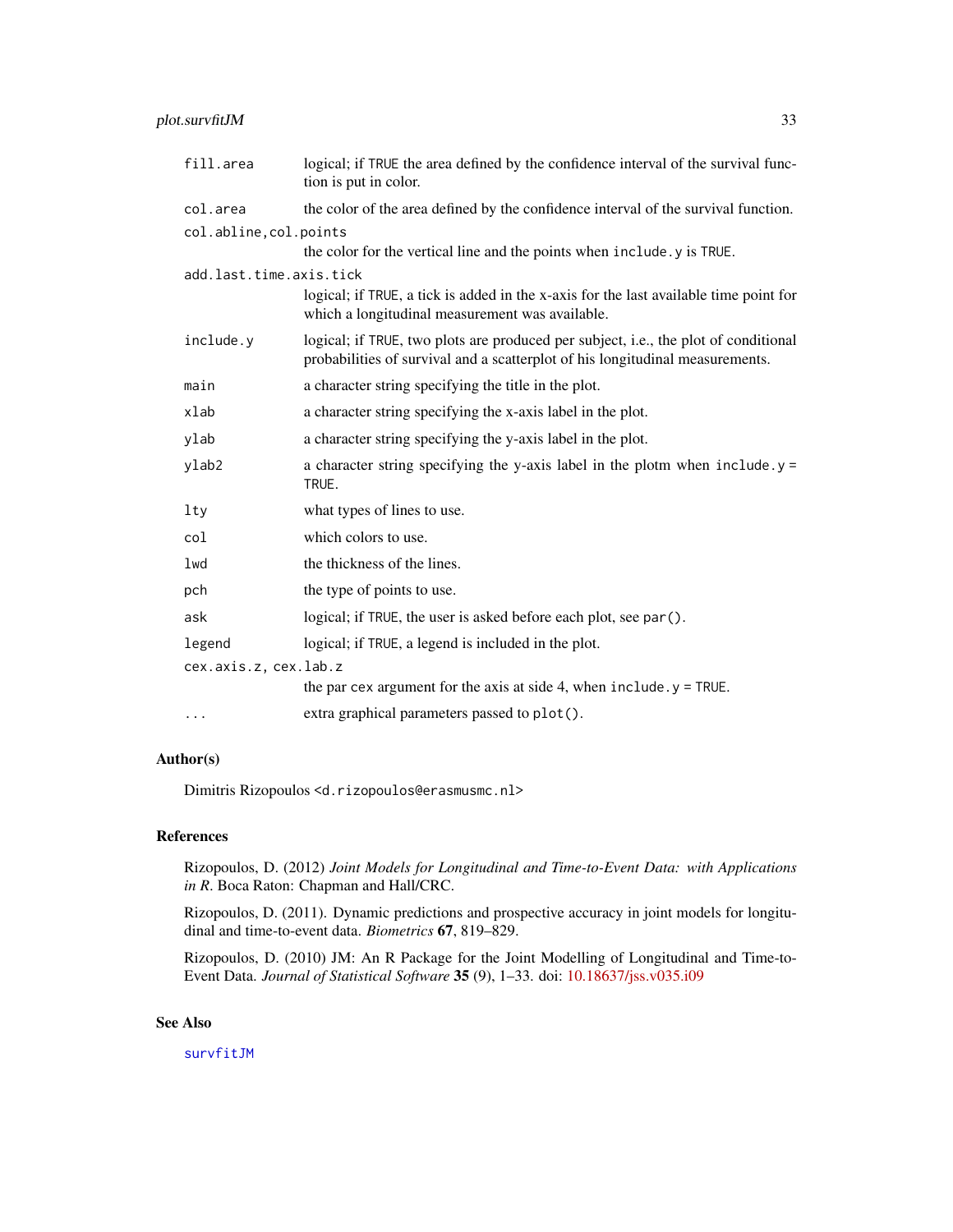#### Examples

```
# linear mixed model fit
fitLME \leq lme(sqrt(CD4) \sim obstime + obstime: drug,
   random = \sim 1 | patient, data = aids)
# cox model fit
fitCOX <- coxph(Surv(Time, death) \sim drug, data = aids.id, x = TRUE)
# joint model fit
fitJOINT <- jointModel(fitLME, fitCOX,
    timeVar = "obstime", method = "weibull-PH-aGH")
# sample of the patients who are still alive
ND <- aids[aids$patient == "141", ]
ss <- survfitJM(fitJOINT, newdata = ND, idVar = "patient", M = 50)
plot(ss)
plot(ss, include.y = TRUE, add.last.time.axis.tick = TRUE, legend = TRUE)
```
<span id="page-33-1"></span>prederrJM *Prediction Errors for Joint Models*

# **Description**

Using the available longitudinal information up to a starting time point, this function computes an estimate of the prediction error of survival at a horizon time point based on joint models.

### Usage

```
prederrJM(object, newdata, Tstart, Thoriz, ...)
## S3 method for class 'jointModel'
prederrJM(object, newdata, Tstart, Thoriz,
    lossFun = c("absolute", "square"), interval = FALSE, idVar = "id",
   simulate = FALSE, M = 100, ...
```
#### Arguments

| object  | an object inheriting from class jointModel.                                                                                                                                                                                                                                                                                                                                                                                                                                                                                                                  |
|---------|--------------------------------------------------------------------------------------------------------------------------------------------------------------------------------------------------------------------------------------------------------------------------------------------------------------------------------------------------------------------------------------------------------------------------------------------------------------------------------------------------------------------------------------------------------------|
| newdata | a data frame that contains the longitudinal and covariate information for the<br>subjects for which prediction of survival probabilities is required. The names of<br>the variables in this data frame must be the same as in the data frames that were<br>used to fit the linear mixed effects model (using lme()) and the survival model<br>(using $\cosh()$ ) that were supplied as the two first argument of joint Model.<br>In addition, this data frame should contain a variable that identifies the different<br>subjects (see also argument idVar). |
| Tstart  | numeric scalar denoting the time point up to which longitudinal information is<br>to be used to derive predictions.                                                                                                                                                                                                                                                                                                                                                                                                                                          |

<span id="page-33-0"></span>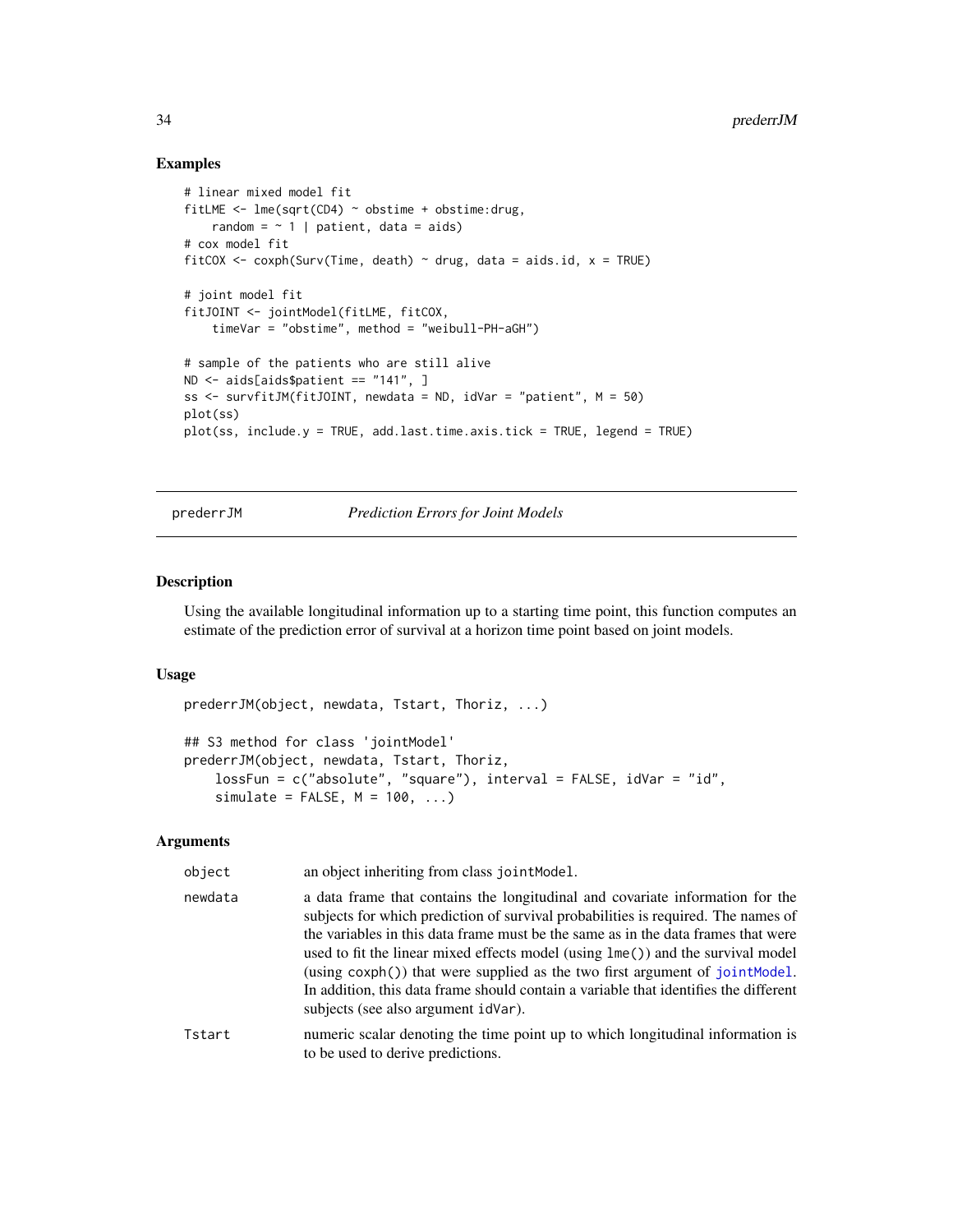#### <span id="page-34-0"></span>prederrJM 35

| Thoriz   | numeric scalar denoting the time point for which a prediction of the survival<br>status is of interest; Thoriz mast be later than Tstart.                                                                                                                                                                                                                     |
|----------|---------------------------------------------------------------------------------------------------------------------------------------------------------------------------------------------------------------------------------------------------------------------------------------------------------------------------------------------------------------|
| lossFun  | either the options "absolute" (default) or "square", or a user-specified loss<br>function. As the names suggest, when lossFun = "absolute" the loss function<br>is $L(x) =  x $ , whereas when lossFun = "square" the loss function is $L(x) =$<br>$x^2$ . If a user-specified function is supplied, this should have a single argument<br>and be vectorized. |
| interval | logical; if TRUE the weighted prediction error in the interval [Tstart, Thoriz]<br>is calculated, while if FALSE the prediction error at time Thoriz is calculated<br>using the longitudinal information up to time Tstart.                                                                                                                                   |
| idVar    | the name of the variable in newdata that identifies the different subjects.                                                                                                                                                                                                                                                                                   |
| simulate | logical; if TRUE, a Monte Carlo approach is used to estimate survival probabil-<br>ities. If FALSE, a first order estimator is used instead. See survfitJM for mote<br>details.                                                                                                                                                                               |
| M        | a numeric scalar denoting the number of Monte Carlo samples; see survfitJM<br>for mote details.                                                                                                                                                                                                                                                               |
| $\cdots$ | additional arguments; currently none is used.                                                                                                                                                                                                                                                                                                                 |

# Details

Based on a fitted joint model (represented by object) and using the data supplied in argument newdata, this function computes the following estimate of the prediction:

$$
PE(u|t) = \{R(t)\}^{-1} \sum_{i:T_i \ge s} I(T_i \ge u)L\{1 - Pr(T_i > u|T_i > t, \tilde{y}_i(t), x_i)\}
$$

$$
+ \delta_i I(T_i < u)L\{0 - Pr(T_i > u|T_i > t, \tilde{y}_i(t), x_i)\}
$$

$$
+ (1 - \delta_i)I(T_i < u)[S_i(u | T_i, \tilde{y}_i(t))L\{1 - Pr(T_i > u|T_i > t, \tilde{y}_i(t), x_i)\}
$$

$$
+ \{1 - S_i(u | T_i, \tilde{y}_i(t))\}L\{0 - Pr(T_i > u|T_i > t, \tilde{y}_i(t), x_i)\}],
$$

where  $R(t)$  denotes the number of subjects at risk at time  $t = \text{Tstart}, \tilde{y}_i(t) = \{y_i(s), 0 \le s \le t\}$ denotes the available longitudinal measurements up to time  $t$ ,  $T_i$  denotes the observed event time for subject i,  $\delta_i$  is the event indicator, s is the starting time point Tstart up to which the longitudinal information is used, and  $u > s$  is the horizon time point Thoriz. Function  $L(.)$  is the loss function that can be the absolute value (i.e.,  $L(x) = |x|$ ), the squared value (i.e.,  $L(x) = x^2$ ), or a userspecified function. The probabilities  $Pr(T_i > u | T_i > t, \tilde{y}_i(t), x_i)$  are calculated by [survfitJM](#page-49-1).

When interval is set to TRUE, then function prederrJM computes the integrated prediction error in the interval  $(u, t) =$  (Tstart, Thoriz) defined as

$$
IPE(u|t) = \sum_{i:t \leq T_i \leq u} w_i(T_i)PE(T_i|t),
$$

where

$$
w_i(T_i) = \frac{\delta_i G(T_i)/G(t)}{\sum_{i:t \le T_i \le u} \delta_i G(T_i)/G(t)},
$$

with  $G(.)$  denoting the Kaplan-Meier estimator of the censoring time distribution.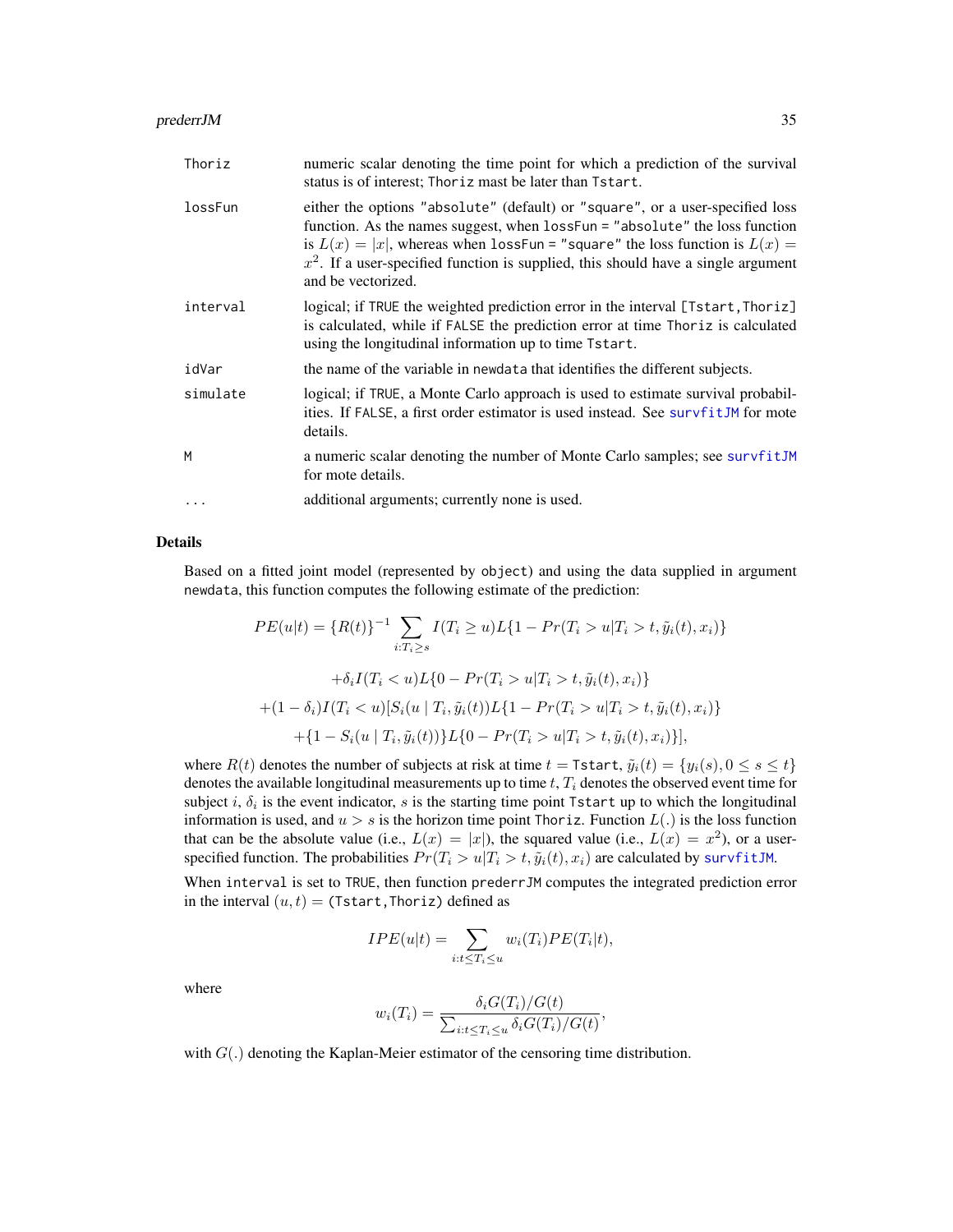#### Value

A list of class prederrJM with components:

| prederr     | a numeric scalar denoting the estimated prediction error.                |
|-------------|--------------------------------------------------------------------------|
| nr          | a numeric scalar denoting the number of subjects at risk at time Tstart. |
| Tstart      | a copy of the Tstart argument.                                           |
| Thoriz      | a copy of the Thoriz argument.                                           |
| interval    | a copy of the interval argument.                                         |
| classObject | the class of object.                                                     |
| nameObject  | the name of object.                                                      |
| lossFun     | a copy of the loss Fun argument.                                         |
|             |                                                                          |

### Author(s)

Dimitris Rizopoulos <d.rizopoulos@erasmusmc.nl>

# References

Henderson, R., Diggle, P. and Dobson, A. (2002). Identification and efficacy of longitudinal markers for survival. *Biostatistics* 3, 33–50.

Rizopoulos, D. (2012) *Joint Models for Longitudinal and Time-to-Event Data: with Applications in R*. Boca Raton: Chapman and Hall/CRC.

Rizopoulos, D. (2011). Dynamic predictions and prospective accuracy in joint models for longitudinal and time-to-event data. *Biometrics* 67, 819–829.

Rizopoulos, D., Murawska, M., Andrinopoulou, E.-R., Lesaffre, E. and Takkenberg, J. (2013). Dynamic predictions with time-dependent covariates in survival analysis: A comparison between joint modeling and landmarking. *under preparation*.

### See Also

[survfitJM](#page-49-1), [aucJM](#page-4-1), [dynCJM](#page-10-1), [jointModel](#page-16-1)

```
## Not run:
# we construct the composite event indicator (transplantation or death)
pbc2$status2 <- as.numeric(pbc2$status != "alive")
pbc2.id$status2 <- as.numeric(pbc2.id$status != "alive")
# we fit the joint model using splines for the subject-specific
# longitudinal trajectories and a spline-approximated baseline
# risk function
lmeFit <- lme(log(serBilir) ~ ns(year, 3),
    random = list(id = pdDiag(form = ~ns(year, 3))), data = pbc2)survFit <- coxph(Surv(years, status2) \sim drug, data = pbc2.id, x = TRUE)
jointFit <- jointModel(lmeFit, survFit, timeVar = "year",
   method = "piecewise-PH-aGH")
```
<span id="page-35-0"></span>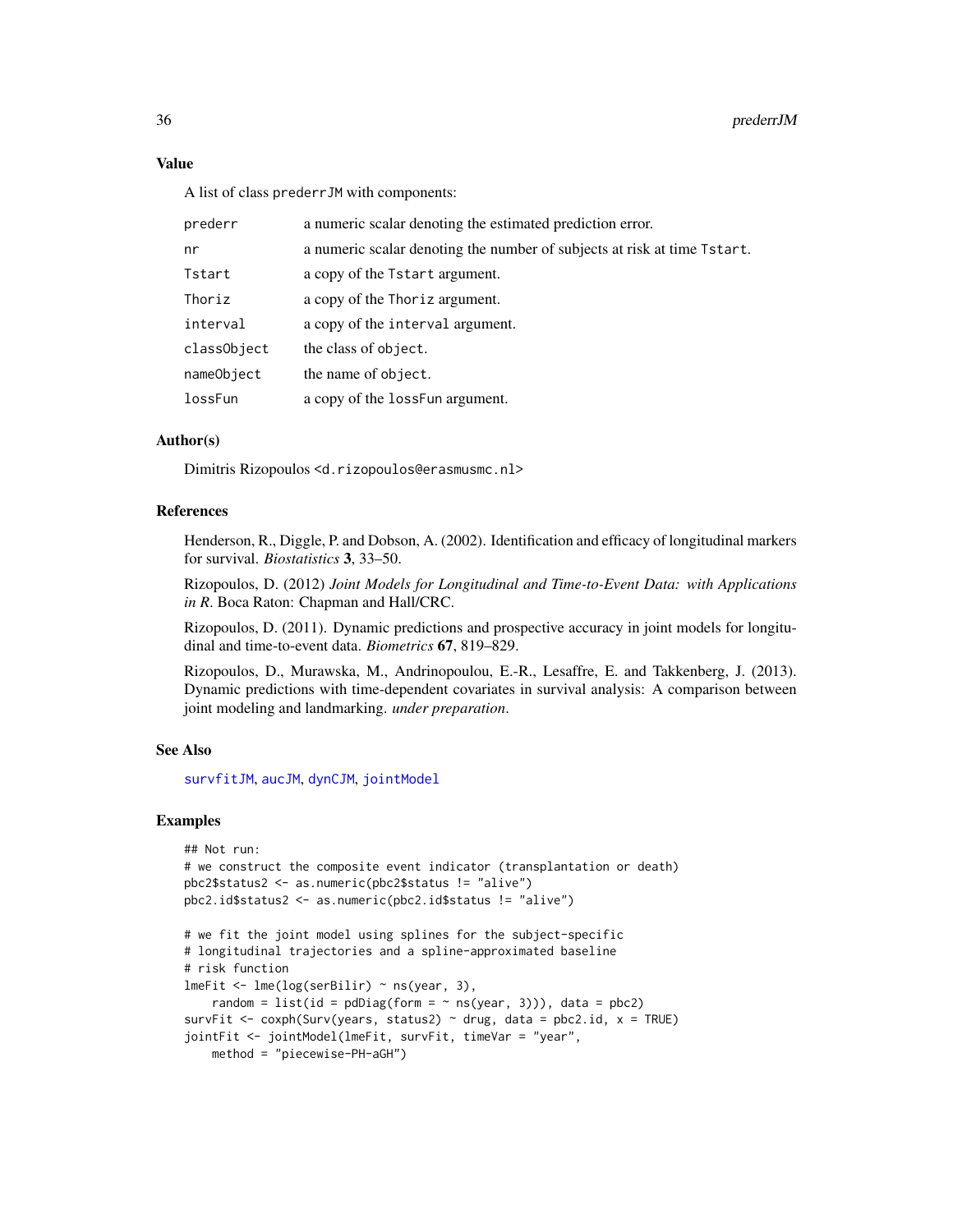#### <span id="page-36-0"></span>predict 37

```
# prediction error at year 10 using longitudinal data up to year 5
prederrJM(jointFit, pbc2, Tstart = 5, Thoriz = 10)
prederrJM(jointFit, pbc2, Tstart = 5, Thoriz = 6.5, interval = TRUE)
```
## End(Not run)

<span id="page-36-1"></span>predict *Predictions for Joint Models*

#### Description

Calculates predicted values for the longitudinal part of a joint model.

# Usage

```
## S3 method for class 'jointModel'
predict(object, newdata, type = c("Marginal", "Subject"),
   interval = c("none", "confidence", "prediction"), level = 0.95, idVar = "id",
   FtTimes = NULL, M = 300, returnData = FALSE, scale = 1.6, ...)
```
# Arguments

| object     | an object inheriting from class jointModel.                                                                                                                                                                                                                                                                                                                                                                                                                |
|------------|------------------------------------------------------------------------------------------------------------------------------------------------------------------------------------------------------------------------------------------------------------------------------------------------------------------------------------------------------------------------------------------------------------------------------------------------------------|
| newdata    | a data frame in which to look for variables with which to predict.                                                                                                                                                                                                                                                                                                                                                                                         |
| type       | a character string indicating the type of predictions to compute, marginal or<br>subject-specific. See Details.                                                                                                                                                                                                                                                                                                                                            |
| interval   | a character string indicating what type of intervals should be computed.                                                                                                                                                                                                                                                                                                                                                                                   |
| level      | a numeric scalar denoting the tolerance/confidence level.                                                                                                                                                                                                                                                                                                                                                                                                  |
| idVar      | a character string indicating the name of the variable in newdata that corre-<br>sponds to the subject identifier; required when type = "Subject".                                                                                                                                                                                                                                                                                                         |
| FtTimes    | a list with components numeric vectors denoting the time points for which we<br>wish to compute subject-specific predictions after the last available measure-<br>ment provided in newdata. For each subject in newdata the default is a se-<br>quence of 25 equally spaced time points from the last available measurement<br>to the maximum follow-up time of all subjects (plus a small quantity). This<br>argument is only used when type = "Subject". |
| M          | numeric scalar denoting the number of Monte Carlo samples. See Details.                                                                                                                                                                                                                                                                                                                                                                                    |
| returnData | logical; if TRUE the data frame supplied in newdata is returned augmented with<br>the outputs of the function.                                                                                                                                                                                                                                                                                                                                             |
| scale      | a numeric value setting the scaling of the covariance matrix of the empirical<br>Bayes estimates in the Metropolis step during the Monte Carlo sampling.                                                                                                                                                                                                                                                                                                   |
| $\cdots$   | additional arguments; currently none is used.                                                                                                                                                                                                                                                                                                                                                                                                              |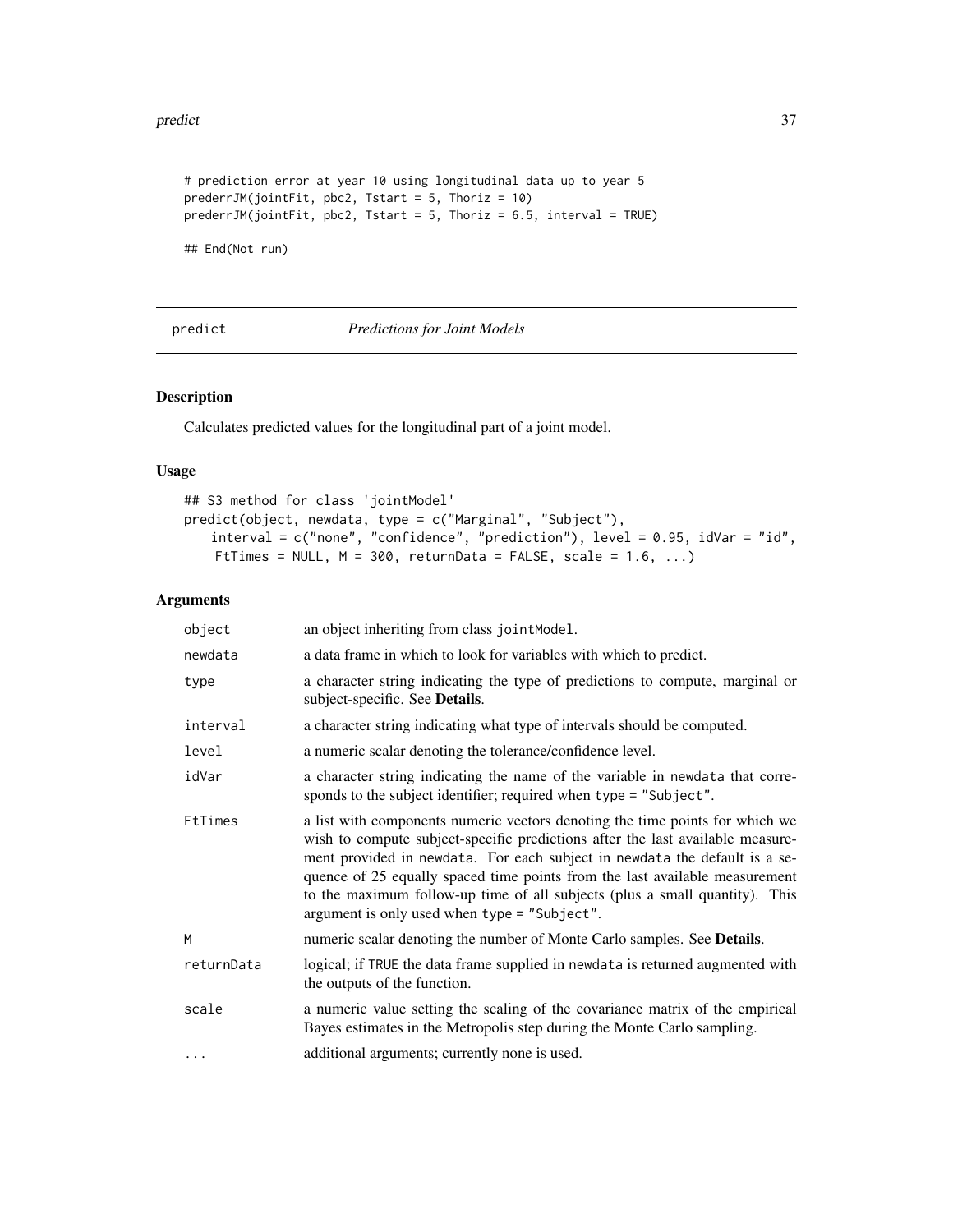#### <span id="page-37-0"></span>Details

When type = "Marginal", this function computes predicted values for the fixed-effects part of the longitudinal submodel. In particular, let  $X$  denote the fixed-effects design matrix calculated using newdata. The predict() calculates  $\hat{y} = X\hat{\beta}$ , and if interval = "confidence",  $var(\hat{y}) =$  $XV X<sup>t</sup>$ , with V denoting the covariance matrix of  $\hat{\beta}$ . Confidence intervals are constructed under the normal approximation.

When type = "Subject", this functions computes subject-specific predictions for the longitudinal outcome based on the joint model. This accomplished with a Monte Carlo simulation scheme, similar to the one described in [survfitJM](#page-49-1). The only difference is in Step 3, where for interval  $=$ "confidence"  $y_i^* = X_i \beta^* + Z_i b_i^*$ , whereas for interval = "prediction"  $y_i^*$  is a random vector from a normal distribution with mean  $X_i\beta^* + Z_i b_i^*$  and standard deviation  $\sigma^*$ . Based on this Monte Carlo simulation scheme we take as estimate of  $\hat{y}_i$  the average of the M estimates  $y_i^*$  from each Monte Carlo sample. Confidence intervals are constructed using the percentiles of  $y_i^*$  from the Monte Carlo samples.

#### Value

If se.fit = FALSE a numeric vector of predicted values, otherwise a list with components pred the predicted values, se.fit the standard error for the fitted values, and low and upp the lower and upper limits of the confidence interval. If returnData = TRUE, it returns the data frame newdata with the previously mentioned components added.

#### Author(s)

Dimitris Rizopoulos <d.rizopoulos@erasmusmc.nl>

#### References

Rizopoulos, D. (2012) *Joint Models for Longitudinal and Time-to-Event Data: with Applications in R*. Boca Raton: Chapman and Hall/CRC.

#### See Also

[jointModel](#page-16-1)

```
## Not run:
# linear mixed model fit
fitLME \leq lme(log(serBilir) \sim drug \star year,
    random = \sim year | id, data = pbc2)
# survival regression fit
fitSURV <- survreg(Surv(years, status2) ~ drug,
    data = pbc2.id, x = TRUE)# joint model fit, under the (default) Weibull model
fitJOINT <- jointModel(fitLME, fitSURV, timeVar = "year")
DF <- with(pbc2, expand.grid(drug = levels(drug),
   year = seq(min(year), max(year), len = 100))Ps <- predict(fitJOINT, DF, interval = "confidence", return = TRUE)
```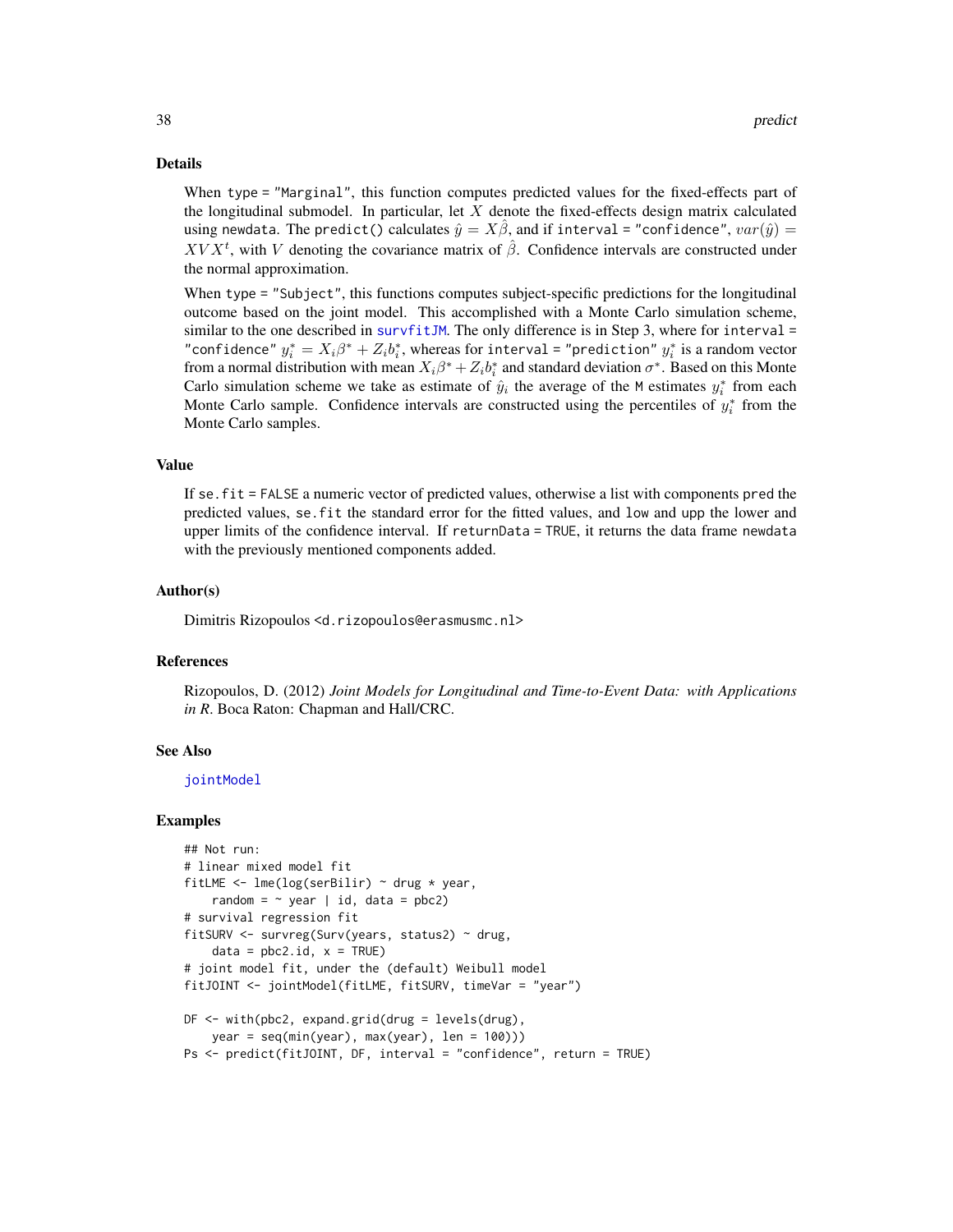#### <span id="page-38-0"></span>prothro 39

```
require(lattice)
xyplot(pred + low + upp ~ year ~ | drug, data = Ps,
    type = "1", col = c(2,1,1), lty = c(1,2,2), lwd = 2,ylab = "Average log serum Bilirubin")
# Subject-specific predictions
ND \leftarrow \text{pbc2}[ \text{pbc2$id} == 2, ]Ps.ss <- predict(fitJOINT, ND, type = "Subject",
  interval = "confidence", return = TRUE)
require(lattice)
xyplot(pred + low + upp ~ year | id, data = Ps:ss,type = "l", col = c(2,1,1), lty = c(1,2,2), lwd = 2,
    ylab = "Average log serum Bilirubin")
```

```
## End(Not run)
```
prothro *Prednisone versus Placebo in Liver Cirrhosis Patients*

#### Description

A randomized trial on 488 liver cirrhosis patients

# Format

Two data frames with the following variable.

id patients identifier; in total there are 467 patients.

pro prothrobin measurements.

- time for data frame prothro the time points at which the prothrobin measurements were taken; for data frame prothros the time to death or censoring.
- death a numeric vector with 0 denoting censoring and 1 death.

treat randomized treatment; a factor with levels "placebo" and "prednisone".

#### Source

<http://www.gllamm.org/books/readme.html#14.6>,

#### References

Andersen, P. K., Borgan, O., Gill, R. D. and Keiding, N. (1993). *Statistical Models Based on Counting Processes*. New York: Springer.

#### Examples

summary(prothros)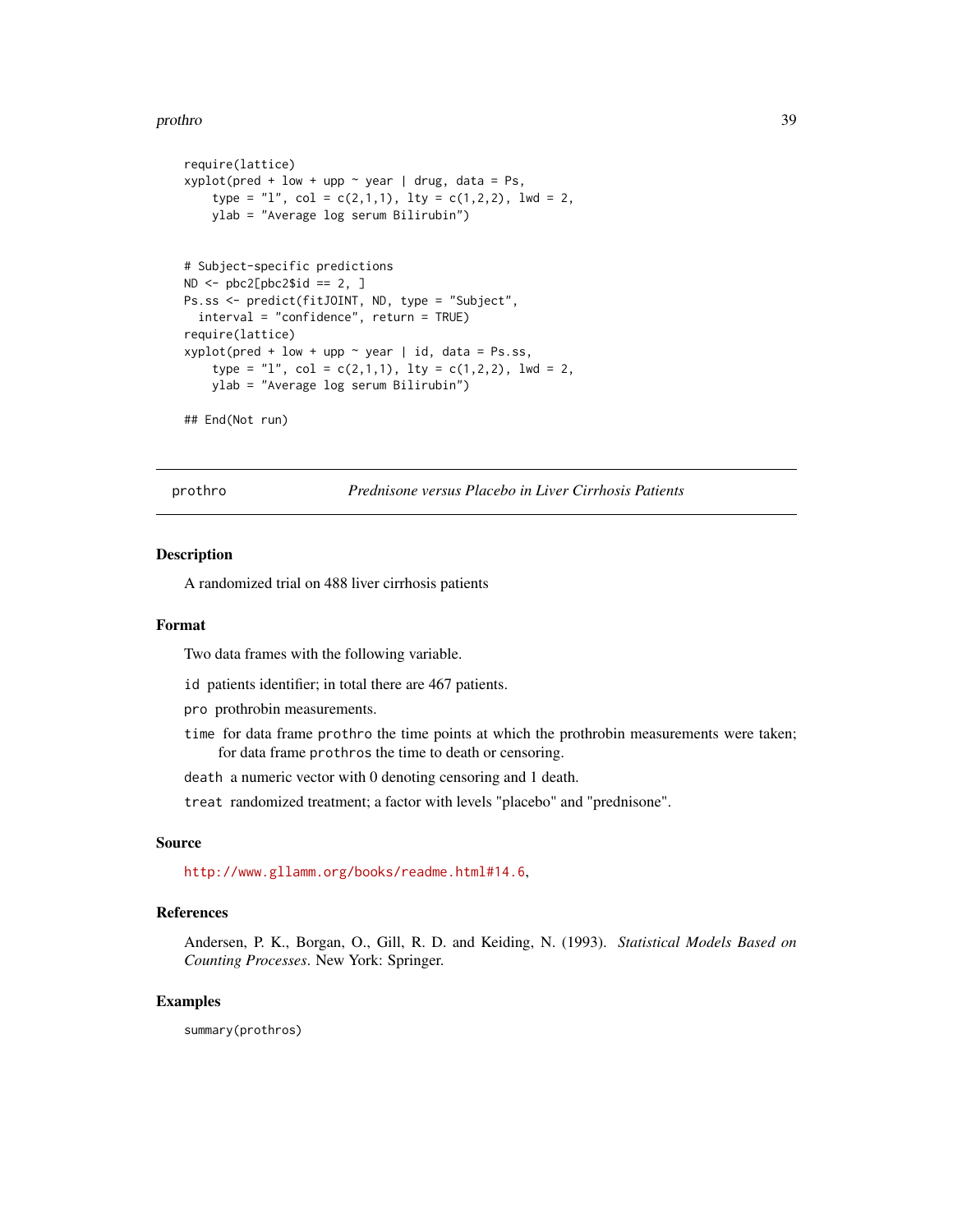<span id="page-39-1"></span><span id="page-39-0"></span>Extracts the random effects estimates from a fitted joint model.

#### Usage

```
## S3 method for class 'jointModel'
ranef(object, type = c("mean", "mode"), postVar = FALSE, ...)
```
#### Arguments

| object   | an object inheriting from class joint Model.                                                                                                                                                                    |
|----------|-----------------------------------------------------------------------------------------------------------------------------------------------------------------------------------------------------------------|
| type     | what type of empirical Bayes estimates to compute, the mean of the posterior<br>distribution or the mode of the posterior distribution.                                                                         |
| postVar  | logical; if TRUE the variance of the posterior distribution is also returned. When<br>type == "mode", then this equals $\{-\partial^2 \log p(b_i T_i, \delta_i, y_i)/\partial b_i^{\top} \partial b_i\}^{-1}$ . |
| $\cdots$ | additional arguments; currently none is used.                                                                                                                                                                   |

#### Value

a numeric matrix with rows denoting the individuals and columns the random effects (e.g., intercepts, slopes, etc.). If postVar = TRUE, the numeric matrix has an extra attribute "postVar".

#### Author(s)

Dimitris Rizopoulos <d.rizopoulos@erasmusmc.nl>

#### References

Rizopoulos, D. (2012) *Joint Models for Longitudinal and Time-to-Event Data: with Applications in R*. Boca Raton: Chapman and Hall/CRC.

#### See Also

[coef.jointModel](#page-6-1), [fixef.jointModel](#page-6-1)

```
## Not run:
# linear mixed model fit
fitLME <- lme(log(serBilir) ~ drug * year, random = ~ 1 | id, data = pbc2)
# survival regression fit
fitSURV <- survreg(Surv(years, status2) ~ drug, data = pbc2.id, x = TRUE)
# joint model fit, under the (default) Weibull model
```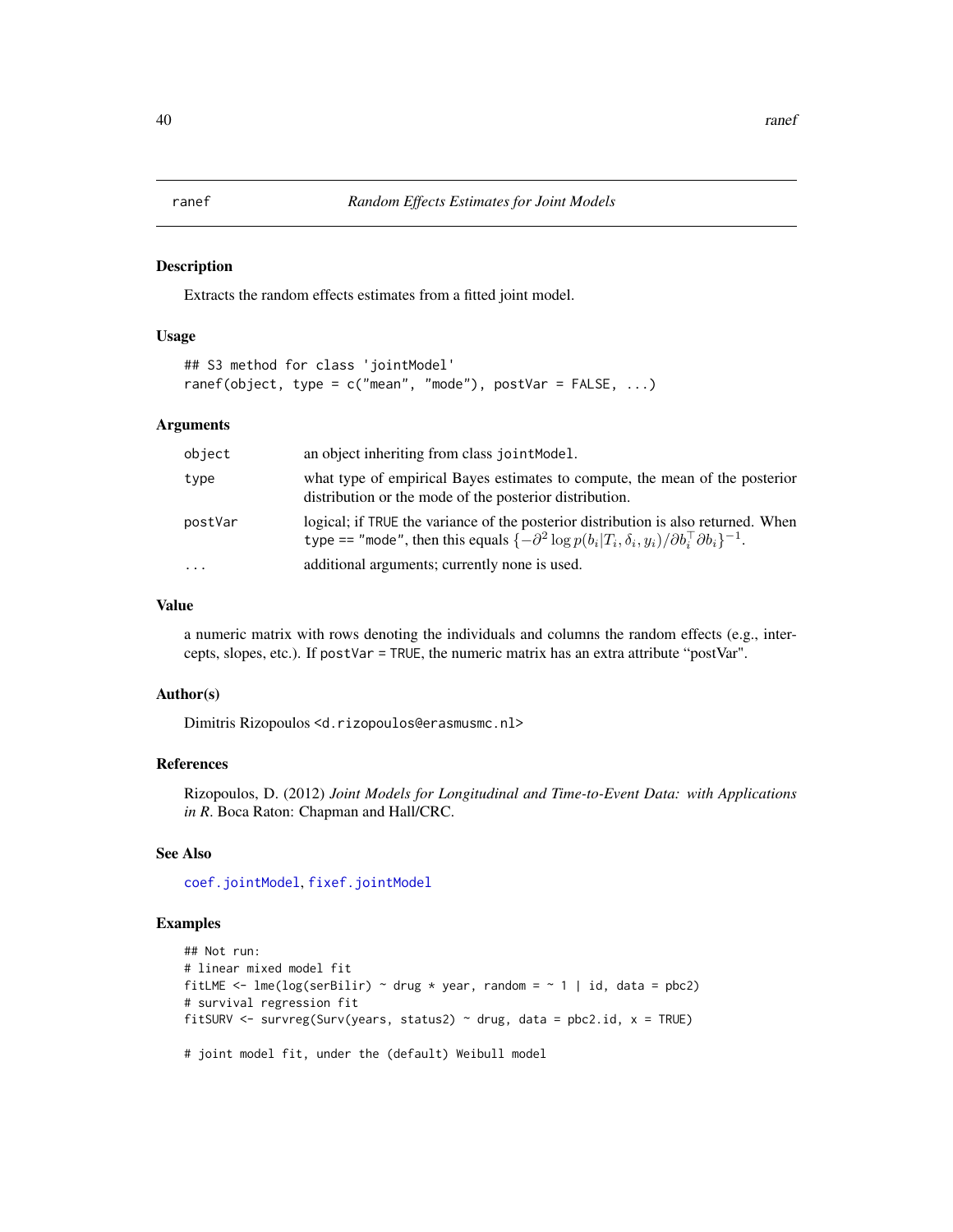#### <span id="page-40-0"></span>residuals 41

```
fitJOINT <- jointModel(fitLME, fitSURV, timeVar = "year")
ranef(fitJOINT)
## End(Not run)
```
#### residuals *Residuals for Joint Models*

# <span id="page-40-1"></span>Description

Calculates residuals for joint models.

#### Usage

```
## S3 method for class 'jointModel'
residuals(object, process = c("Longitudinal", "Event"),
  type = c("Marginal", "Subject", "stand-Marginal",
  "stand-Subject", "Martingale", "nullMartingale", "CoxSnell", "AFT"),
 MI = FALSE, M = 50, time.points = NULL, return.data = FALSE,
  ...)
```
# Arguments

| object      | an object inheriting from class jointModel.                                                                                                                                                                                                                                                                                                                                                                                                                                                                                                                                                                                                                                                                                                                     |
|-------------|-----------------------------------------------------------------------------------------------------------------------------------------------------------------------------------------------------------------------------------------------------------------------------------------------------------------------------------------------------------------------------------------------------------------------------------------------------------------------------------------------------------------------------------------------------------------------------------------------------------------------------------------------------------------------------------------------------------------------------------------------------------------|
| process     | for which model ( <i>i.e.</i> , linear mixed model or survival model) to calculate resid-<br>uals.                                                                                                                                                                                                                                                                                                                                                                                                                                                                                                                                                                                                                                                              |
| type        | what type of residuals to calculate. See <b>Details</b> .                                                                                                                                                                                                                                                                                                                                                                                                                                                                                                                                                                                                                                                                                                       |
| ΜI          | logical; if TRUE multiple-imputation-based residuals are calculated.                                                                                                                                                                                                                                                                                                                                                                                                                                                                                                                                                                                                                                                                                            |
| M           | integer denoting how many imputations to use for the MI residuals.                                                                                                                                                                                                                                                                                                                                                                                                                                                                                                                                                                                                                                                                                              |
| time.points | for fixed visit times, this should be a numeric vector with the unique times points<br>at which longitudinal measurements are supposed to be taken; if NULL, then the<br>code attempts to extract these unique time points using the design matrix for<br>the fixed effects of the longitudinal model and the value of the timeVar argu-<br>ment of jointModel. For random visit times, this should be an object of class<br>weibull. frailty that represents the fit of Weibull model with Gamma frailties<br>for the visiting process. The user may also augment the object we ibull. frailty<br>with the following two attributes: "prev.y" denoting the variable name for the<br>previous longitudinal responses, and "tmax" denoting the end of the study. |
| return.data | logical; if TRUE and MI = TRUE and fixed visit times are considered, then the<br>multiply imputed data sets are returned.                                                                                                                                                                                                                                                                                                                                                                                                                                                                                                                                                                                                                                       |
| .           | additional arguments; currently none is used.                                                                                                                                                                                                                                                                                                                                                                                                                                                                                                                                                                                                                                                                                                                   |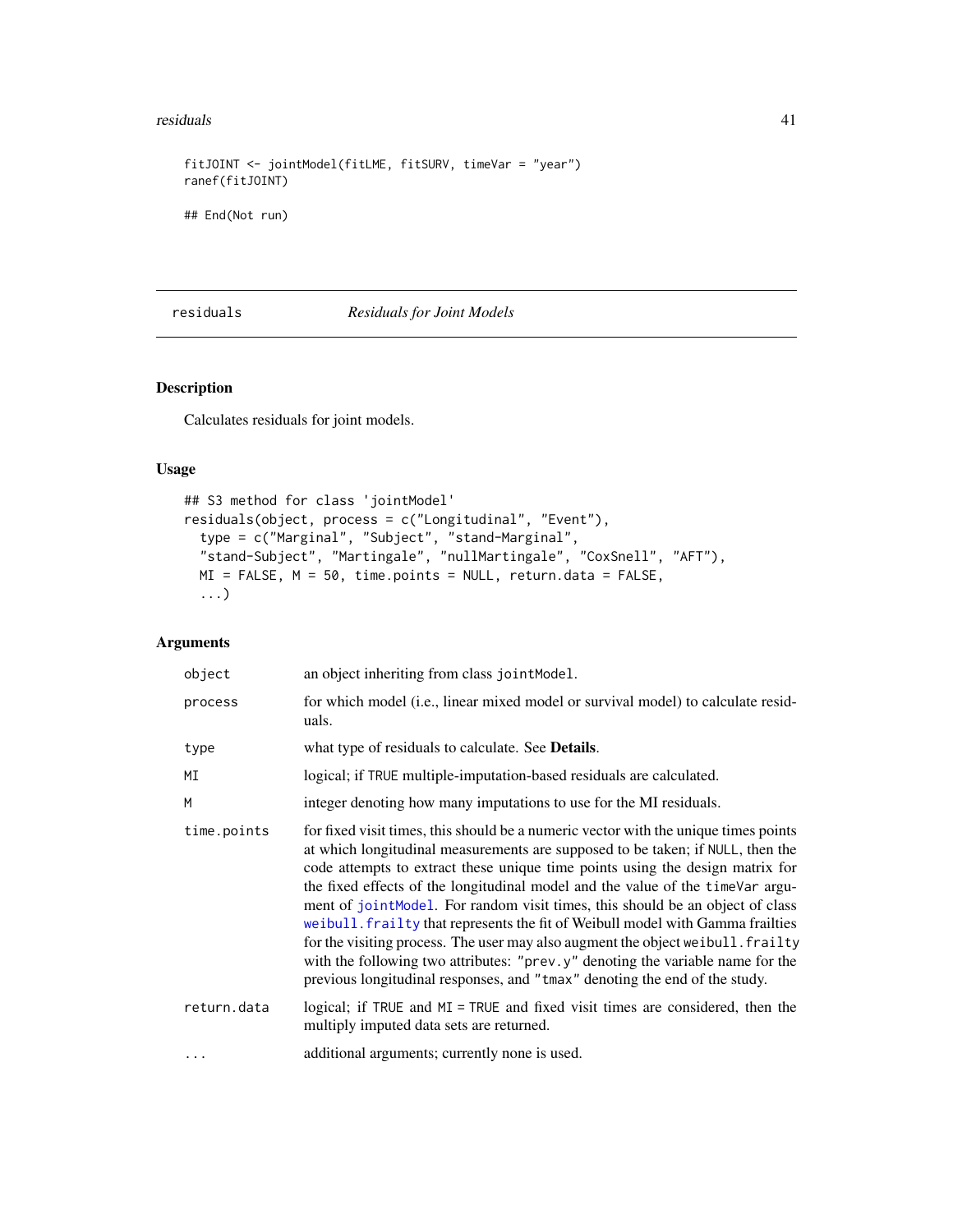#### <span id="page-41-0"></span>Details

When process = "Longitudinal", residuals are calculated for the longitudinal outcomes. In particular, if type="Marginal" these are  $e_{ij}$  =  $y_{ij}$  -  $x_{ij}^T\hat{\beta}$ , whereas for type="Subject",  $e_{ij} = y_{ij} - x_{ij}^T \hat{\beta} - z_{ij}^T b_i$ , where i denotes the subject and j the measurement,  $y_{ij}$  the longitudinal responses,  $x_{ij}^T$  and  $z_{ij}^T$  the corresponding rows of the fixed and random effects design matrices, respectively, and  $\beta$  and  $b_i$  denote the fixed effects and random effects components. If type = "stand-Marginal" or type = "stand-Subject", the above defined residuals are divided by the estimated standard deviation of the corresponding error term. If MI = TRUE, multiple-imputationbased residuals are calculated for the longitudinal process; for more information regarding these residuals, check Rizopoulos et al. (2009).

When process = "Event", residuals are calculated for the survival outcome. Martingale residuals are available for all options for the survival submodel (for the different options of survival submodel, check the method argument of [jointModel](#page-16-1)). when option type = "nullMartingale" is invoked, the martingale residuals are calculated with the coefficient(s) that correspond to the marker set to zero. Cox-Snell residuals (Cox and Snell, 1968) are available for the Weibull model and the additive log cumulative hazard model. AFT residuals are only available for the Weibull model.

#### Value

If MI = FALSE, a numeric vector of residual values. Otherwise a list with components:

| fitted.values    | the fitted values for the observed data.                                                                                                                                                               |  |
|------------------|--------------------------------------------------------------------------------------------------------------------------------------------------------------------------------------------------------|--|
| residuals        | the residuals for the observed data.                                                                                                                                                                   |  |
| fitted.valsM     | the fitted values for the missing data.                                                                                                                                                                |  |
| resid.valsM      | the multiply imputed residuals for the missing longitudinal responses.                                                                                                                                 |  |
| mean.resid.valsM |                                                                                                                                                                                                        |  |
|                  | the average of the multiply imputed residuals for the missing longitudinal re-<br>sponses; returned only if fixed visit times are considered.                                                          |  |
| dataM            | if return, data = TRUE and fixed visit times are considered, then it returns the<br>data set with the simulated response values for the longitudinal outcome, for<br>each of the multiple imputations. |  |

#### Note

The multiple-imputation-based residuals are not available for joint models with method = "Cox-PH-GH".

#### Author(s)

Dimitris Rizopoulos <d.rizopoulos@erasmusmc.nl>

#### References

Cox, D. and Snell, E. (1968) A general definition of residuals. *Journal of the Royal Statistical Society, Series B* 30, 248–275.

Rizopoulos, D. (2012) *Joint Models for Longitudinal and Time-to-Event Data: with Applications in R*. Boca Raton: Chapman and Hall/CRC.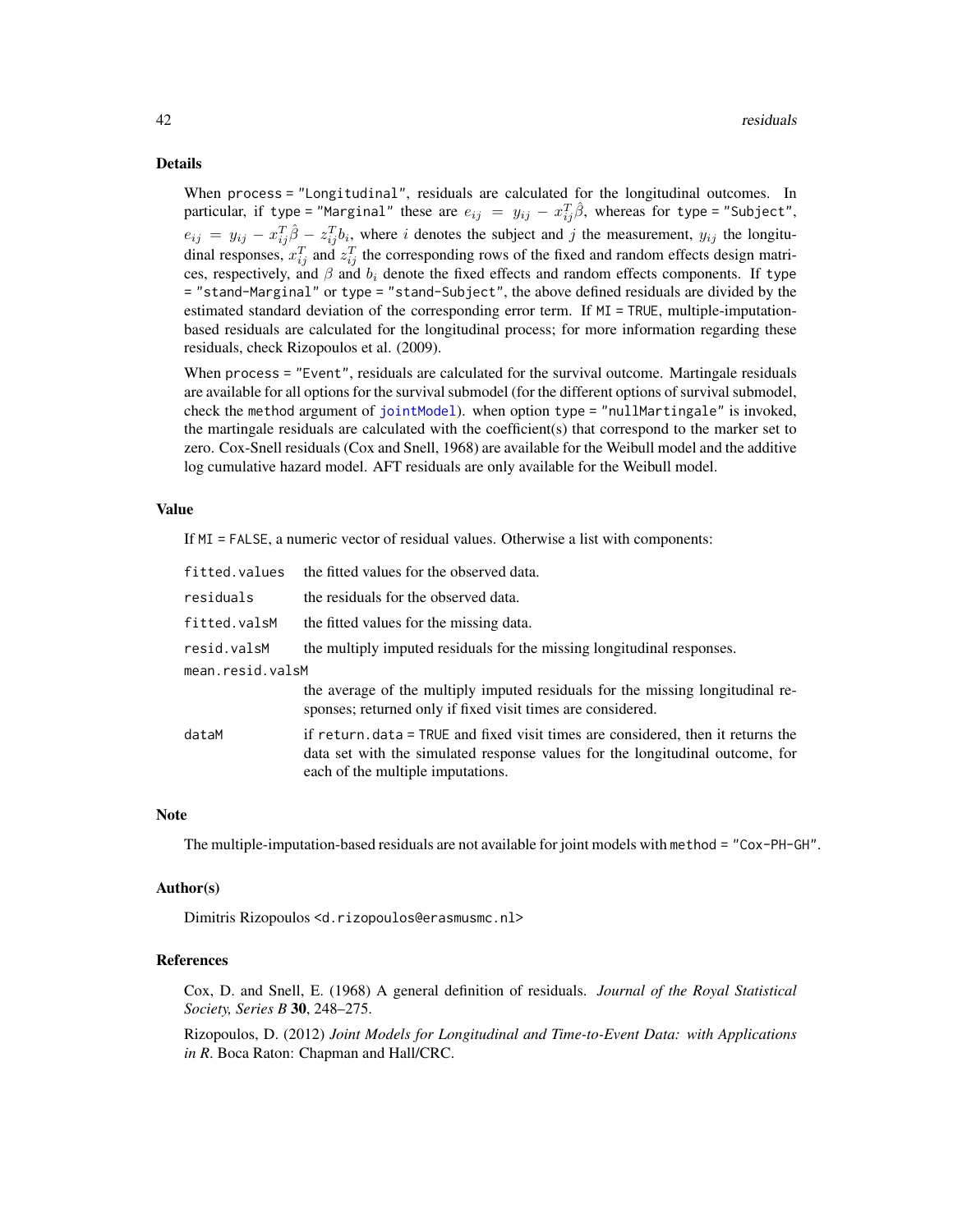#### <span id="page-42-0"></span> $r_{\rm co}$ *rocJM*  $\qquad \qquad \qquad$  43

Rizopoulos, D., Verbeke, G. and Molenberghs, G. (2010) Multiple-imputation-based residuals and diagnostic plots for joint models of longitudinal and survival outcomes. *Biometrics* 66, 20–29.

Rizopoulos, D. (2010) JM: An R Package for the Joint Modelling of Longitudinal and Time-to-Event Data. *Journal of Statistical Software* 35 (9), 1–33. doi: [10.18637/jss.v035.i09](https://doi.org/10.18637/jss.v035.i09)

### See Also

[fitted.jointModel](#page-12-1)

#### Examples

```
## Not run:
# linear mixed model fit
fitLME <- lme(sqrt(CD4) \sim obstime \times drug - drug,random = \sim 1 | patient, data = aids)
# cox model fit
fitCOX <- coxph(Surv(Time, death) \sim drug, data = aids.id, x = TRUE)
# joint model fit, under the additive log cumulative hazard model
fitJOINT <- jointModel(fitLME, fitCOX,
    timeVar = "obstime")
# residuals for the longitudinal outcome
head(cbind(
    "Marginal" = residuals(fitJOINT),
    "std-Marginal" = residuals(fitJOINT, type = "stand-Marginal"),
    "Subject" = residuals(fitJOINT, type = "Subject"),
    "std-Subject" = residuals(fitJOINT, type = "stand-Subject")
))
# residuals for the survival outcome
head(cbind(
    "Martingale" = residuals(fitJOINT, process = "Event", type = "Martingale"),
    "CoxSnell" = residuals(fitJOINT, process = "Event", type = "CoxSnell")
))
## End(Not run)
```
<span id="page-42-1"></span>rocJM *Predictive Accuracy Measures for Longitudinal Markers under a Joint Modelling Framework*

#### Description

It computes sensitivity, specificity, ROC and AUC measures for joint models.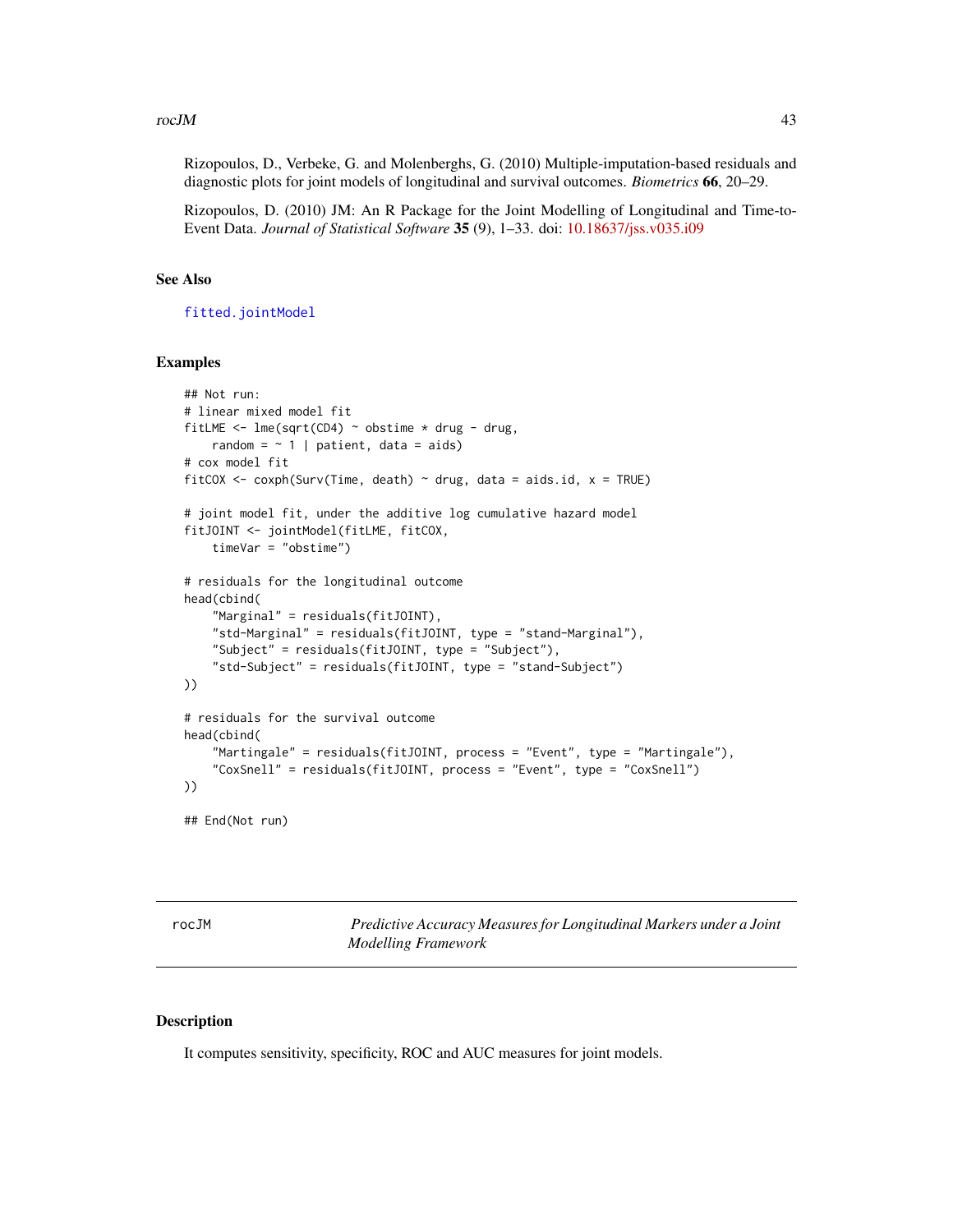# Usage

```
rocJM(object, dt, data, idVar = "id", directionSmaller = NULL, cc = NULL, min.cc = NULL,
 max.cc = NULL, optThr = c("sens*spec", "youden"),
 diffType = c("absolute", "relative"), abs.diff = 0, rel.diff = 1,M = 300, burn.in = 100, scale = 1.6)
```
# Arguments

| object           | an object inheriting from class jointModel.                                                                                                                                                                                                                                                                                                           |
|------------------|-------------------------------------------------------------------------------------------------------------------------------------------------------------------------------------------------------------------------------------------------------------------------------------------------------------------------------------------------------|
| dt               | a numeric vector indicating the lengths of the time intervals of primary inter-<br>est within which we want to distinguish between subjects who died within the<br>intervals from subjects who survived longer than that.                                                                                                                             |
| data             | a data frame that contains the baseline covariates for the longitudinal and sur-<br>vival submodels, including a case identifier (i.e., the variable denoted by the<br>argument idVar), the time points on which longitudinal measurements are as-<br>sumed to be taken (this should have the same name as in the argument timeVar<br>of jointModel). |
| idVar            | the name of the variable in data that identifies the different generic subjects to<br>be considered.                                                                                                                                                                                                                                                  |
| directionSmaller |                                                                                                                                                                                                                                                                                                                                                       |
|                  | logical; if TRUE, then smaller values for the longitudinal outcome are associated<br>with higher risk for an event.                                                                                                                                                                                                                                   |
| cс               | a numeric vector of threshold values for the longitudinal marker; if NULL, this is<br>computed using a regular sequence based on percentiles of the observed marker<br>values.                                                                                                                                                                        |
| min.cc           | the start of the regular sequence for the threshold values for the longitudinal<br>marker; see argument cc above.                                                                                                                                                                                                                                     |
| max.cc           | the end of the regular sequence for the threshold values for the longitudinal<br>marker; see argument cc above.                                                                                                                                                                                                                                       |
| optThr           | character string defining how the optimal threshold is to be computed. The<br>default chooses the cut-point for the marker that maximizes the product of sen-<br>sitivity and specificity. Option "youden" chooses the cut-point that maximizes<br>Youden's index that equals sensitivity $+$ specificity $-1$ .                                      |
| diffType         | character string defining the type of prediction rule. See Details.                                                                                                                                                                                                                                                                                   |
| abs.diff         | a numeric vector of absolute differences in the definition of composite prediction<br>rules.                                                                                                                                                                                                                                                          |
| rel.diff         | a numeric vector of relative differences in the definition of composite prediction<br>rules.                                                                                                                                                                                                                                                          |
| Μ                | a numeric scalar denoting the number of Monte Carlo samples.                                                                                                                                                                                                                                                                                          |
| burn.in          | a numeric scalar denoting the iterations to discard.                                                                                                                                                                                                                                                                                                  |
| scale            | a numeric scalar that controls the acceptance rate of the Metropolis-Hastings<br>algorithm. See Details.                                                                                                                                                                                                                                              |

<span id="page-43-0"></span>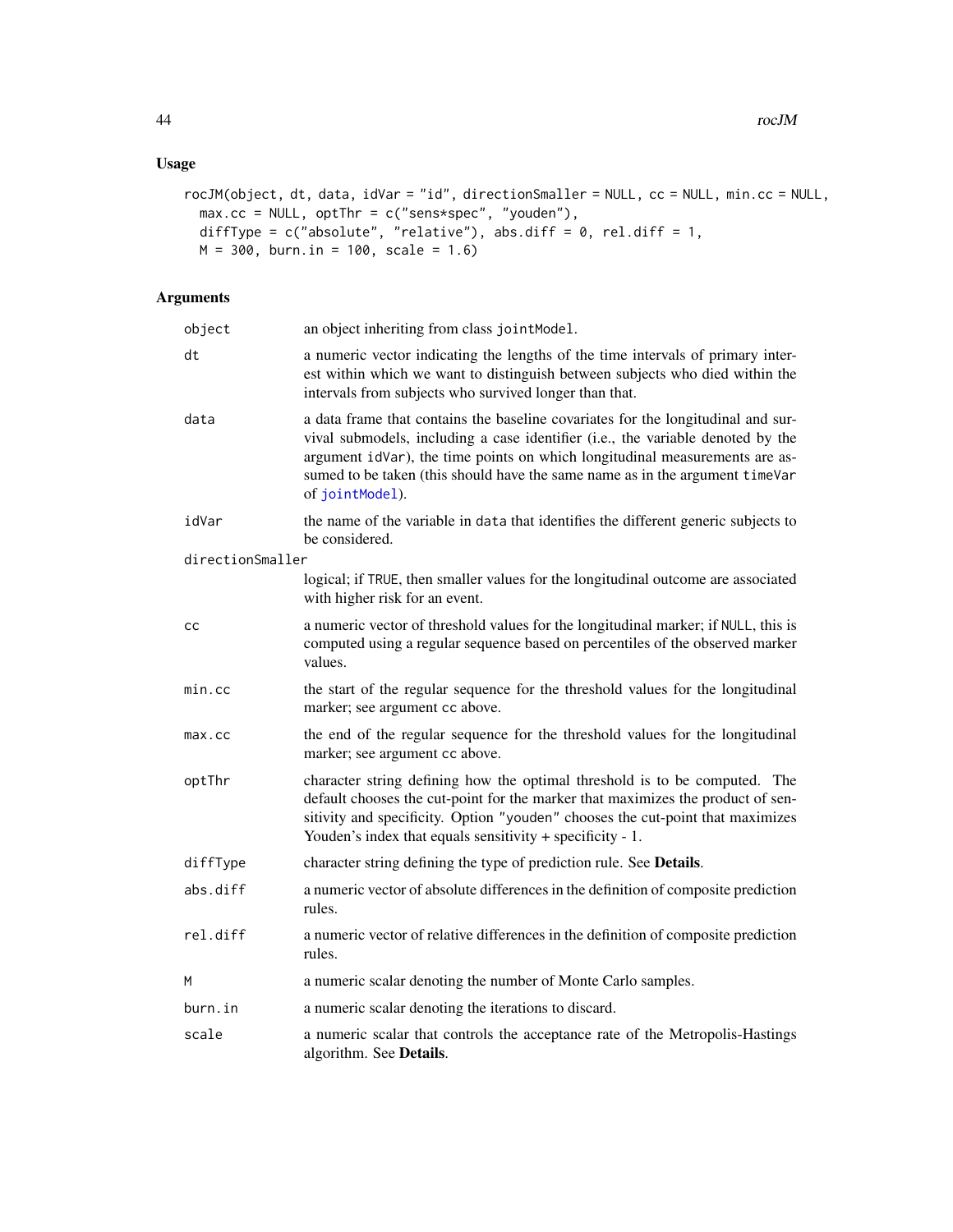#### <span id="page-44-0"></span>rocJM and the set of the set of the set of the set of the set of the set of the set of the set of the set of the set of the set of the set of the set of the set of the set of the set of the set of the set of the set of the

#### Details

(Note: the following contain some math formulas, which are better viewed in the pdf version of the manual accessible at <https://cran.r-project.org/package=JM>.)

Assume that we have collected longitudinal measurements  $Y_i(t) = \{y_i(s); 0 \le s \le t\}$  up to time point  $t$  for subject  $i$ . We are interested in events occurring in the medically relevant time frame  $(t, t + \Delta t)$  within which the physician can take an action to improve the survival chance of the patient. Using an appropriate function of the marker history  $Y_i(t)$ , we can define a prediction rule to discriminate between patients of high and low risk for an event. For instance, for in HIV infected patients, we could consider values of CD4 cell count smaller than a specific threshold as predictive for death. Since we are in a longitudinal context, we have the flexibility of determining which values of the longitudinal history of the patient will contribute to the specification of the prediction rule. That is, we could define a composite prediction rule that is not based only on the last available measurement but rather on the last two or last three measurements of a patient. Furthermore, it could be of relevance to consider different threshold values for each of these measurements, for instance, we could define as success the event that the pre-last CD4 cell count is  $c$  and the last one 0.5c, indicating that a 50% decrease is strongly indicative for death. Under this setting we define sensitivity and specificity as,

$$
Pr\big\{\mathcal{S}_i(t,k,c) \mid T_i^* > t, T_i^* \in (t, t + \Delta t] \big\},\
$$

and

$$
Pr{\mathcal{F}_i(t, k, c) | T_i^* > t, T_i^* > t + \Delta t},
$$

respectively, where we term  $S_i(t, k, c) = \{y_i(s) \le c_s; k \le s \le t\}$  as success (i.e., occurrence of the event of interest), and  $\mathcal{F}_i(t, k, c) = \{y_i(s) > c_s; k \leq s \leq t\}$  as a failure,  $T_i^*$  denotes the time-to-event, and  $\Delta t$  the length of the medically relevant time window (specified by argument dt). The cut values for the marker c are specified by the cc,  $min$ , cc and  $max$ , cc arguments. Two types of composite prediction rules can be defined depending on the value of the diffType argument. Absolute prediction rules in which, between successive measurements there is an absolute difference of between the cut values, and relative prediction rules in which there is a relative difference between successive measurements of the marker. The lag values for these differences are defined by the abs.diff and rel.diff arguments. Some illustrative examples:

- Ex1: keeping the defaults we define a simple rule that is only based on the last available marker measurement.
- Ex2: to define a prediction rule that is based on the last two available measurements using the same cut values (e.g., if a patient had two successive measurements below a medically relevant threshold), we need to set abs.diff =  $c(0,0)$ .
- Ex3: to define a prediction rule that is based on the last two available measurements using a drop of 5 units between the cut values (e.g., the pre-last measurement is c and the last  $c - 5$ ), we need to set abs.diff =  $c(0, -5)$ .
- Ex4: to define a prediction rule that is based on the last two available measurements using a drop of 20% units between the cut values (e.g., the pre-last measurement is c and the last 0.8c), we need to set diffType = "relative" and rel.diff =  $c(0, 0.8)$ .

The estimation of the above defined probabilities is achieved with a Monte Carlo scheme similar to the one described in [survfitJM](#page-49-1). The number of Monte Carlo samples is defined by the M argument, and the burn-in iterations for the Metropolis-Hastings algorithm using the burn.in argument.

More details can be found in Rizopoulos (2011).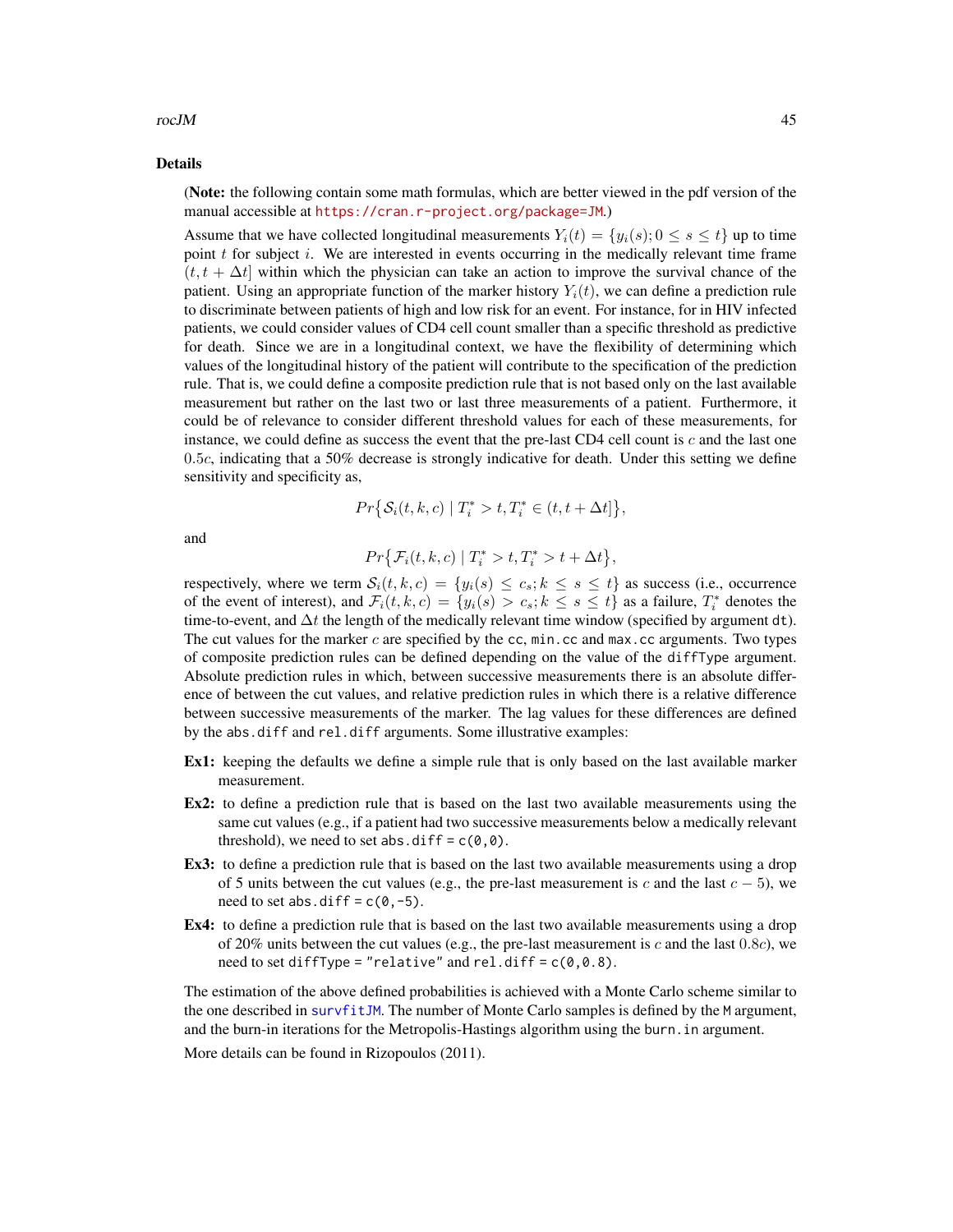# Value

An object of class rocJM is a list with components,

| MCresults    | a list of length the number of distinct cases in data. Each component of this<br>list is again a list with four components the estimated Sensitivity Sens and its<br>standard error seSens, and the estimated Specificity Spec and its standard error<br>seSpec. All these four components are matrices with rows corresponding to the<br>different dt values and columns corresponding to the different cc values. |
|--------------|---------------------------------------------------------------------------------------------------------------------------------------------------------------------------------------------------------------------------------------------------------------------------------------------------------------------------------------------------------------------------------------------------------------------|
| <b>AUCs</b>  | a numeric vector of estimated areas under the ROC curves for the different val-<br>ues of dt.                                                                                                                                                                                                                                                                                                                       |
| optThr       | a numeric vector with the optimal threshold values for the markers for the dif-<br>ferent dt under the choice made in argument optThr.                                                                                                                                                                                                                                                                              |
| times        | a list of length the number of distinct cases in data with components numeric<br>vectors of the time points at which longitudinal measurements are supposed to<br>be taken.                                                                                                                                                                                                                                         |
| dt           | a copy of the dt argument.                                                                                                                                                                                                                                                                                                                                                                                          |
| M            | a copy of the M argument.                                                                                                                                                                                                                                                                                                                                                                                           |
| diffType     | a copy of the diffType argument.                                                                                                                                                                                                                                                                                                                                                                                    |
| abs.diff     | a copy of the abs. diff argument.                                                                                                                                                                                                                                                                                                                                                                                   |
| rel.diff     | a copy of the rel.diff argument.                                                                                                                                                                                                                                                                                                                                                                                    |
| cc           | a copy of the cc argument.                                                                                                                                                                                                                                                                                                                                                                                          |
| $min$ . $cc$ | a copy of the min.cc argument.                                                                                                                                                                                                                                                                                                                                                                                      |
| $max$ . $cc$ | a copy of the max.cc argument.                                                                                                                                                                                                                                                                                                                                                                                      |
| success.rate | a numeric matrix with the success rates of the Metropolis-Hastings algorithm<br>described above.                                                                                                                                                                                                                                                                                                                    |

# Author(s)

Dimitris Rizopoulos <d.rizopoulos@erasmusmc.nl>

#### References

Heagerty, P. and Zheng, Y. (2005). Survival model predictive accuracy and ROC curves. *Biometrics* 61, 92–105.

Rizopoulos, D. (2012) *Joint Models for Longitudinal and Time-to-Event Data: with Applications in R*. Boca Raton: Chapman and Hall/CRC.

Rizopoulos, D. (2011). Dynamic predictions and prospective accuracy in joint models for longitudinal and time-to-event data. *Biometrics* 67, 819–829.

Rizopoulos, D. (2010) JM: An R package for the joint modelling of longitudinal and time-to-event data. *Journal of Statistical Software* 35 (9), 1–33. doi: [10.18637/jss.v035.i09](https://doi.org/10.18637/jss.v035.i09)

Zheng, Y. and Heagerty, P. (2007). Prospective accuracy for longitudinal markers. *Biometrics* 63, 332–341.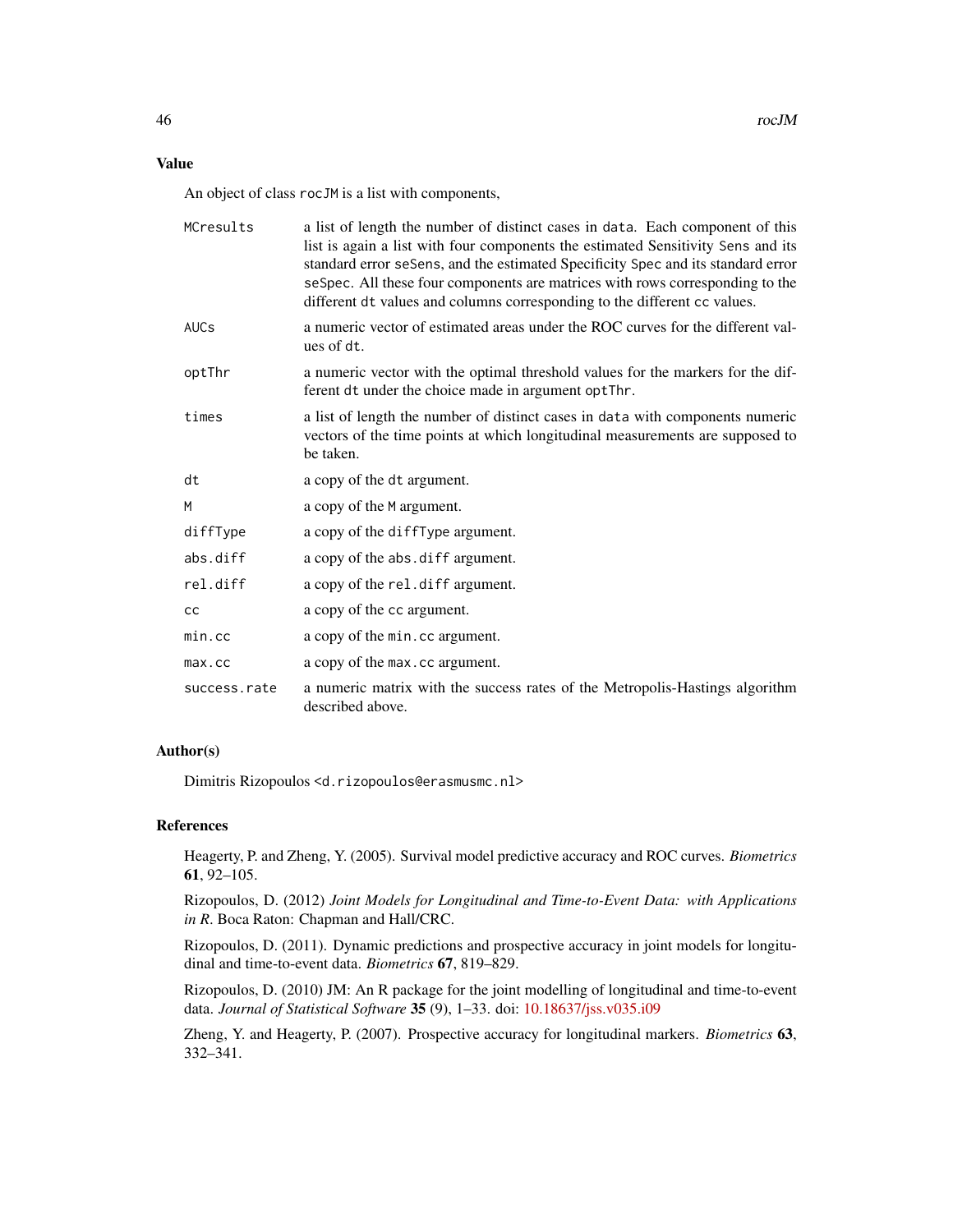#### <span id="page-46-0"></span>simulate 47

#### See Also

[plot.rocJM](#page-29-1), [survfitJM](#page-49-1), [dynCJM](#page-10-1), [aucJM](#page-4-1), [prederrJM](#page-33-1), [jointModel](#page-16-1)

# Examples

```
## Not run:
fitLME <- lmc(sqrt(CD4) \sim obstime \times (drug + AZT + prevOI + gender),
    random = \sim obstime | patient, data = aids)
fitSURV <- \text{cov}(Time, death) \sim drug + AZT + \text{prevOL} + \text{gender},data = aids.id, x = TRUE)fit.aids <- jointModel(fitLME, fitSURV, timeVar = "obstime",
    method = "piecewise-PH-aGH")
# the following will take some time to execute...
ND <- aids[aids$patient == "7", ]
roc \le rocJM(fit.aids, dt = c(2, 4, 8), ND, idVar = "patient")
roc
## End(Not run)
```
simulate *Simulate from Joint Models.*

#### Description

simulate longitudinal responses and event times from joint models

#### Usage

```
simulateJM(nsim, nsub, thetas, times, formulas, Data = NULL,
   method = c("weibull-PH", "weibull-AFT", "piecewise-PH", "spline-PH"),
   lag = 0, censoring = "uniform", max. FUtime = NULL, seed = NULL,
   return.ranef = FALSE)
## S3 method for class 'jointModel'
simulate(object, nsim, seed = NULL, times = NULL,
   Data = NULL, ...,)
```
#### Arguments

| nsim   | number of data sets to be simulated.                                                                                              |
|--------|-----------------------------------------------------------------------------------------------------------------------------------|
| nsub   | the number of subjects in each data set.                                                                                          |
| thetas | a list with the parameter values. This should be of the same structure as the<br>coefficients component returned by jointModel(). |
| times  | a numeric vector denoting the time points at which longitudinal measurements<br>are planned to be taken.                          |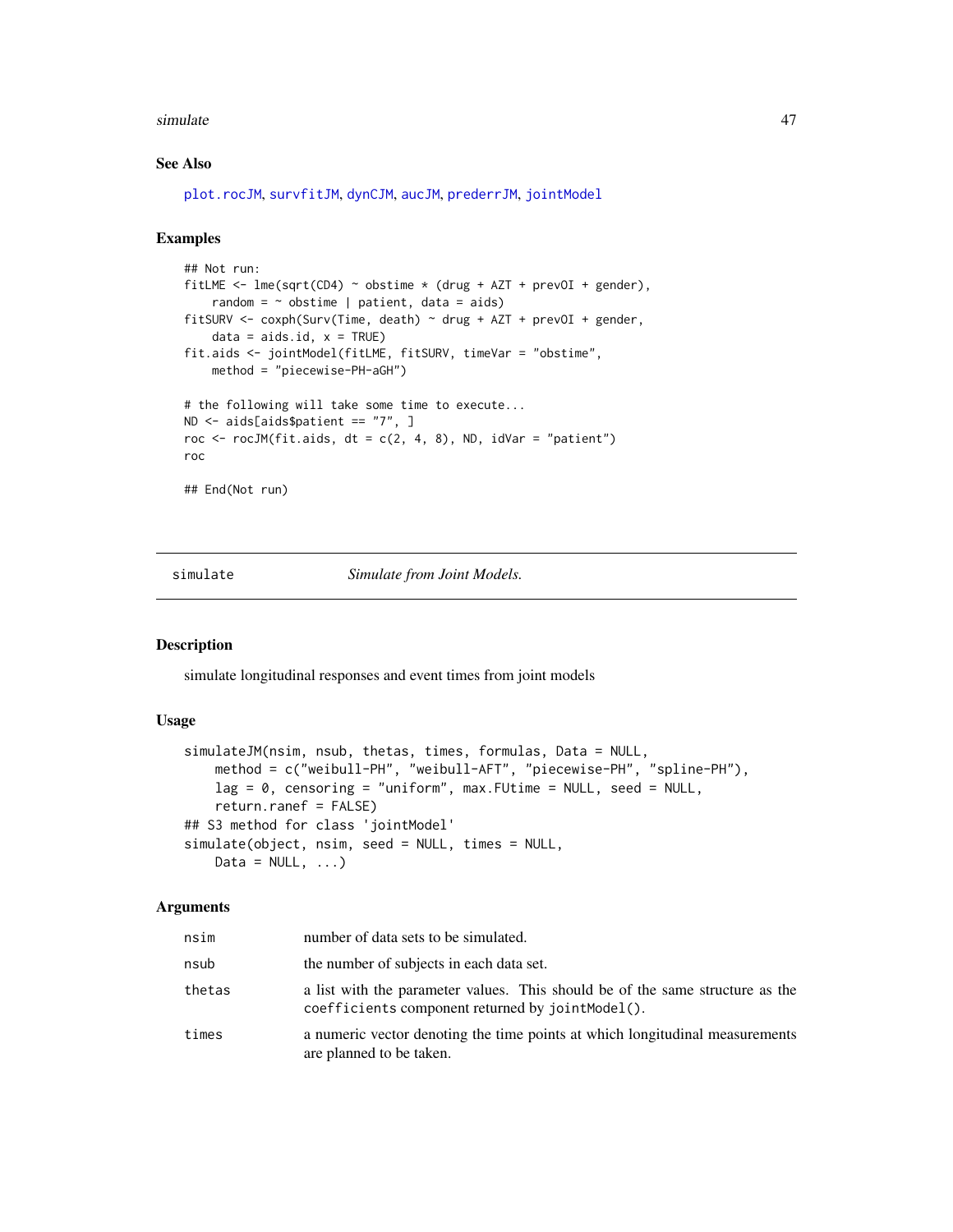<span id="page-47-0"></span>

| formulas     | a list with components: Yfixed a formula for the fixed-effects part of the lin-<br>ear mixed model, Yrandom a formula for the random-effects part of the linear<br>mixed model, Tfixed a formula for the baseline covariates part of the survival<br>submodel, timeVar a character string indicating the name of the time variable<br>in the linear mixed model. |
|--------------|------------------------------------------------------------------------------------------------------------------------------------------------------------------------------------------------------------------------------------------------------------------------------------------------------------------------------------------------------------------|
| Data         | a data frame containing any covariates used in the formulas defined in the formulas<br>argument.                                                                                                                                                                                                                                                                 |
| method       | a character string indicating from what type of survival submodel to simulate.<br>There are the same options as the ones provided by jointModel.                                                                                                                                                                                                                 |
| lag          | a numeric value denoting a lagged effect; the same as the lag argument of<br>jointModel.                                                                                                                                                                                                                                                                         |
| censoring    | a character string or a numeric vector.                                                                                                                                                                                                                                                                                                                          |
| max.FUtime   | a numeric value denoting the maximum follow-up time for the study. The default<br>is max(times) + $2 * IQR$ (times).                                                                                                                                                                                                                                             |
| seed         | an object specifying if and how the random number generator should be initial-<br>ized ('seeded'). It could be either NULL or an integer that will be used in a call<br>to set. seed() before simulating the response vectors. If set, the value is saved<br>as the "seed" attribute of the returned value.                                                      |
| return.ranef | logical; if TRUE, each component of the returned list has the attributed "ranef"<br>that contains the random-effects values used in the simulation.                                                                                                                                                                                                              |
| object       | an object inheriting from class jointModel.                                                                                                                                                                                                                                                                                                                      |
| .            | additional arguments; currently none is used.                                                                                                                                                                                                                                                                                                                    |
|              |                                                                                                                                                                                                                                                                                                                                                                  |

# Value

A list of length nsim of data frames that contains the simulated responses for the longitudinal process "y", the simulated event times "Time", the event indicator "Event", and the subject identification number "id". If extra covariates were assumed, these are also included.

#### Author(s)

Dimitris Rizopoulos <d.rizopoulos@erasmusmc.nl>

# See Also

[jointModel](#page-16-1)

```
## Not run:
prothro$t0 \leq -as.numeric(prothro$time == \theta)
lmeFit \le lme(pro \sim treat \star (time + t0), random = \sim time | id, data = prothro)
survFit <- coxph(Surv(Time, death) \sim treat, data = prothros, x = TRUE)
jointFit <- jointModel(lmeFit, survFit, timeVar = "time",
    method = "weibull-PH-aGH")
newData \le simulate(jointFit, nsim = 1, times = seq(0, 11, len = 15))
```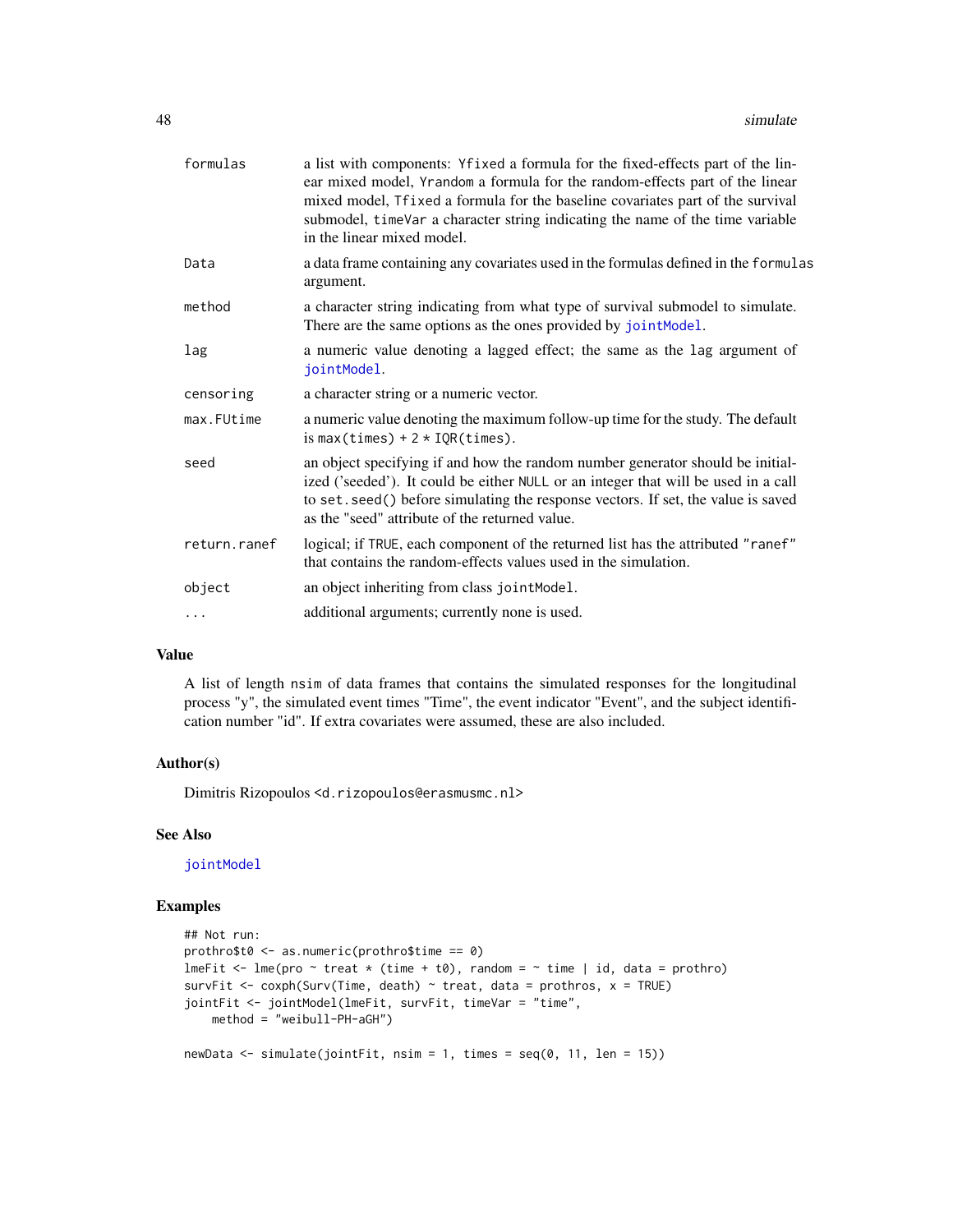<span id="page-48-0"></span>newData

## End(Not run)

summary.weibull.frailty

*Summary Method for weibull.frailty Objects*

# Description

Summarizes the fit of a Weibull model with Gamma frailties

# Usage

## S3 method for class 'weibull.frailty' summary(object, sand.se = FALSE, ...)

# Arguments

| object                  | an object inheriting from class we ibull. frailty.            |
|-------------------------|---------------------------------------------------------------|
| sand.se                 | logical; if TRUE, sandwich standard errors are also produced. |
| $\cdot$ $\cdot$ $\cdot$ | additional arguments; currently none is used.                 |

# Author(s)

Dimitris Rizopoulos <d.rizopoulos@erasmusmc.nl>

# See Also

[weibull.frailty](#page-53-1)

```
fit <- weibull.frailty(Surv(time, status) ~ age + sex, kidney)
summary(fit)
summary(fit, TRUE)
```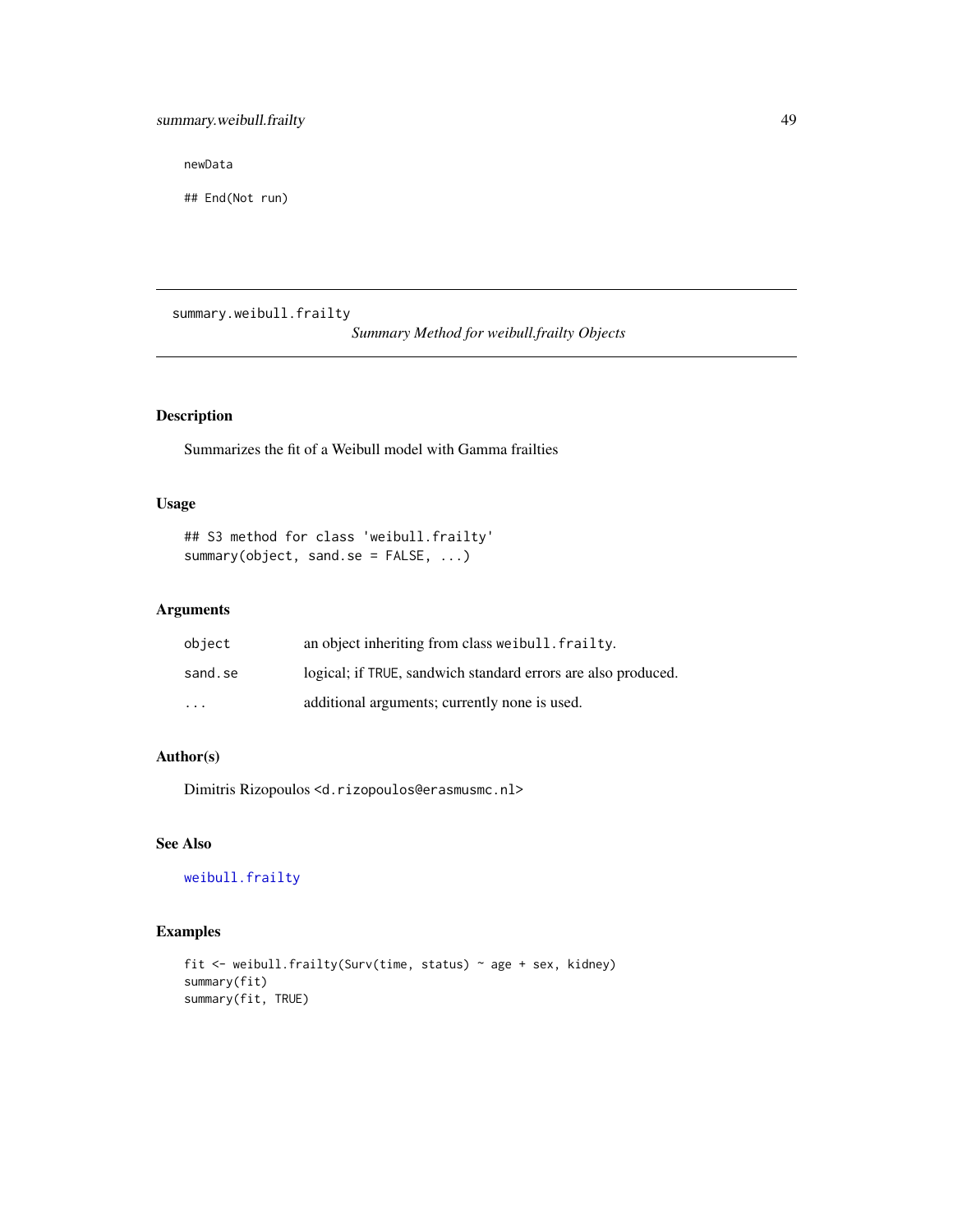This function computes the conditional probability of surviving later times than the last observed time for which a longitudinal measurement was available.

# Usage

```
survfitJM(object, newdata, ...)
```

```
## S3 method for class 'jointModel'
survfitJM(object, newdata, idVar = "id", simulate = TRUE, survTimes = NULL,
last.time = NULL, M = 200, CI. levels = c(0.025, 0.975), scale = 1.6, ...)
```
# Arguments

| object    | an object inheriting from class jointModel.                                                                                                                                                                                                                                                                                                                                                                                                                                                                                                                           |
|-----------|-----------------------------------------------------------------------------------------------------------------------------------------------------------------------------------------------------------------------------------------------------------------------------------------------------------------------------------------------------------------------------------------------------------------------------------------------------------------------------------------------------------------------------------------------------------------------|
| newdata   | a data frame that contains the longitudinal and covariate information for the<br>subjects for which prediction of survival probabilities is required. The names of<br>the variables in this data frame must be the same as in the data frames that were<br>used to fit the linear mixed effects model (using lme()) and the survival model<br>(using coxph() or survreg()) that were supplied as the two first argument of<br>jointModel. In addition, this data frame should contain a variable that identifies<br>the different subjects (see also argument idVar). |
| idVar     | the name of the variable in newdata that identifies the different subjects.                                                                                                                                                                                                                                                                                                                                                                                                                                                                                           |
| simulate  | logical; if TRUE, a Monte Carlo approach is used to estimate survival probabili-<br>ties. If FALSE, a first order estimator is used instead. (see Details)                                                                                                                                                                                                                                                                                                                                                                                                            |
| survTimes | a numeric vector of times for which prediction survival probabilities are to be<br>computed.                                                                                                                                                                                                                                                                                                                                                                                                                                                                          |
| last.time | a numeric vector or character string. This specifies the known time at which<br>each of the subjects in newdat was known to be alive. If NULL, then this is<br>automatically taken as the last time each subject provided a longitudinal mea-<br>surement. If a numeric vector, then it is assumed to contain this last time point<br>for each subject. If a character string, then it should be a variable in the data<br>frame newdata.                                                                                                                             |
| M         | integer denoting how many Monte Carlo samples to use – see <b>Details</b> .                                                                                                                                                                                                                                                                                                                                                                                                                                                                                           |
| CI.levels | a numeric vector of length two that specifies which quantiles to use for the cal-<br>culation of confidence interval for the predicted probabilities – see Details.                                                                                                                                                                                                                                                                                                                                                                                                   |
| scale     | a numeric scalar that controls the acceptance rate of the Metropolis-Hastings<br>algorithm $-$ see <b>Details</b> .                                                                                                                                                                                                                                                                                                                                                                                                                                                   |
| .         | additional arguments; currently none is used.                                                                                                                                                                                                                                                                                                                                                                                                                                                                                                                         |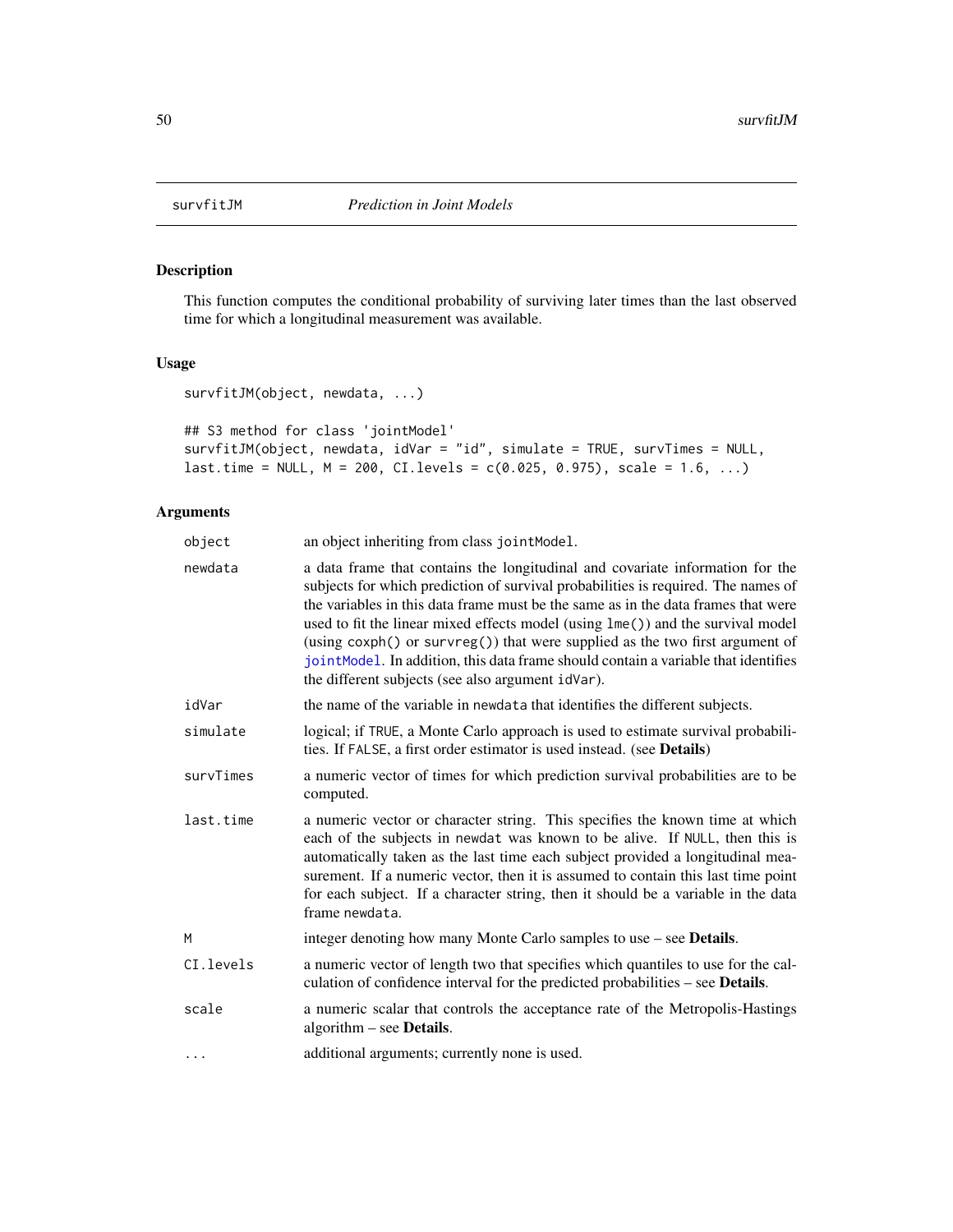#### $surrfitJM$  51

#### Details

Based on a fitted joint model (represented by object), and a history of longitudinal responses  $\tilde{y}_i(t) = \{y_i(s), 0 \le s \le t\}$  and a covariates vector  $x_i$  (stored in newdata), this function provides estimates of  $Pr(T_i > u | T_i > t, \tilde{y}_i(t), x_i)$ , i.e., the conditional probability of surviving time u given that subject i, with covariate information  $x_i$ , has survived up to time t and has provided longitudinal the measurements  $\tilde{y}_i(t)$ .

To estimate  $Pr(T_i > u | T_i > t, \tilde{y}_i(t), x_i)$  and if simulate = TRUE, a Monte Carlo procedure is followed with the following steps:

- **Step 1:** Simulate new parameter values, say  $\theta^*$ , from  $N(\hat{\theta}, C(\hat{\theta}))$ , where  $\hat{\theta}$  are the MLEs and  $C(\hat{\theta})$ their large sample covariance matrix, which are extracted from object.
- **Step 2:** Simulate random effects values, say  $b_i^*$ , from their posterior distribution given survival up to time t, the vector of longitudinal responses  $\tilde{y}_i(t)$  and  $\theta^*$ . This is achieved using a Metropolis-Hastings algorithm with independent proposals from a properly centered and scaled multivariate  $t$  distribution. The scale argument controls the acceptance rate for this algorithm.

**Step 3** Using  $\theta^*$  and  $b_i^*$ , compute  $Pr(T_i > u | T_i > t, b_i^*, x_i; \theta^*)$ .

Step 4: Repeat Steps 1-3 M times.

Based on the M estimates of the conditional probabilities, we compute useful summary statistics, such as their mean, median, and quantiles (to produce a confidence interval).

If simulate = FALSE, then survival probabilities are estimated using the formula

$$
Pr(T_i > u | T_i > t, \hat{b}_i, x_i; \hat{\theta}),
$$

where  $\hat{\theta}$  denotes the MLEs as above, and  $\hat{b}_i$  denotes the empirical Bayes estimates.

# Value

A list of class survfitJM with components:

| summaries    | a list with elements numeric matrices with numeric summaries of the predicted<br>probabilities for each subject.                                        |
|--------------|---------------------------------------------------------------------------------------------------------------------------------------------------------|
| survTimes    | a copy of the survillers argument.                                                                                                                      |
| last.time    | a numeric vector with the time of the last available longitudinal measurement of<br>each subject.                                                       |
| obs.times    | a list with elements numeric vectors denoting the timings of the longitudinal<br>measurements for each subject.                                         |
| y            | a list with elements numeric vectors denoting the longitudinal responses for each<br>subject.                                                           |
| full.results | a list with elements numeric matrices with predicted probabilities for each sub-<br>ject in each replication of the Monte Carlo scheme described above. |
| success.rate | a numeric vector with the success rates of the Metropolis-Hastings algorithm<br>described above for each subject.                                       |
| scale        | a copy of the scale argument.                                                                                                                           |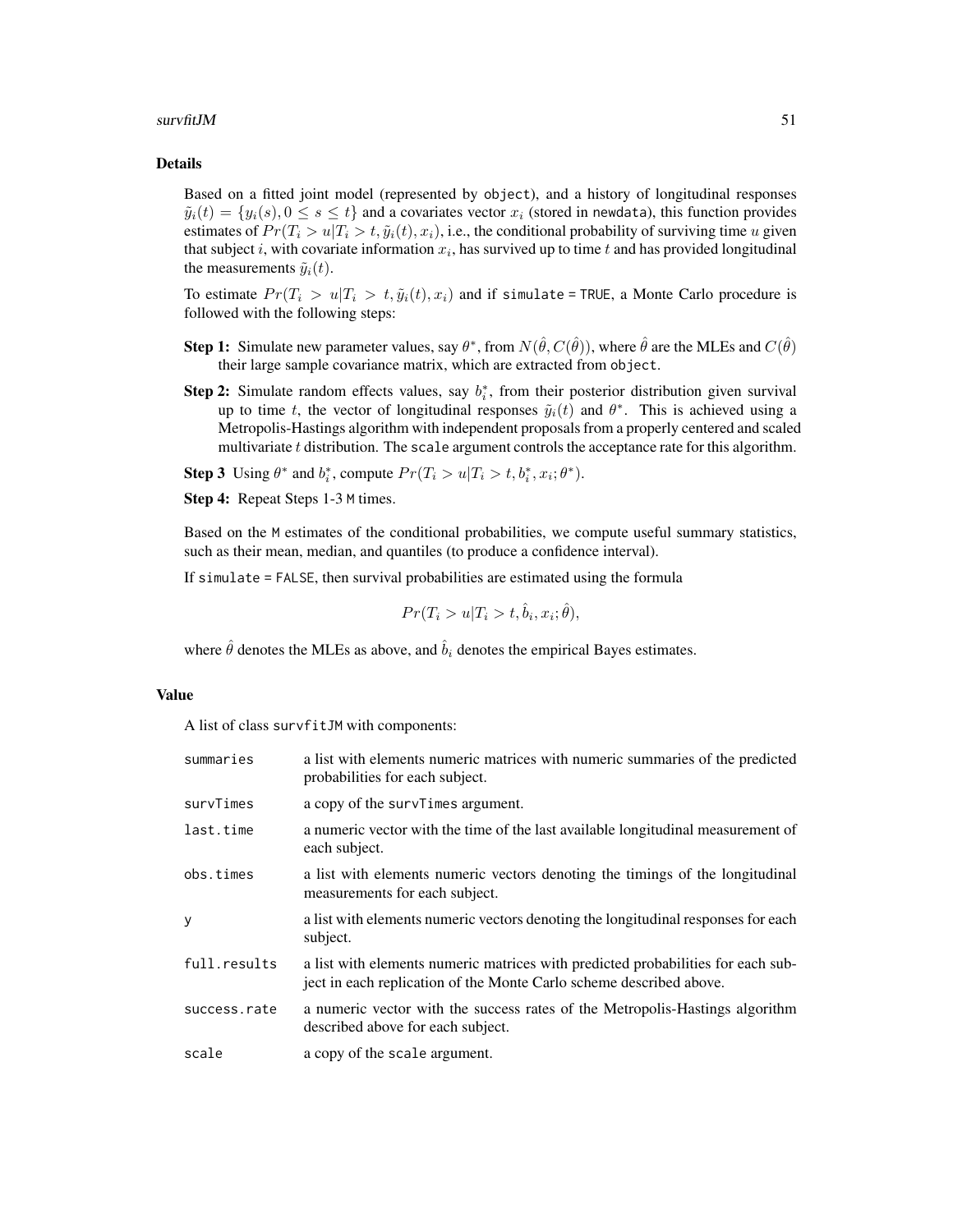<span id="page-51-0"></span>Predicted probabilities are not computed for joint models with method = "ch-Laplace" and method  $=$  "Cox-PH-GH".

#### Author(s)

Dimitris Rizopoulos <d.rizopoulos@erasmusmc.nl>

# References

Rizopoulos, D. (2012) *Joint Models for Longitudinal and Time-to-Event Data: with Applications in R*. Boca Raton: Chapman and Hall/CRC.

Rizopoulos, D. (2011). Dynamic predictions and prospective accuracy in joint models for longitudinal and time-to-event data. *Biometrics* 67, 819–829.

Rizopoulos, D. (2010) JM: An R Package for the Joint Modelling of Longitudinal and Time-to-Event Data. *Journal of Statistical Software* 35 (9), 1–33. doi: [10.18637/jss.v035.i09](https://doi.org/10.18637/jss.v035.i09)

#### See Also

[jointModel](#page-16-1), [plot.survfitJM](#page-31-1)

#### Examples

```
# linear mixed model fit
fitLME <- lme(sqrt(CD4) ~ obstime + obstime:drug,
   random = \sim 1 | patient, data = aids)
# cox model fit
fitCOX <- coxph(Surv(Time, death) \sim drug, data = aids.id, x = TRUE)
# joint model fit
fitJOINT <- jointModel(fitLME, fitCOX,
    timeVar = "obstime", method = "weibull-PH-aGH")
# sample of the patients who are still alive
ND <- aids[aids$patient == "141", ]
ss <- survfitJM(fitJOINT, newdata = ND, idVar = "patient", M = 50)
ss
```
wald.strata *Wald Test for Stratification Factors*

#### Description

It performs a Wald test to test the hypothesis of equal spline coefficients among strata in the approximation of baseline risk function.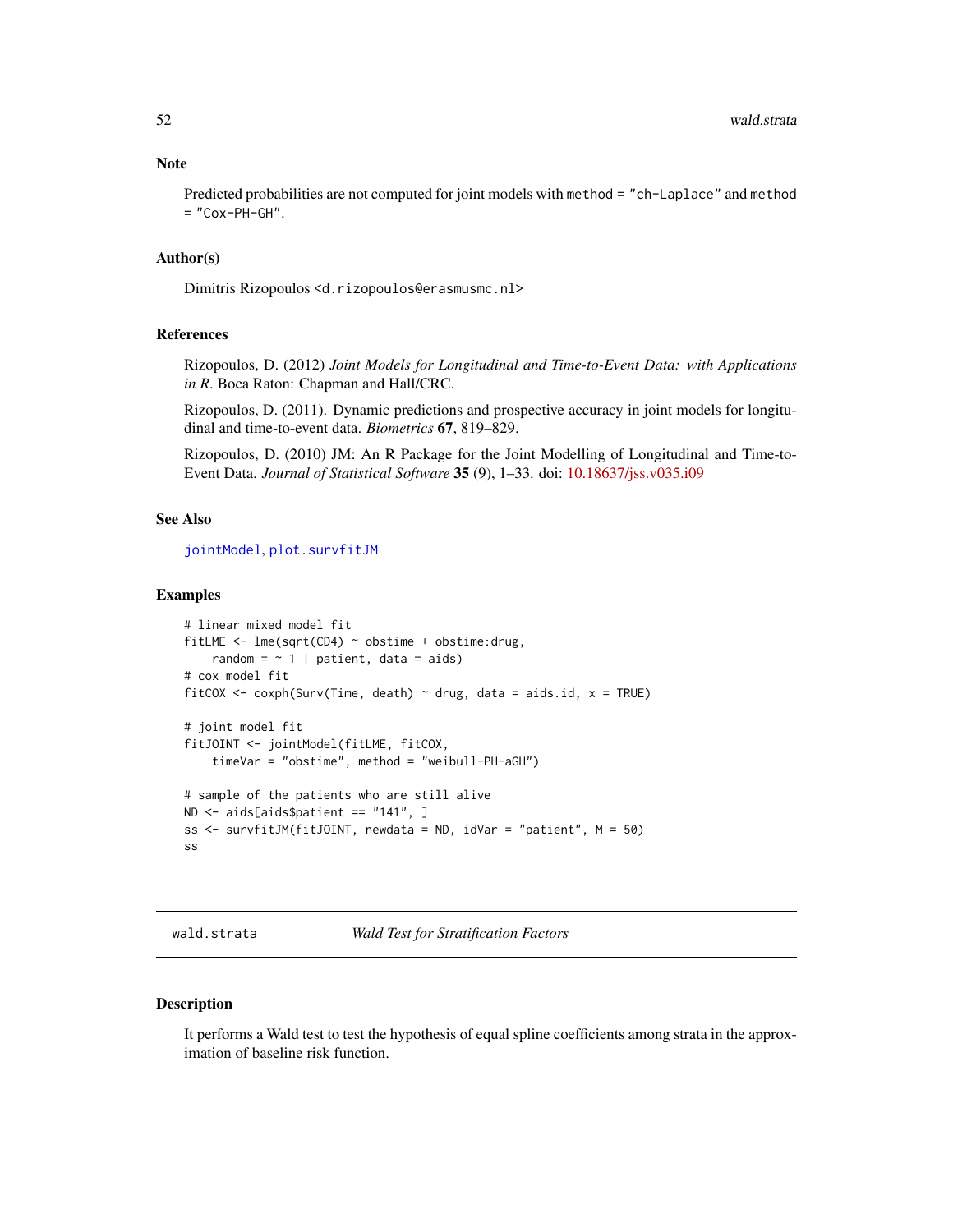#### wald.strata 53

# Usage

wald.strata(fit)

### Arguments

| fit | an object of class joint Model with method = "spline-PH-GH" and with a strata |
|-----|-------------------------------------------------------------------------------|
|     | specification in the survival part.                                           |

#### Value

an object of class wald.strata with components:

| alternative | a character string naming the alternative.          |
|-------------|-----------------------------------------------------|
| Result      | a numeric matrix with the results of the Wald test. |

# Note

This test is valid when the same knots have been used across strata.

#### Author(s)

Dimitris Rizopoulos <d.rizopoulos@erasmusmc.nl>

# References

Rizopoulos, D. (2012) *Joint Models for Longitudinal and Time-to-Event Data: with Applications in R*. Boca Raton: Chapman and Hall/CRC.

# Examples

```
## Not run:
fitLME <- lme(log(serBilir) \sim drug * year - drug, random = \sim year | id,
   data = pbc2)fitSURV <- coxph(Surv(years, status2) ~ drug + strata(hepatomegaly),
   data = pbc2.id, x = TRUE)fit.pbc <- jointModel(fitLME, fitSURV, timeVar = "year", method = "spline-PH-aGH")
wald.strata(fit.pbc)
```
## End(Not run)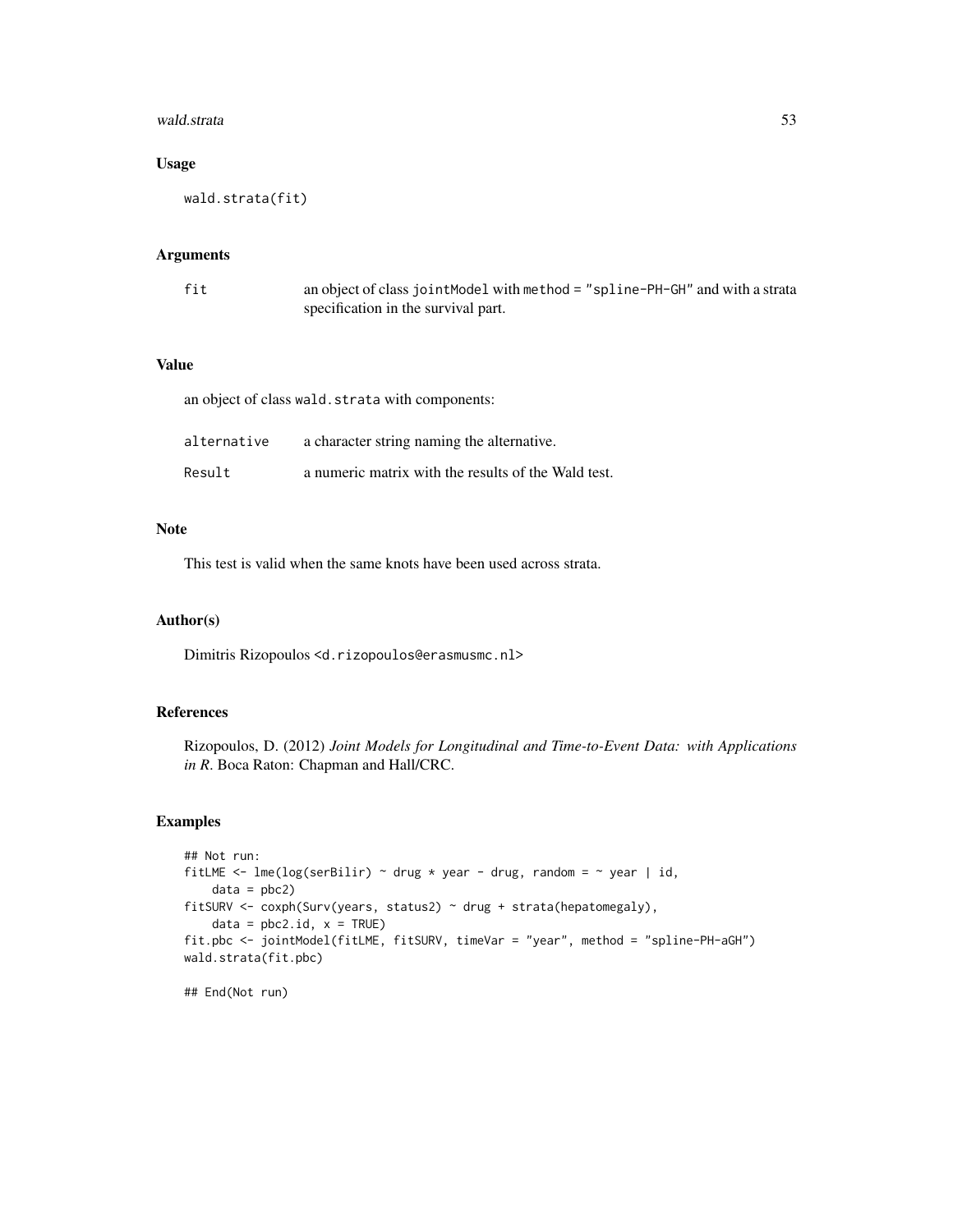<span id="page-53-1"></span><span id="page-53-0"></span>

Fits a Weibull model with Gamma frailties for multivariate survival data under maximum likelihood

# Usage

```
weibull.frailty(formula = formula(data), data = parent.frame(),
   id = "id", subset, na.action, init, control = list())
```
# Arguments

| formula   | an object of class formula: a symbolic description of the model to be fitted. The<br>response must be a survival object as returned by function Surv().                                                                                                              |
|-----------|----------------------------------------------------------------------------------------------------------------------------------------------------------------------------------------------------------------------------------------------------------------------|
| data      | an optional data frame containing the variables specified in the model.                                                                                                                                                                                              |
| id        | either a character string denoting a variable name in data or a numeric vector<br>specifying which event times belong to the same cluster (e.g., hospital, patient,<br>$etc.$ ).                                                                                     |
| subset    | an optional vector specifying a subset of observations to be used in the fitting<br>process.                                                                                                                                                                         |
| na.action | what to do with missing values.                                                                                                                                                                                                                                      |
| init      | a numeric vector of length $p + 3$ of initial values. The first p elements should<br>correspond to the regression coefficients for the covariates, and the last 3 to<br>log-scale, log-shape, and log-frailty-variance, respectively. See Details.                   |
| control   | a list of control values with components:                                                                                                                                                                                                                            |
|           | <b>optimizer</b> a character string indicating which optimizer to use; options are "op-<br>tim" (default) and "nlminb".                                                                                                                                              |
|           | <b>parscale</b> the parscale control argument for optim(), or the scale argument<br>for n1minb(). It should be a numeric vector of length equal to the number<br>of parameters. Default is 0.01 for all parameters.                                                  |
|           | <b>maxit</b> the maximum number of iterations. Default is 500.                                                                                                                                                                                                       |
|           | <b>numeriDeriv</b> a character string indicating which type of numerical derivative<br>to use to compute the Hessian matrix; options are "fd" denoting the forward<br>difference approximation, and "cd" (default) denoting the central difference<br>approximation. |
|           | eps. Hes tolerance value used in the numerical derivative method. Default is<br>$1e-03.$                                                                                                                                                                             |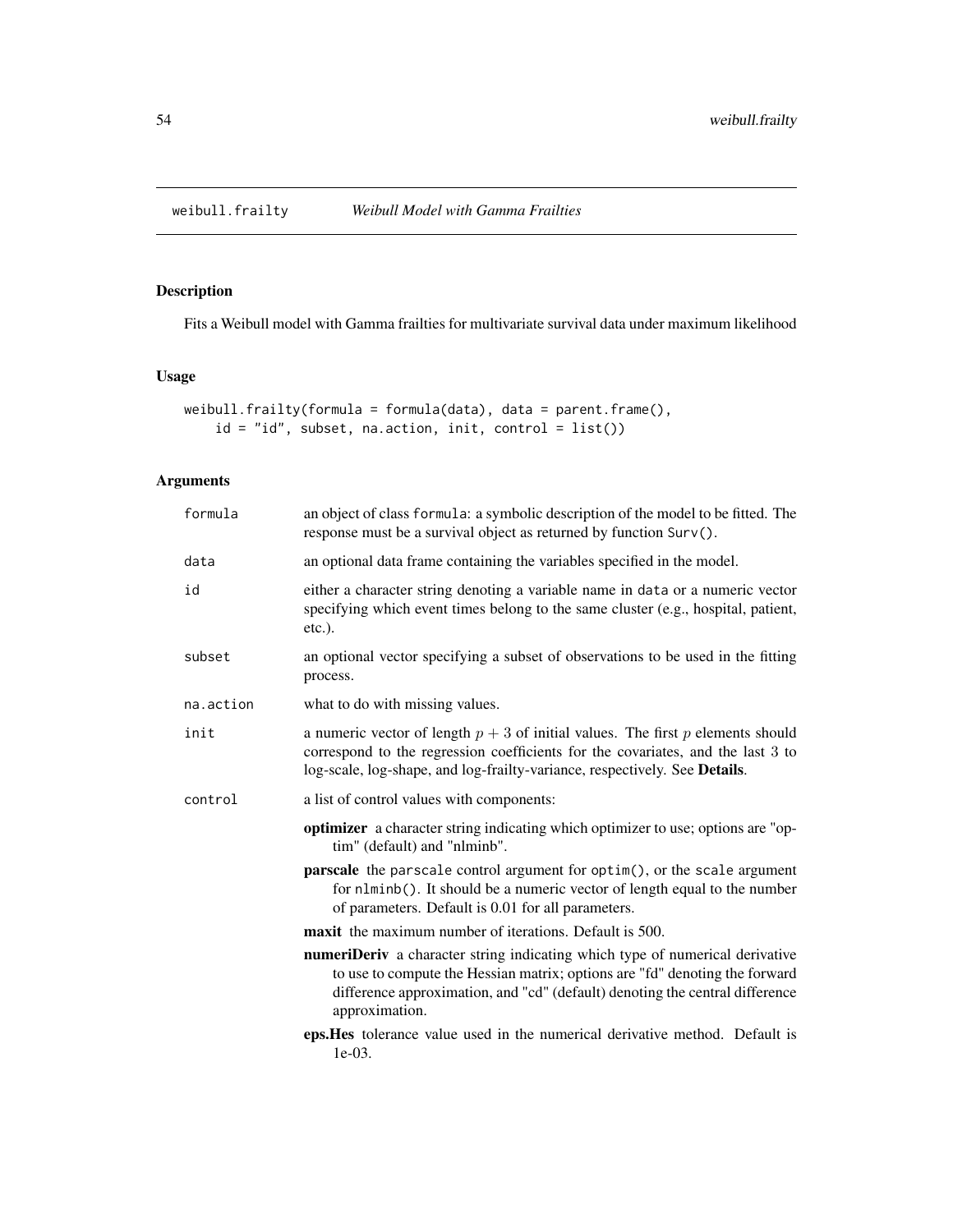# weibull.frailty 55

# Details

The fitted model is defined as follows:

$$
\lambda(t_i|\omega_i) = \lambda_0(t_i)\omega_i \exp(x_i^T\beta),
$$

where *i* denotes the subject,  $\lambda(\cdot)$  denotes the hazard function, conditionally on the frailty  $\omega_i$ ,  $x_i$ is a vector of covariates with corresponding regression coefficients  $\beta$ , and  $\lambda_0(\cdot)$  is the Weibull baseline hazard defined as  $\lambda_0(t) = shape * scale * t^{shape-1}$ . Finally, for the frailties we assume  $\omega_i \sim Gamma(\eta, \eta)$ , with  $\eta^{-1}$  denoting the unknown variance of  $\omega_i$ 's.

#### Value

an object of class weibull.frailty with components:

| coefficients | a list with the estimated coefficients values. The components of this list are:<br>betas, scale, shape, and var. frailty, and correspond to the coefficients with<br>the same name. |
|--------------|-------------------------------------------------------------------------------------------------------------------------------------------------------------------------------------|
| hessian      | the hessian matrix at convergence. For the shape, scale, and var-frailty parame-<br>ters the Hessian is computed on the log scale.                                                  |
| logLik       | the log-likelihood value.                                                                                                                                                           |
| control      | a copy of the control argument.                                                                                                                                                     |
| V            | an object of class Surv containing the observed event times and the censoring<br>indicator.                                                                                         |
| x            | the design matrix of the model.                                                                                                                                                     |
| id           | a numeric vector specifying which event times belong to the same cluster.                                                                                                           |
| nam.id       | the value of argument id, if that was a character string.                                                                                                                           |
| terms        | the term component of the fitted model.                                                                                                                                             |
| data         | a copy of data or the created model. frame.                                                                                                                                         |
| call         | the matched call.                                                                                                                                                                   |

#### Note

weibull.frailty() currently supports only right-censored data.

# Author(s)

Dimitris Rizopoulos <d.rizopoulos@erasmusmc.nl>

```
weibull.frailty(Surv(time, status) ~ age + sex, kidney)
```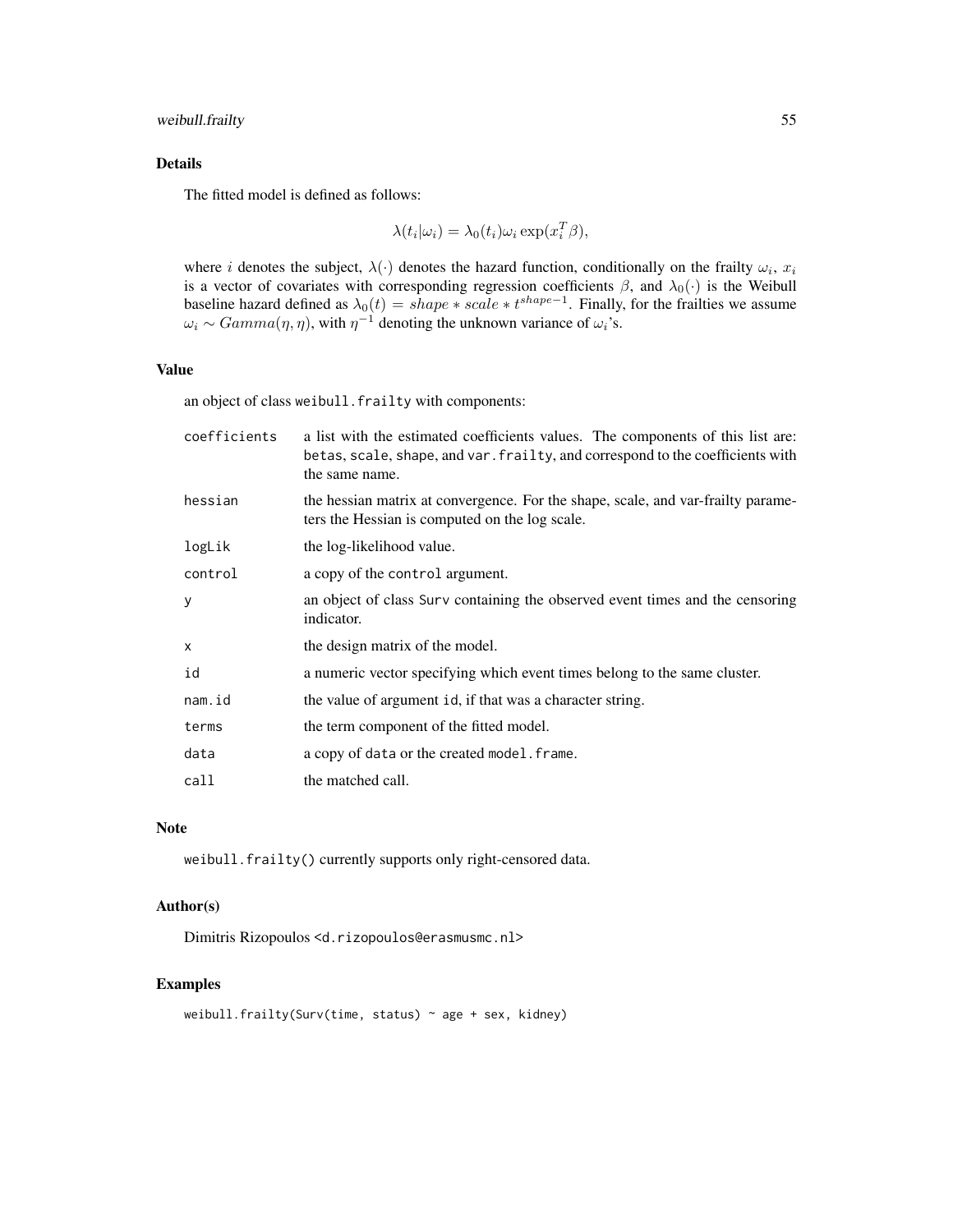<span id="page-55-0"></span>

produces a LaTeX table with the results of a joint model using package xtable.

# Usage

```
## S3 method for class 'jointModel'
xtable(x, caption = NULL, label = NULL, align = NULL,digits = NULL, display = NULL, which = c("all", "Longitudinal", "Event"),
    varNames.Long = NULL, varNames.Event = NULL, p.values = TRUE,
   digits.pval = 4, ...)
```
# Arguments

| $\mathsf{x}$   | an object inheriting from class jointModel.                                                                                                                                             |
|----------------|-----------------------------------------------------------------------------------------------------------------------------------------------------------------------------------------|
| caption        | the caption argument of $xtable()$ .                                                                                                                                                    |
| label          | the label argument of xtable().                                                                                                                                                         |
| align          | the align argument of xtable().                                                                                                                                                         |
| digits         | the digits argument of xtable().                                                                                                                                                        |
| display        | the display argument of xtable().                                                                                                                                                       |
| which          | a character string indicating which results to include in the LaTeX table. Options<br>are all results, the results of longitudinal submodel or the results of the survival<br>submodel. |
| varNames. Long | a character vector of the variable names for the longitudinal submodel.                                                                                                                 |
| varNames.Event | a character vector of the variable names for the survival submodel.                                                                                                                     |
| p.values       | logical; should p-values be included in the table.                                                                                                                                      |
| digits.pval    | a numeric scalare denoting the number of significance digits in the $p$ -value.                                                                                                         |
| $\ddots$       | additional arguments; currently none is used.                                                                                                                                           |

#### Value

A LaTeX code chunk with the results of the joint modeling analysis.

# Author(s)

Dimitris Rizopoulos <d.rizopoulos@erasmusmc.nl>

# See Also

[jointModel](#page-16-1)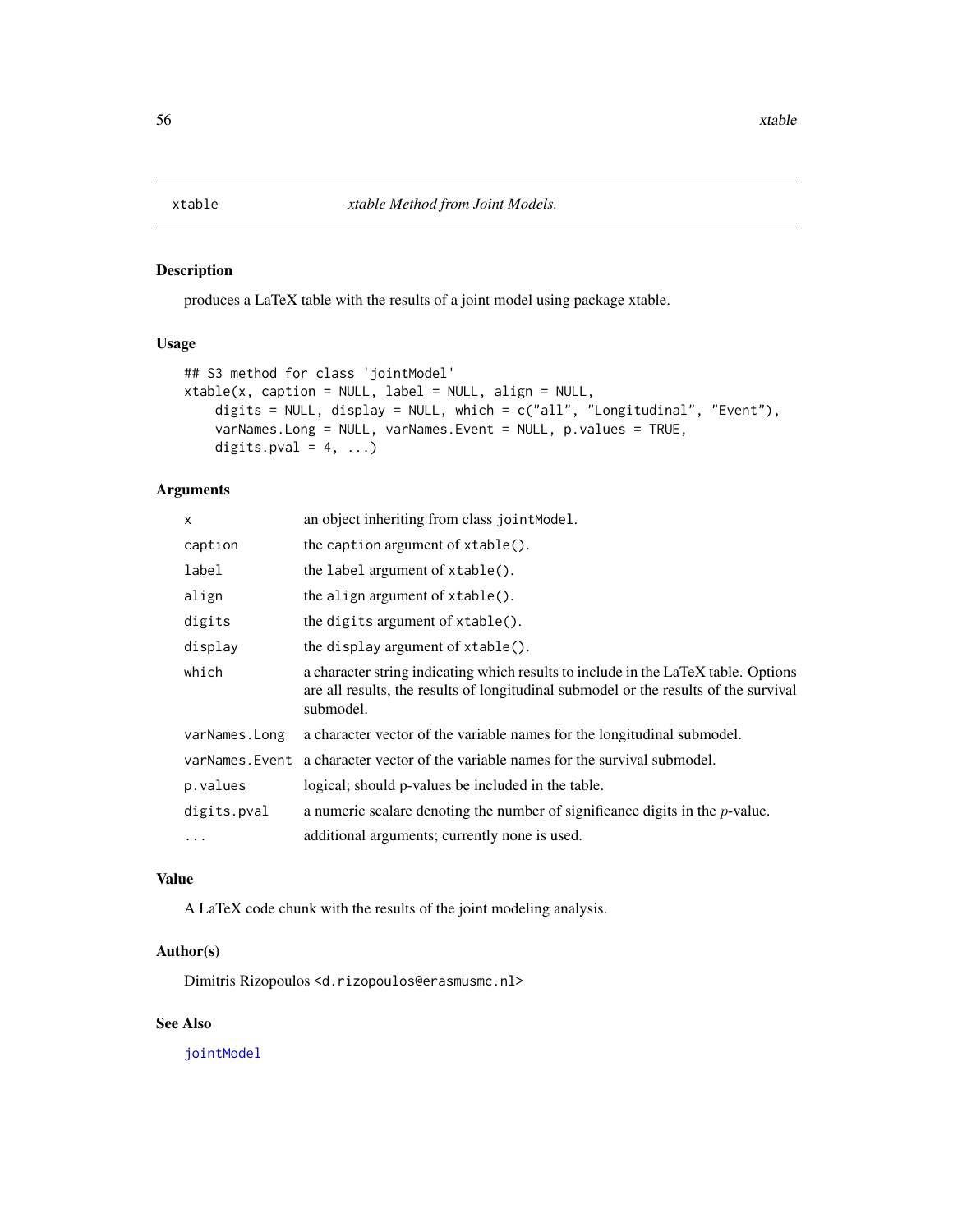#### xtable 57

# Examples

```
## Not run:
require(xtable)
prothro$t0 <- as.numeric(prothro$time == 0)
lmeFit \leq lme(pro \sim treat \ast (time + t0), random = \sim time | id, data = prothro)
survFit <- coxph(Surv(Time, death) \sim treat, data = prothros, x = TRUE)
jointFit <- jointModel(lmeFit, survFit, timeVar = "time",
    method = "weibull-PH-aGH")
```

```
xtable(jointFit, math.style.negative = TRUE)
```
## End(Not run)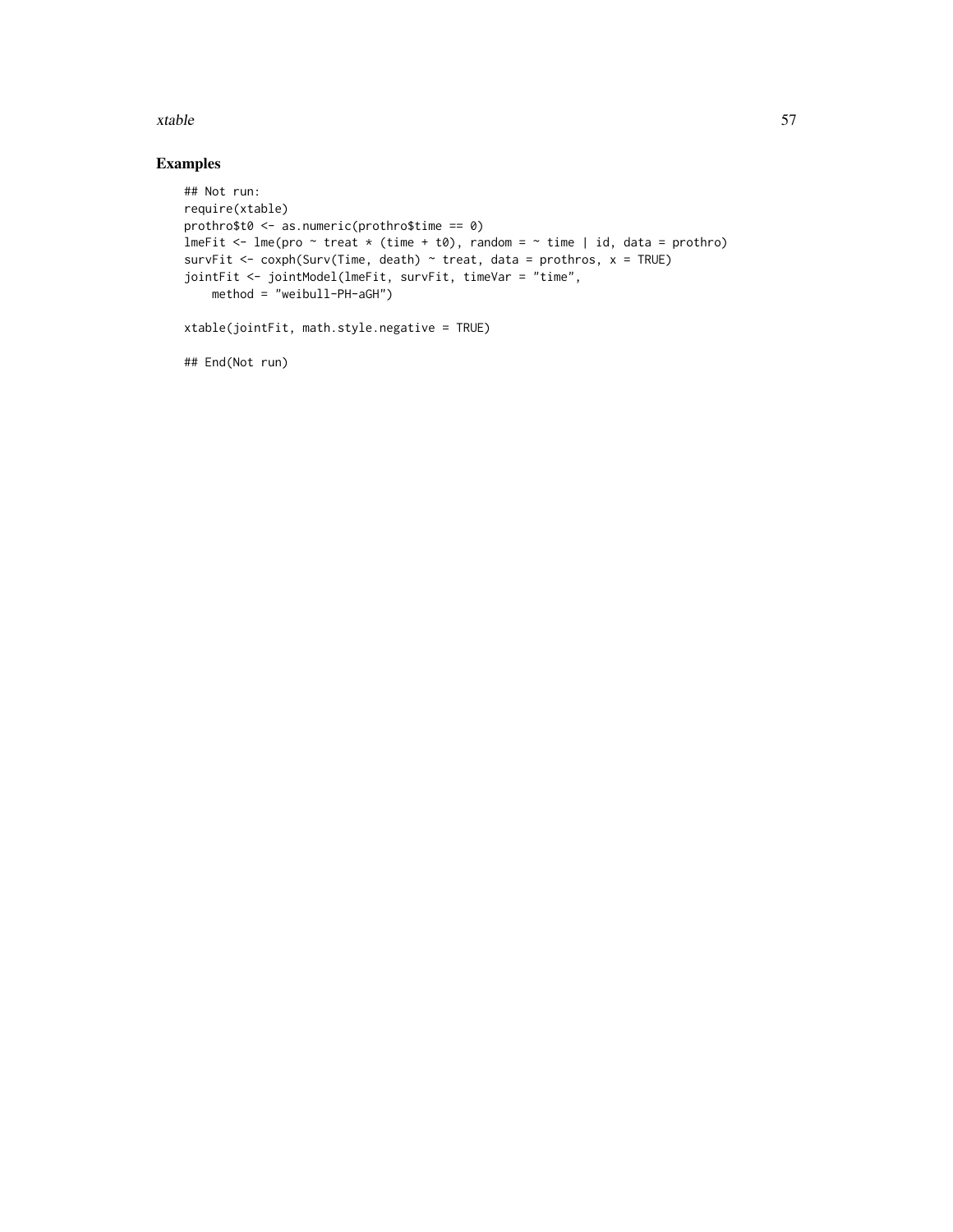# <span id="page-57-0"></span>**Index**

∗ datasets aids , [2](#page-1-0) pbc2 , [27](#page-26-0) prothro , [39](#page-38-0) ∗ methods anova , [3](#page-2-0) aucJM , [5](#page-4-0) coef , [7](#page-6-0) crLong , [9](#page-8-0) dynCJM , [11](#page-10-0) fitted, [13](#page-12-0) plot , [29](#page-28-0) plot.rocJM, [30](#page-29-0) plot.survfitJM , [32](#page-31-0) prederrJM , [34](#page-33-0) predict , [37](#page-36-0) ranef , [40](#page-39-0) residuals , [41](#page-40-0) rocJM , [43](#page-42-0) simulate , [47](#page-46-0) summary.weibull.frailty, [49](#page-48-0) survfitJM , [50](#page-49-0) xtable , [56](#page-55-0) ∗ multivariate JM , [15](#page-14-0) jointModel , [17](#page-16-0) jointModelObject , [25](#page-24-0) piecewiseExp.ph , [28](#page-27-0) wald.strata, <mark>[52](#page-51-0)</mark> weibull.frailty , [54](#page-53-0) ∗ package JM , [15](#page-14-0) ∗ regression DerivSplines, [10](#page-9-0) jointModel , [17](#page-16-0) jointModelObject , [25](#page-24-0) piecewiseExp.ph , [28](#page-27-0) wald.strata, [52](#page-51-0) weibull.frailty , [54](#page-53-0)

aids , [2](#page-1-0) anova, [3](#page-2-0) anova.jointModel , *[23](#page-22-0)* aucJM , [5](#page-4-0) , *[13](#page-12-0)* , *[17](#page-16-0)* , *[23](#page-22-0)* , *[36](#page-35-0)* , *[47](#page-46-0)* coef , [7](#page-6-0) coef.jointModel , *[23](#page-22-0)* , *[40](#page-39-0)* crLong , [9](#page-8-0) dbs *(*DerivSplines *)* , [10](#page-9-0) DerivSplines, [10](#page-9-0) dns *(*DerivSplines *)* , [10](#page-9-0) dynCJM , *[7](#page-6-0)* , [11](#page-10-0) , *[17](#page-16-0)* , *[23](#page-22-0)* , *[36](#page-35-0)* , *[47](#page-46-0)* fitted, [13](#page-12-0) fitted.jointModel , *[23](#page-22-0)* , *[43](#page-42-0)* fixef.jointModel , *[23](#page-22-0)* , *[40](#page-39-0)* fixef.jointModel *(*coef *)* , [7](#page-6-0) ibs *(*DerivSplines *)* , [10](#page-9-0) ins *(*DerivSplines *)* , [10](#page-9-0) JM , [15](#page-14-0) JM-package *(*JM *)* , [15](#page-14-0) jointModel , *[4](#page-3-0) , [5](#page-4-0)* , *[7](#page-6-0)* , *[11](#page-10-0)* , *[13](#page-12-0) , [14](#page-13-0)* , *[16,](#page-15-0) [17](#page-16-0)* , [17](#page-16-0) , *[26](#page-25-0)* , *[30](#page-29-0)* , *[34](#page-33-0)* , *[36](#page-35-0)* , *[38](#page-37-0)* , *[41](#page-40-0) , [42](#page-41-0)* , *[44](#page-43-0)* , *[47,](#page-46-0) [48](#page-47-0)* , *[50](#page-49-0)* , *[52](#page-51-0)* , *[56](#page-55-0)* jointModelObject , *[22](#page-21-0) , [23](#page-22-0)* , [25](#page-24-0) pbc2 , [27](#page-26-0) piecewiseExp.ph , [28](#page-27-0) plot , [29](#page-28-0) plot.jointModel , *[23](#page-22-0)* plot.rocJM , [30](#page-29-0) , *[47](#page-46-0)* plot.survfitJM , [32](#page-31-0) , *[52](#page-51-0)* prederrJM , *[17](#page-16-0)* , *[23](#page-22-0)* , [34](#page-33-0) , *[47](#page-46-0)* predict , *[17](#page-16-0)* , [37](#page-36-0) prothro , [39](#page-38-0) prothros *(*prothro *)* , [39](#page-38-0)

ranef , [40](#page-39-0)